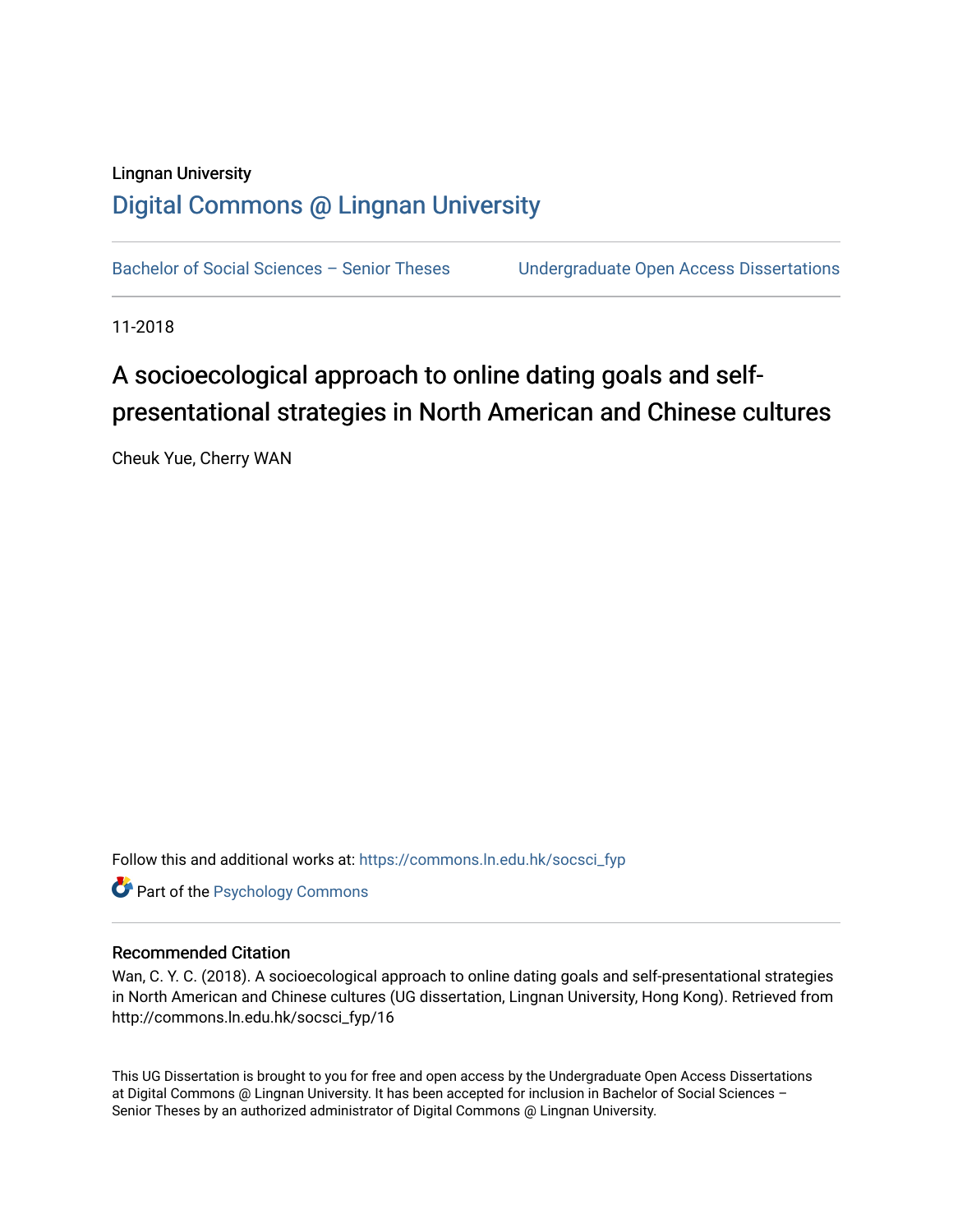Running head: CULTURES AND GENDERS ON ONLINE DATING GOALS AND SELF-PRESENTATIONAL **STRATEGIES** 

A socioecological approach to online dating goals and self-presentational strategies in North American and Chinese cultures

> Wan Cheuk Yue, Cherry (4160614) Lingnan University Final Report SSC4319 Senior Thesis Supervisor: Prof. Yeung Wai Lan, Victoria Date of submission: 1<sup>st</sup> December 2017 Word count: 8429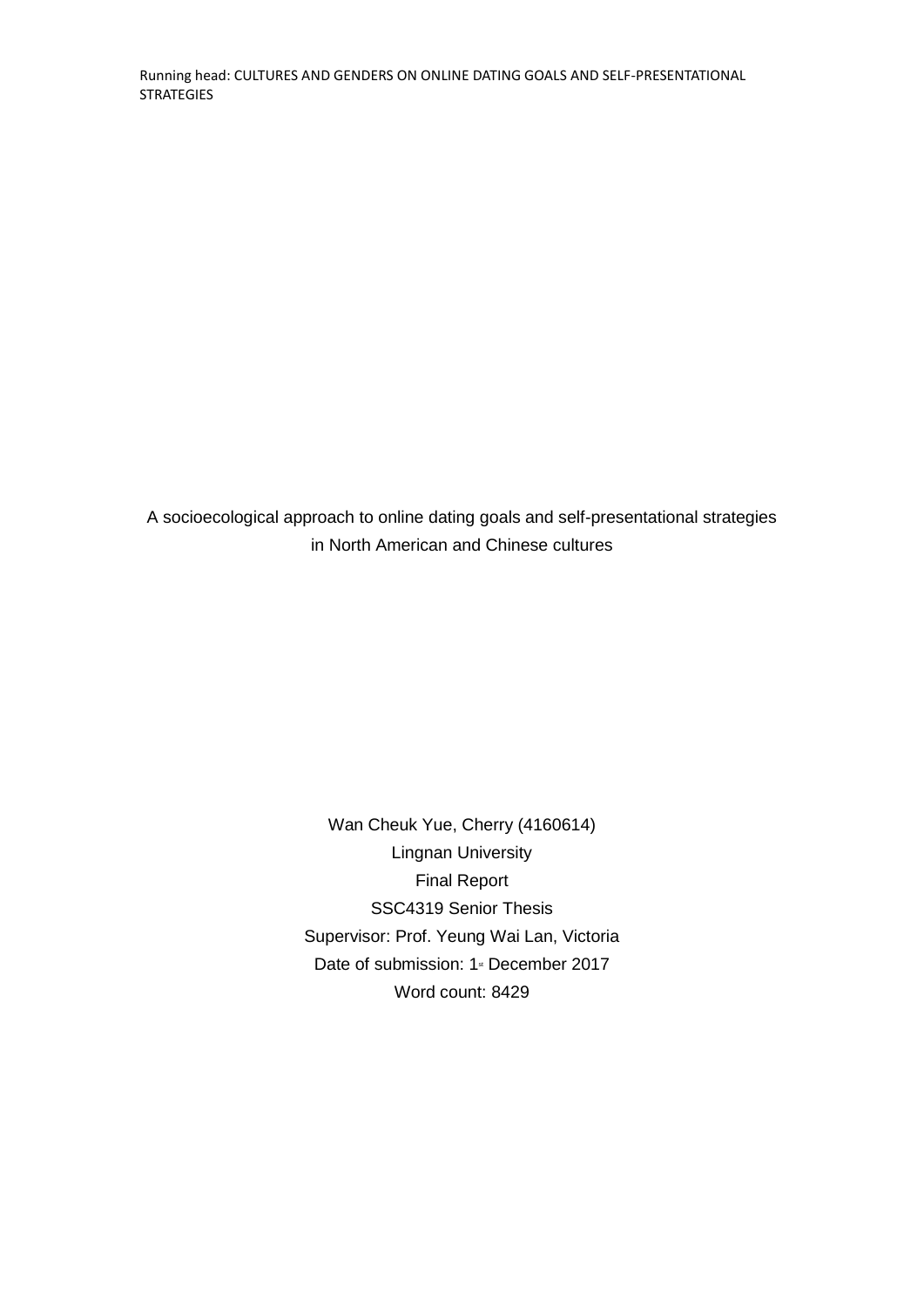#### **Content**

| I. Abstract……………………………………………………………………………… P.1                          |
|------------------------------------------------------------------------|
|                                                                        |
|                                                                        |
|                                                                        |
|                                                                        |
|                                                                        |
| iv. Relational mobility and self-presentational strategies  P.17       |
| v. Gender, relationship goals, and self-presentational strategies P.19 |
|                                                                        |
|                                                                        |
|                                                                        |
|                                                                        |
|                                                                        |
|                                                                        |
|                                                                        |
|                                                                        |
|                                                                        |
|                                                                        |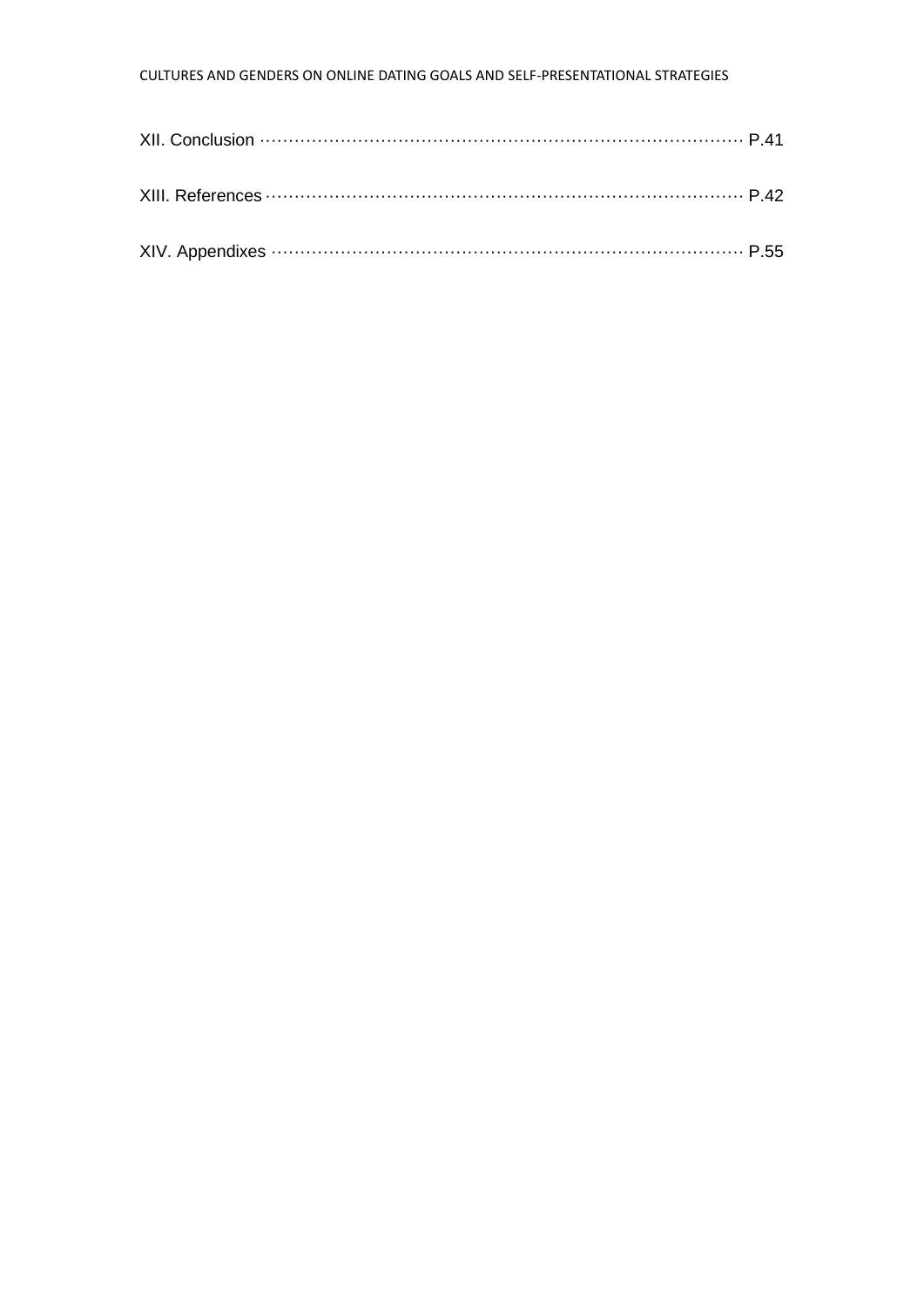#### **Abstract**

In this study, a content analysis investigating the relationship goals and selfpresentational strategies on online daters' personal advertisements from both North America ( $n = 300$ ) and Hong Kong China ( $n = 300$ ) was conducted. Significant differences between the two cultures were found by adopting a socio-ecological approach. Great cross-cultural differences were found. Compared with Chinese, the North American were more likely to seek for an open and casual relationship, namely sexual interests and friendship, self-improvement and showing own uniqueness. In contrast, Chinese were more likely to initiate a committed relationship such as soulmate and romantic activities, express loneliness and resistant to fake accounts more frequent than the North American were. The North American adopted a selfenhancement strategy where the Chinese use a more holistic strategy to describe themselves. Besides, drawing from an evolutionary perspective, traditional gender differences and other differences in relationship goals and self-presentational strategies were found. The implications and limitations of considering the explanation power of relational mobility on behaviors are discussed.

#### **Introduction**

Nowadays, more channels for people to meet strangers are provided by advanced technology. Online dating service, which is originated from the US, have been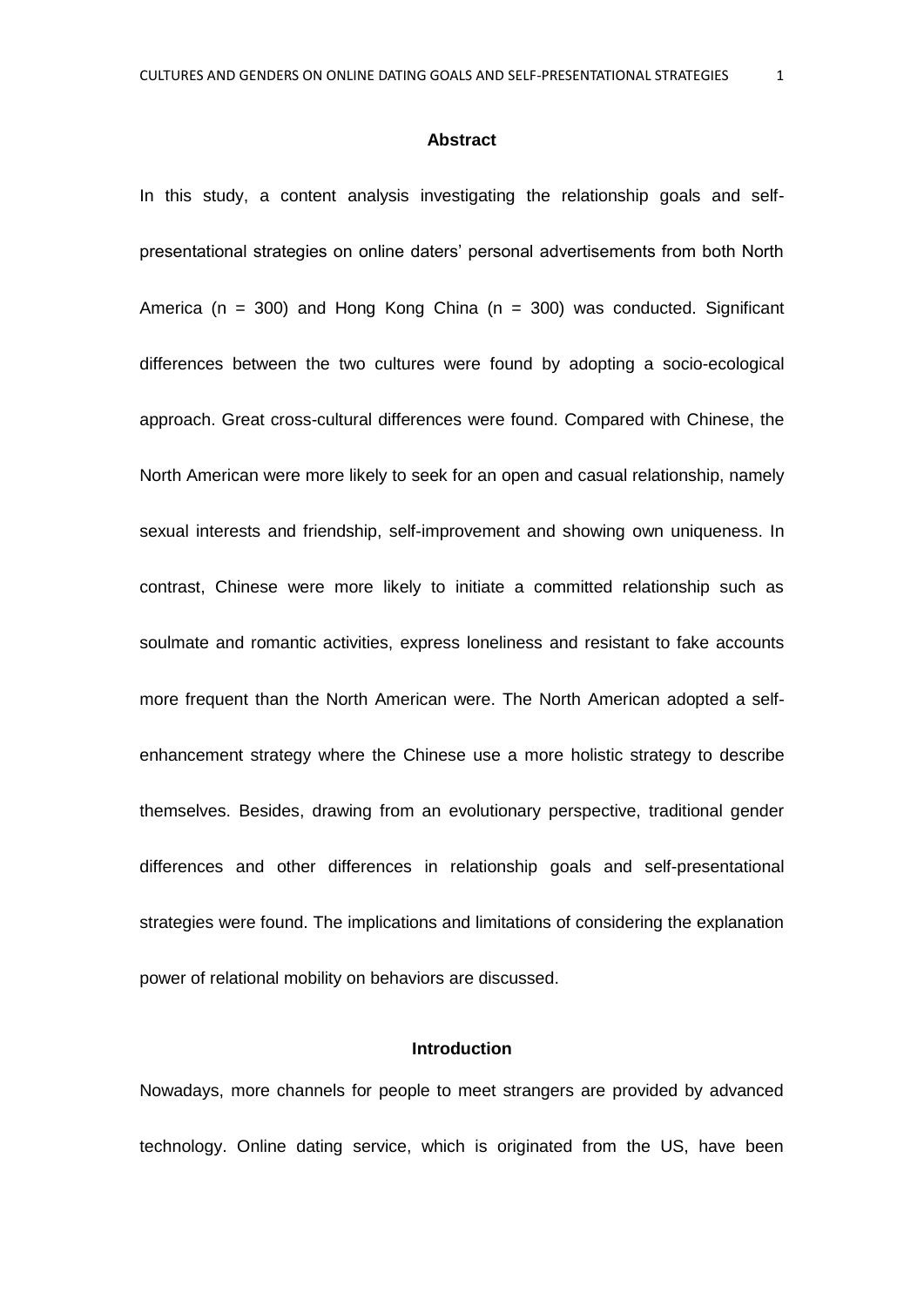introduced to Chinese societies in recent decades. Although the services have similar functions, the expectations of users on relationship goal-seeking may be different if they come from different culture backgrounds. However, to my best knowledge, there is no research on Chinese online dating goals, thus this research can fill in the gap in the academic field.

With the convenience of internet surfing, users can enjoy several advantages provided by the unique cyber dating setting like convenience and simplicity, abundant people that can meet, the fearlessness of rejection (Ali & Wibowo, 2011) and relatively anonymity (Gunter, 2008). Research done in online setting also becomes easier to conduct. However, online dating sites are merely platforms to initiate relationships, in the latter stage of the dating process, conventional offline communication is also a crucial step to maintain the relationship (Finkel, Eastwick, Karney, Reis, & Sprecher, 2012). Therefore, there is an integral link with offline social worlds and the usage of online dating websites.

Although much research about online dating usage was done, the sampled participants are mainly from the western countries and no research was done on Chinese online daters' relationship goals. Nonetheless, it is suspected that cultural differences between Chinese and North American in relationship formation in online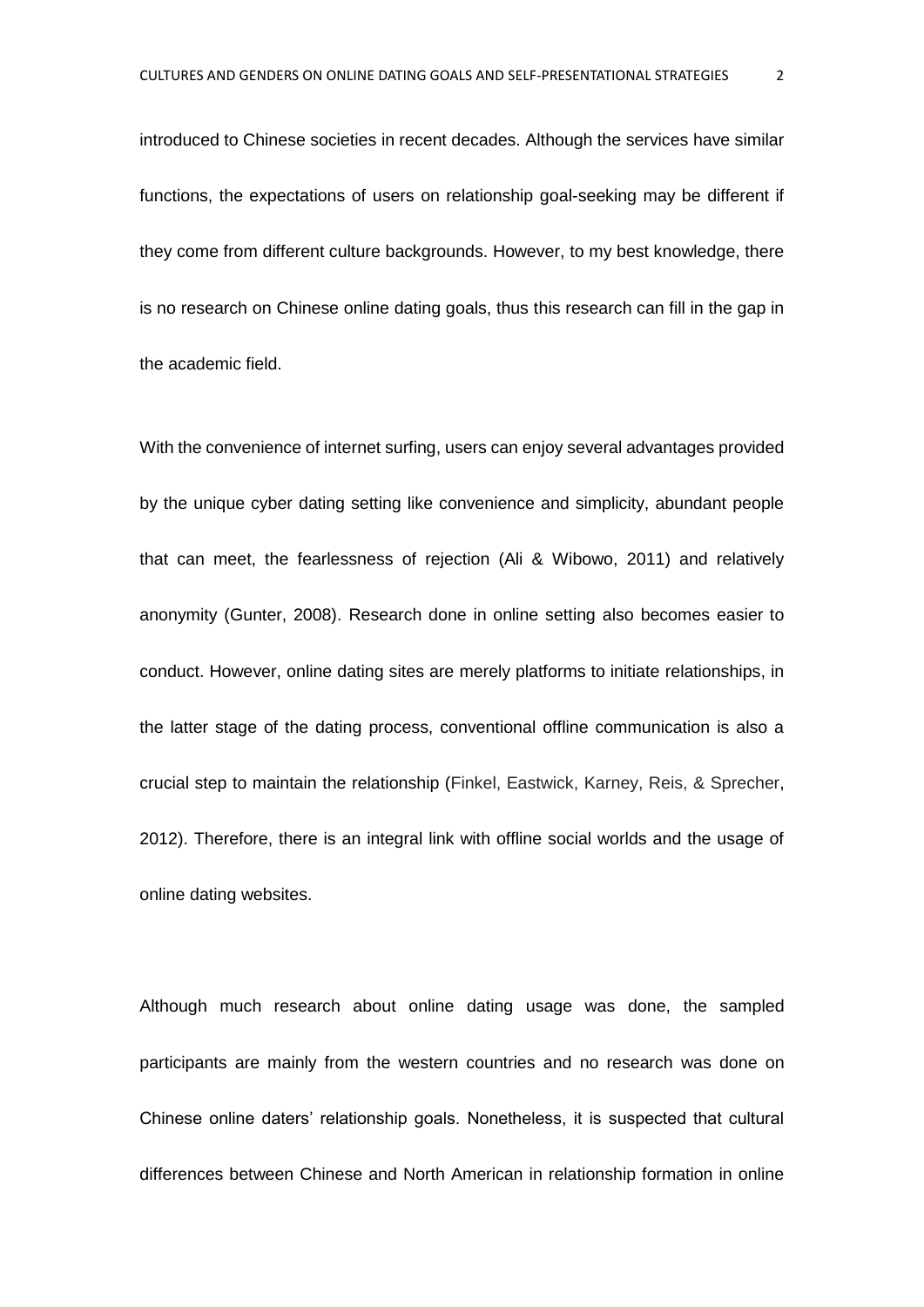dating exist. Ye (2014) suggested the mate preference of Chinese and North American users shown on online dating websites demonstrated different romantic beliefs. Hence, in order to bridge the knowledge between the west and the east, a cross-cultural comparison was adopted. Majority research on cross-cultural study focused on traditional paradigms such as individualistic-collectivistic (Hofstede, 1984, 2003) and cultural self-construal (Markus & Kitayama, 1991). But this may be a tautology that which is "explained" is very similar to that which is "doing the explaining" (Sato & Yuki, 2014). Instead, in this research, a recent socio-ecological approach to personal relationship, relational mobility, referring to the number of opportunities people have to select new relationship partners in a given society or social context (Yuki et al., 2007; Yuki & Schug, 2012), was adopted to have a deeper look on relationship initiation stage on online dating context. But some research results developed based on the concepts of individualistic-collectivistic perspective would be taken as reference.

#### **Literature Review**

#### **Theoretical perspectives on relational mobility**

A socio-ecological approach is to understand how the natural and social habitats shape individual's mind and behavior, and in return, the mind and behavior shape the social habitats (Oishi & Graham, 2010). In other words, human behaviors would be affected by their surrounding physical and social environment. By reviewing the research on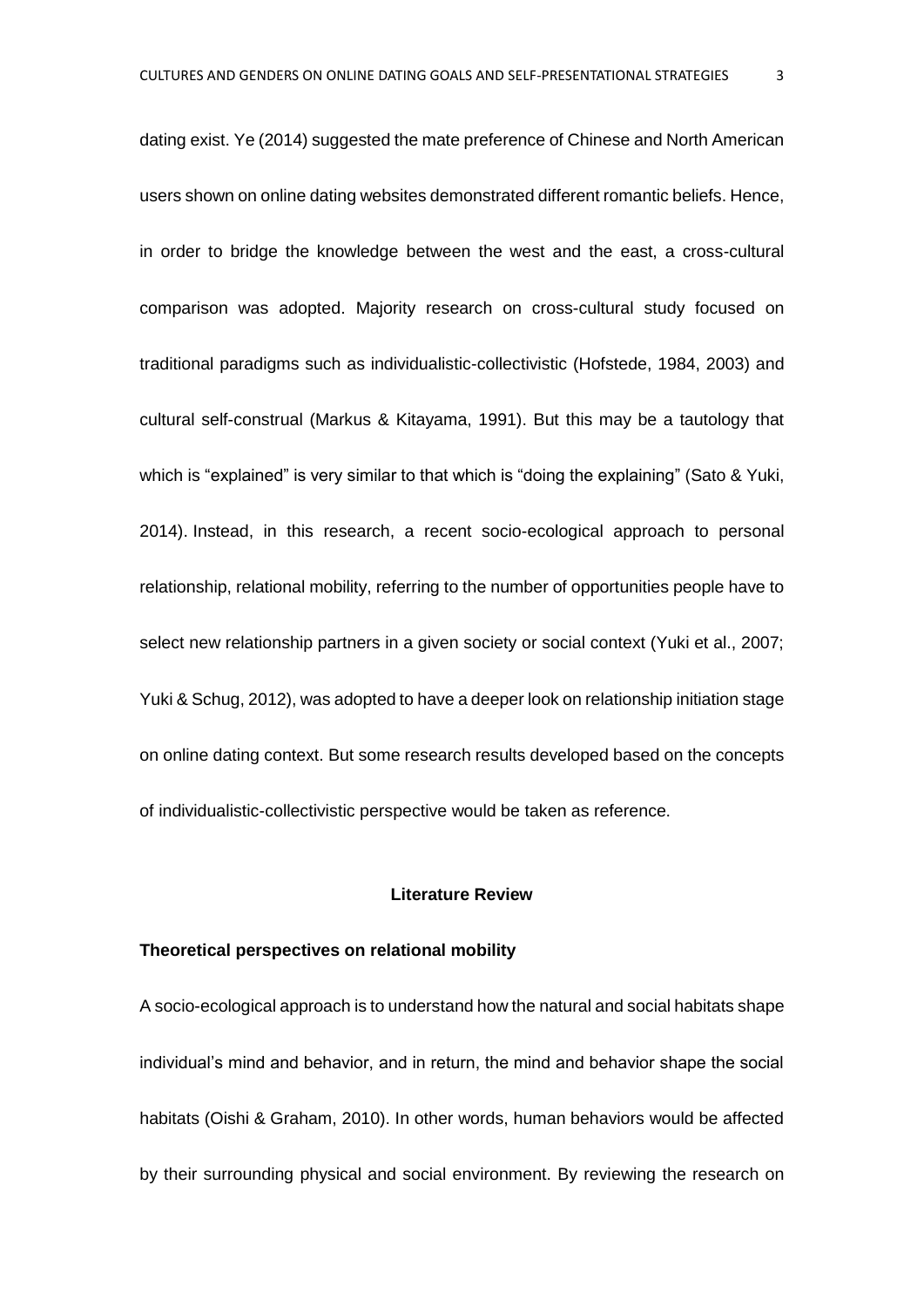human history, mindsets and shared beliefs, which influence greatly on people's cognition, affection and behavior in different countries, have been vastly uncovered (Thomson, 2016). These mindsets and shared beliefs construct the style of life and living environment such an objective social and physical ecologies outside of human's mind (Oishi & Graham, 2010). The researchers argued that realities outside people's minds might directly influence human's internal mental process, which referred as "mental shortcut" in different situations (Yamagishi, 2011a, 2011b).

Throughout the socio-ecological approach, relationship mobility is the key concept to explain interpersonal relationship in different cultures (Thomson, 2016). Relational mobility refers to a general degree on one have more opportunities to form new relationship and terminate old relationship (Yuki et al., 2007). In high relational mobility society (e.g. North America), more opportunities for individuals to form a new relationship, find new acquaintances, and to leave the groups or relationships that they find no benefits in them (Yuki & Schug, 2011). In such society or social environment, opportunity and freedom of selecting friendships based on personal preference (Li et al., 2015; Schug, Yuki, Horikawa, & Takemura, 2009). In contrast, individuals in a low relational mobility society (e.g. Japan, Hong Kong) have fewer opportunities to form a new relationship. The relationship in such a society is a product of environment and social constraints (Yuki & Schug, 2012). In this situation, people have a stronger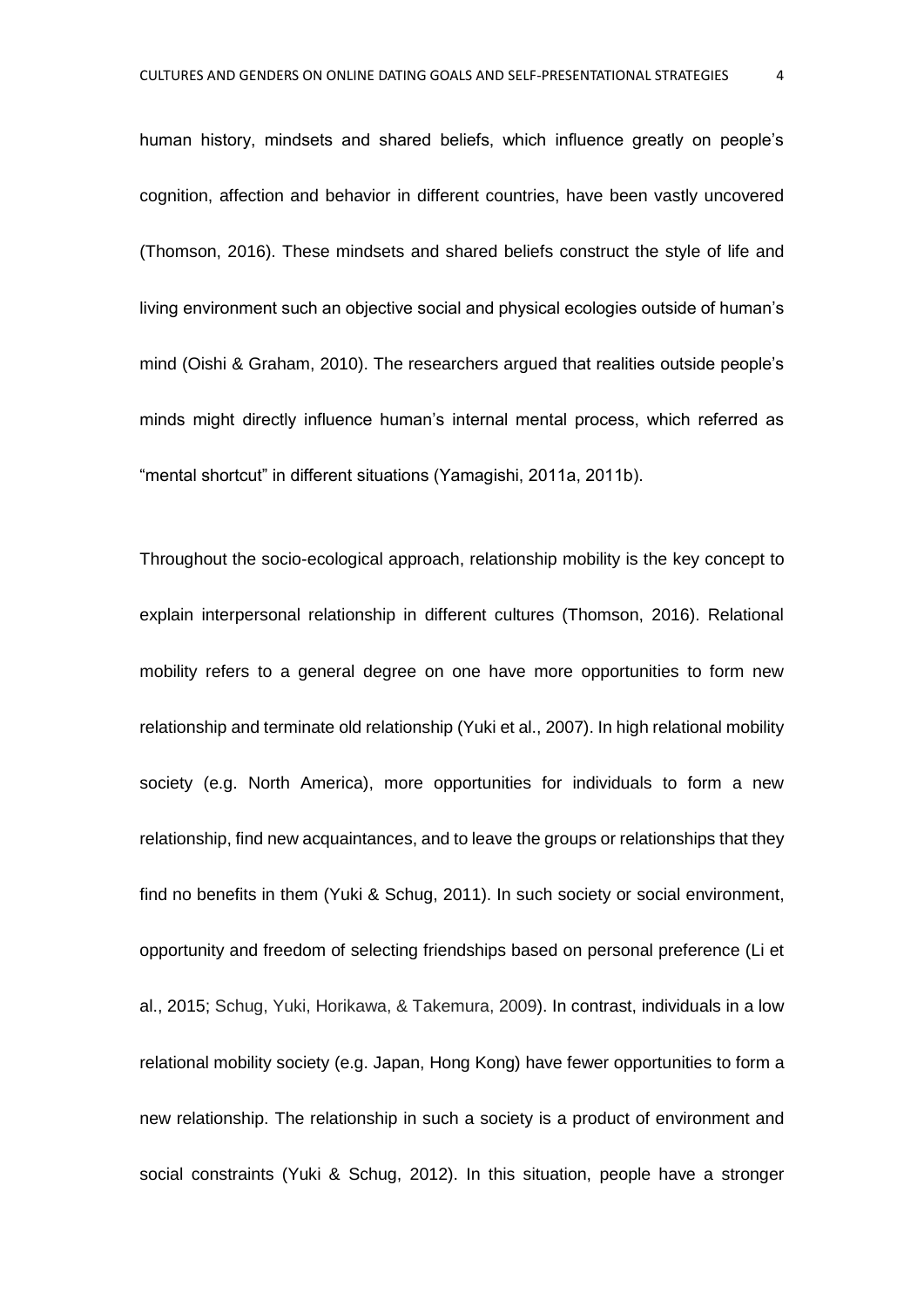tendency to stay in long-standing relationships and groups, and they have less freedom and opportunity for them to change the relationships (Thomson, 2016).

Research has already investigated the relationship between relational mobility and both human psychology and behavior. The concept can explain various cultural differences, including similarity between friends (Schug et al., 2009), levels of selfdisclosure (Schug, Yuki, & Maddux, 2010), shame (Sznycer et al., 2012), general trust on others (Yamagishi & Yamagishi, 1994; Yuki et al., 2007), engagement in close relationship (Kito, Yuki, & Thomson, 2017), sensitivity to social rejection (Sato, Yuki, & Norasakkunkit, 2014) and self-enhancement (Falk, Heine, Yuki, & Takemura, 2009).

These phenomena occur because adaptive tasks and behavioral strategies of individuals are different in particular levels of relational mobility (Thomson, 2016). For low relational mobility society, maintaining harmony within individual's existing relationship is important because disharmony means that the individuals will either face two unpleasant consequences, which are eternally stuck in an embarrassing disharmonious relationship, or reject the relationship and face the difficulty of forming new relationships in a society where relationship alternatives are scarce. In order to maintain harmonious relationship, they would be more likely to adopt strategies of avoiding offense, and the emotion of shame (Thomson, 2016). Empirical experiment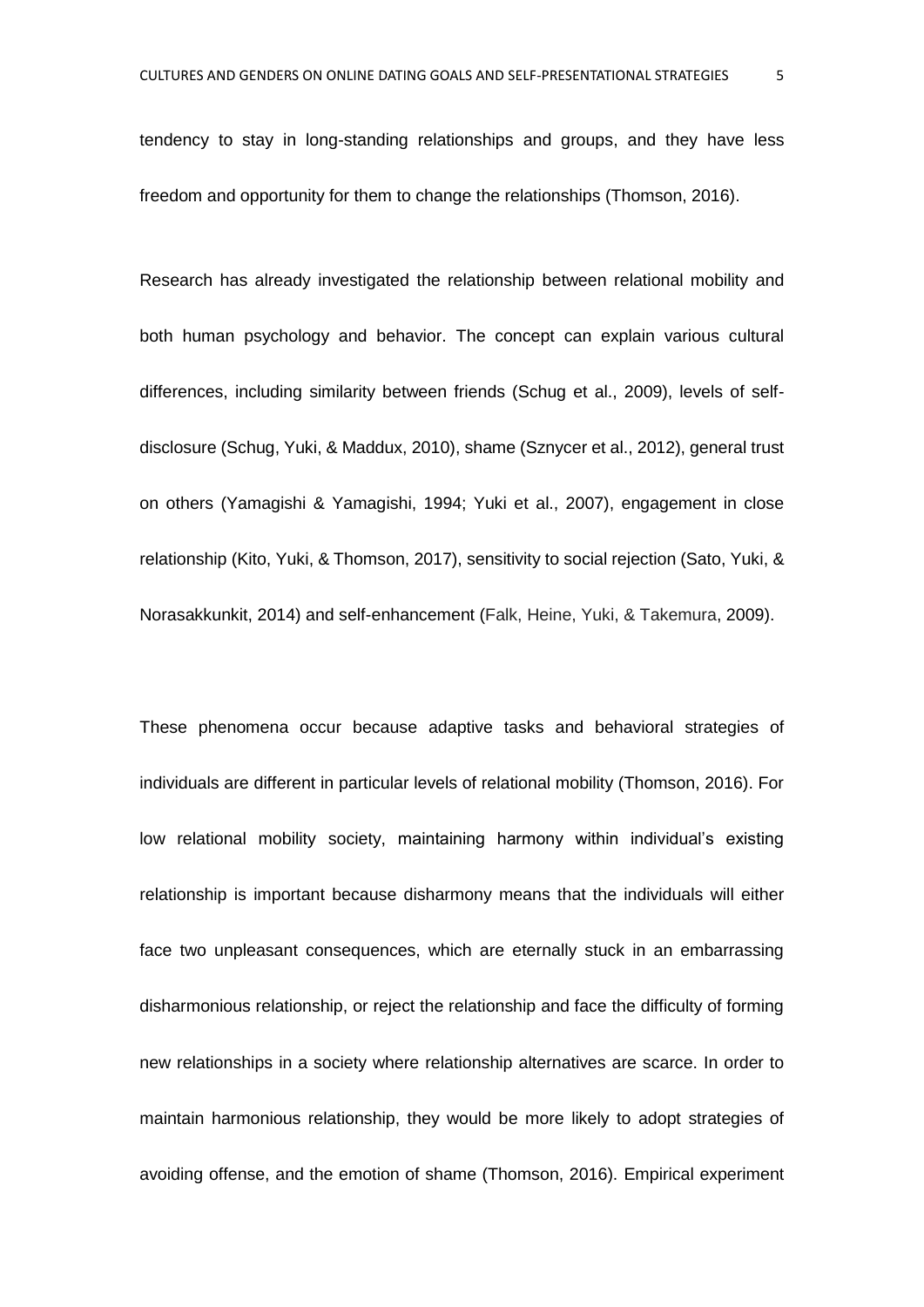on pen choice supports the avoiding offence strategies adopted by Japanese to avoid disharmony (Yamagishi, Hashimoto, & Schug, 2008). As for the high relational mobility social context, the opportunity cost of being rejected in a social circle is lower because there are many opportunities to initiate relationships in the society.

Moreover, individuals in low relational mobility societies would be more prone to shame because low relational mobility means a compensatory relationship of social support is less likely to occur (Sznycer et al., 2012). In other words, the opportunity cost of damaging or losing one's existing relationship is high. The function of shame is to act as an "alarm bell" so that the individuals who feel shame can immediately adjust their behaviors to avoid being thought of offending the others in the same groups (Thomson, 2016). Comparatively speaking, shame is less common in high relational mobility societies (Sznycer et al., 2012). If the individuals can get social support again easily, they would not spend the time to feel shame easily, and instead, they would utilize the time to initiate a new relationship to get social support again.

In high relational mobility societies, the adaptive tasks are acquisition and retention of beneficial relationships (Oishi, Schug, Yuki, & Axt, 2014; Yuki & Schug, 2012; Thomson, 2016). Since initiating a relationship is easy, people in these societies may concentrate on the following two adaptive tasks, which are keeping an eye on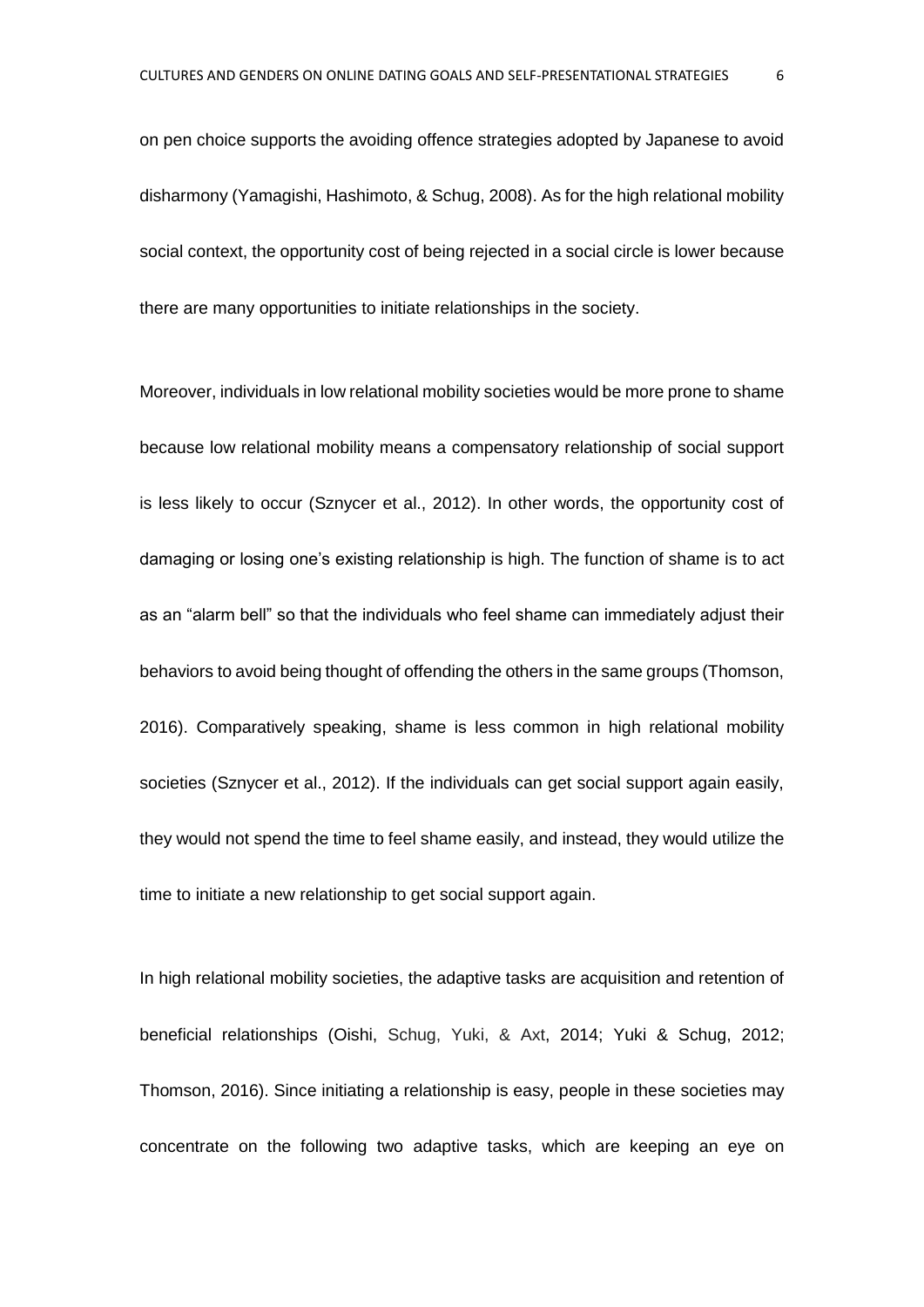potentially new and better relationship options, and ensuring one's secret crush does not leave you for the other (Thomson, 2016). In order to attain the adaptive tasks, strategies such as self-enhance, having higher general trust to others, and having more self-disclosure would be taken up (Thomson, 2016).

According to a world relationship study, after the measurement of relational mobility scale, Hong Kong has a relatively low relational mobility whereas the USA has a relatively high relational mobility (Thomson & Yuki, 2015). Therefore, in the current research, the participants from the US represented they were from a higher relational mobility society while participants from Hong Kong indicated they were from a lower relational mobility society.

#### **Theoretical perspectives on relationship goals**

There are different relationship goals in initiating relationships. A goal is an internal representation of a desired outcome, event, or process (Austin & Vancouver, 1996), and it is guided by motivations, such as approach motivation and avoidance motivation. The motivations and expressed goals can reveal people's value. In both biological and environmental point of views, many personal goals such as maintaining health and psychological well-being, satisfying personal needs and individual goals, responding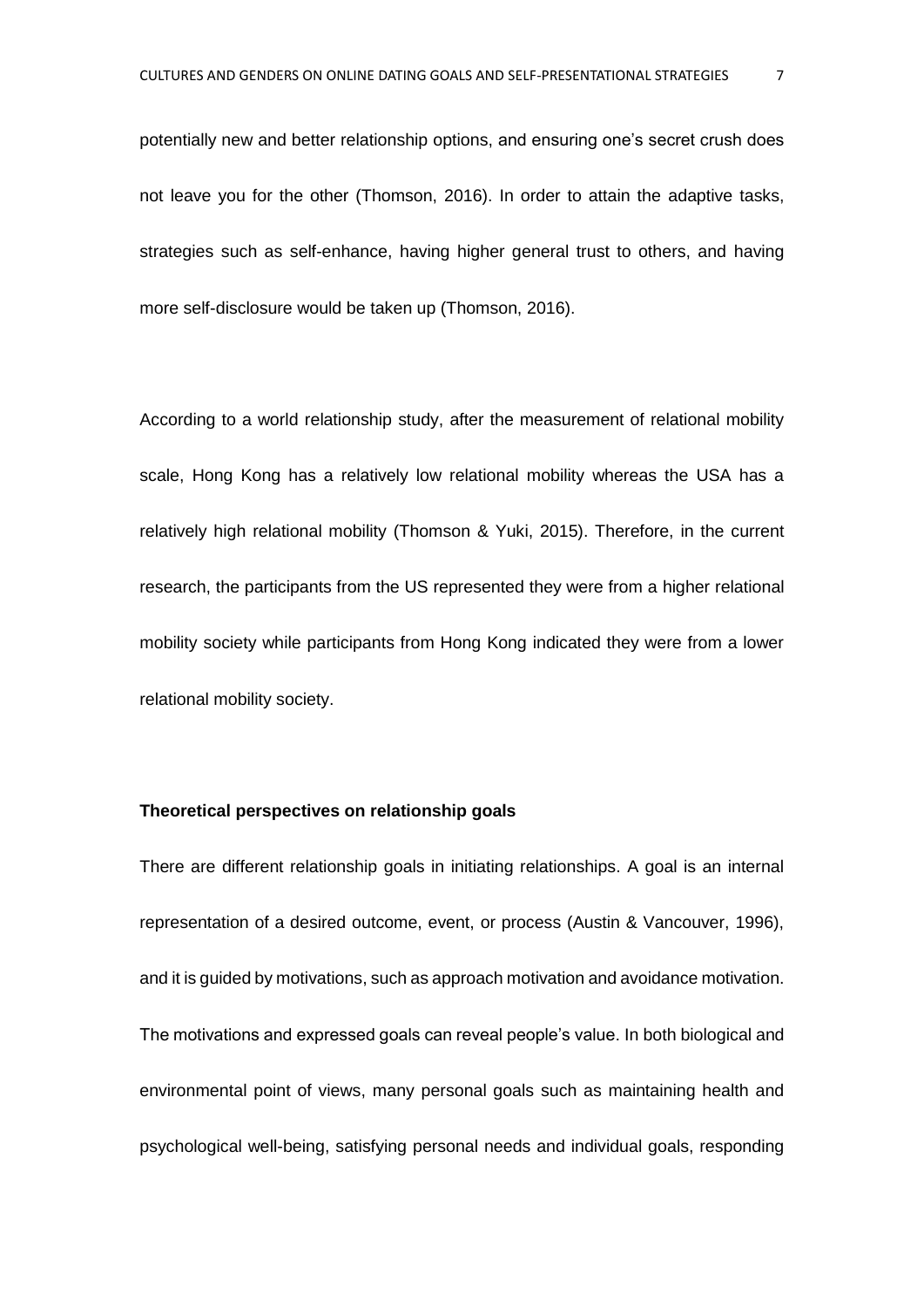to relationships and norms and innate social response that direct human behavior to initiate and maintain a close relationship (Reis, Collins &, Berscheid, 2000). Investigating relationship goals can help us understand people's attitudes and values within online dating context.

A large range of relationship goal and methodology from the Western research on this topic was used for reference. Across most major love theories, these usually include themes of warm friendship-based love and more sexual, passionate love (Menkin, Robles, & Wiley, 2015). By revising past research on relationship goals, online daters expressed relationship goals such as seeking romantic activities, mentioning sexual interests, expressing loneliness and seeking soulmate (Alterovitz & Mendelsohn, 2013). In a Canadian online dating research, the online daters mentioned they have experience with at least one met in online dating sites to develop long-term friendship (60%), have sexual relationship (63%), engage in romantic relationship (27%) and become soulmate (3%) (Brym & Lenton, 2001). Owing to the absence of research on relationship goal in online dating of Chinese, the four goals used in Alterovitz and Mendelsohn's study (2013), concepts of different relationships mentioned in Brym and Lenton's research (2001) and other possible themes could be drawn from the socioecological approach were adopted in the current study.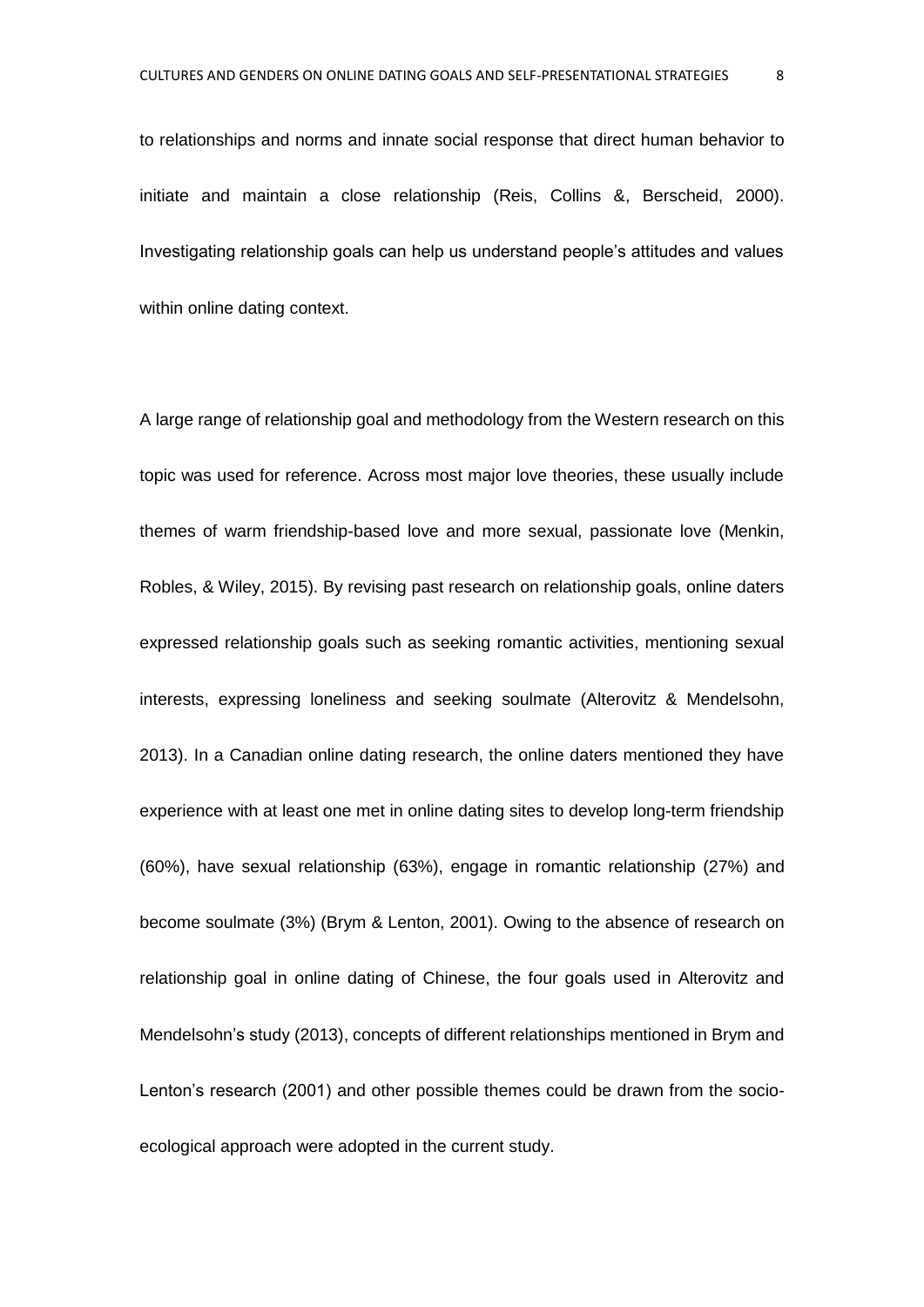#### **Relational mobility and relationship goals**

Based on the above discussion on relational mobility, the adaptive tasks and strategies can be related to the particular relationship goals.

Since people from low relational mobility societies have fewer opportunities to start a relationship with others (Yuki & Schug, 2012) and they have lower general trust on others (Yamagishi & Yamagishi, 1994), they would like to stay within a stable relationship to get the social support, gain the intimate feeling, build interpersonal trust in a relatively small social circle, and eventually get benefited. Even, they may find more worth in a small and intimate social circle (Yuki et al., 2011). For them, the absence of interaction with family is a strong predictor of loneliness (Lykes & Kemmelmeier, 2014). Therefore, they are more eager to find a soulmate so that they can build higher level of trust and pursue a long-term relationship.

As for the people from high relational mobility, there are many opportunities to initiate a relationship (Yuki & Schug, 2011) and a higher general trust on others (Yamagishi & Yamagishi, 1994) resulting that they can easily form trustful relationships between different people. The trustful relationships are not limited to close friends and relatives. In this case, they can easily seek social support from friends. Moreover, the cost of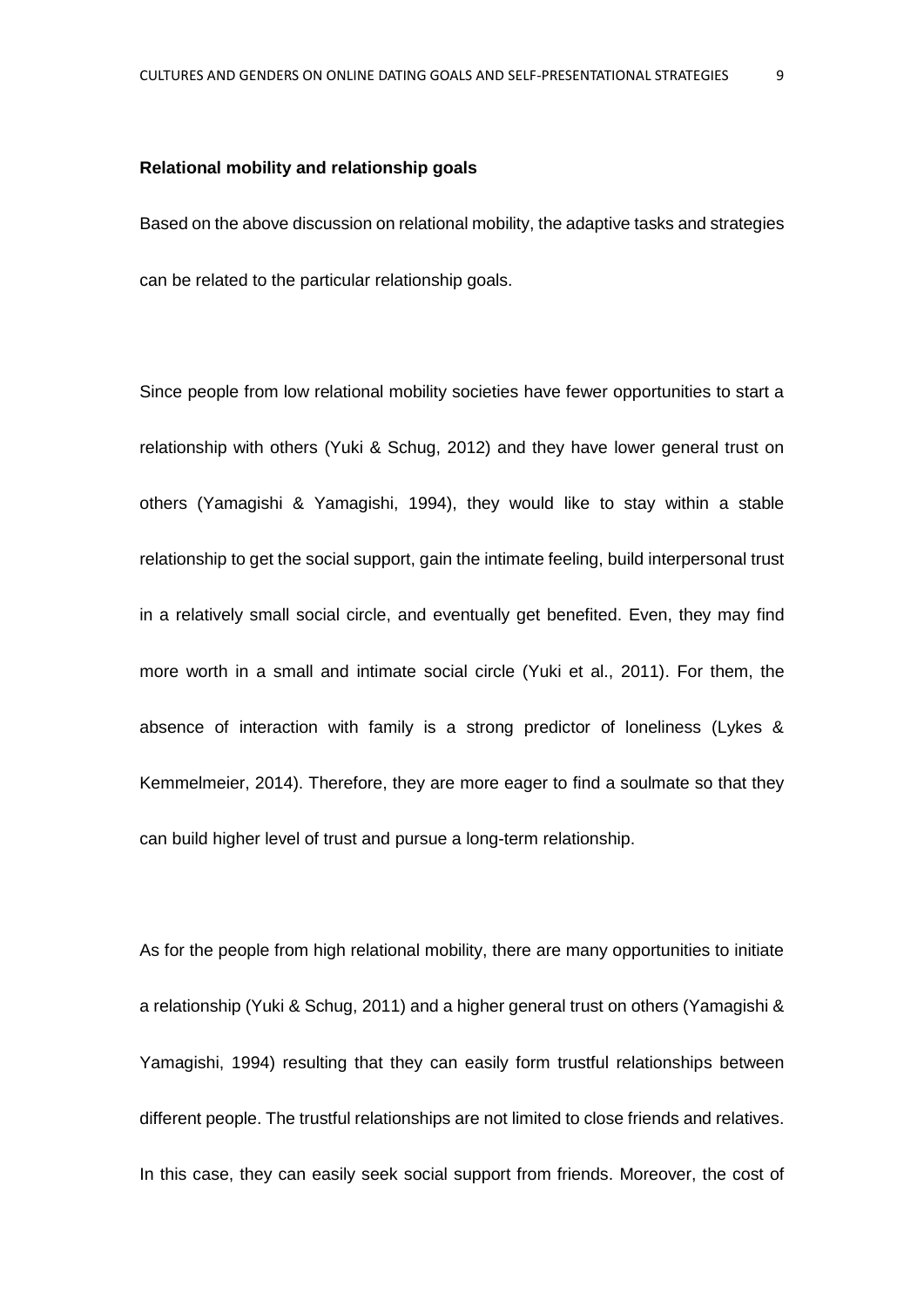finding a friend is much less than that of finding a soulmate, which requires a highly compatibility with the special one, and the probability to meet the one is much lower than that to find a friend. As their choice of relationship is more likely to base on personal preference (Li et al., 2015; Schug et al., 2009), they would have a higher chance to find a friend. By meeting more friends, they tend to find friends with higher similarities with them (Schug et al., 2009). Research also shows the interaction with friends and confidant rather than that with family was more important for them (Lykes & Kemmelmeier, 2014) and they can find more benefits from a large social circle (Yuki et al., 2011).

Overall, it is hypothesized that in order to seek social support, the Chinese online dating users would adopt a mean to develop long-term relationship and to find the one person "out there" who is specially destined, whereas the North American online dating users would find friends to chat or to engage in different activities.

*Hypothesis 1*: The Chinese online daters are more likely to look for soulmate than the North American online daters are.

*Hypothesis 2*: The North American online daters state more on finding friends than the Chinese online daters do.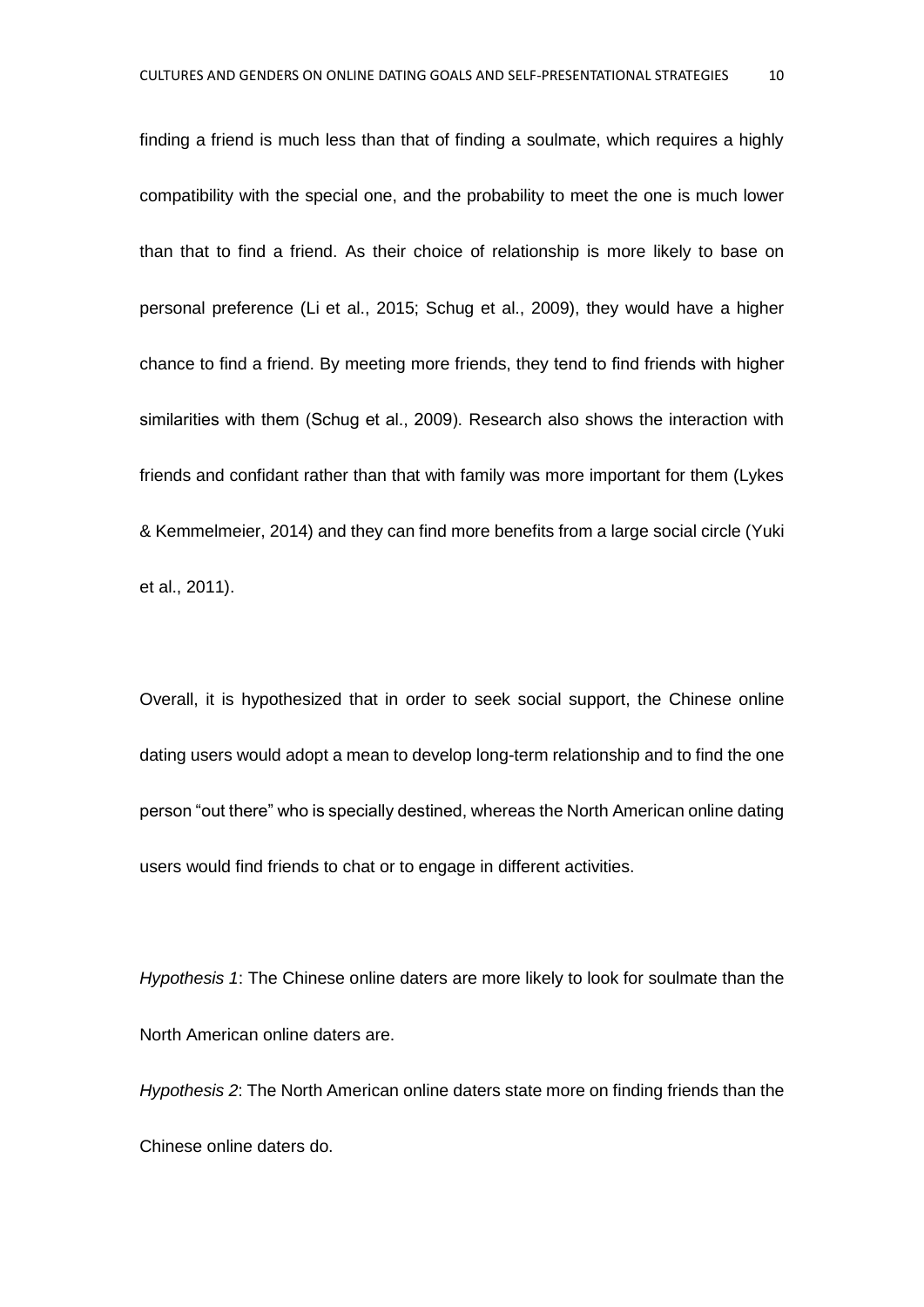Moreover, for Chinese, expressing sexual interests publicly is considered as a taboo, which is socially unacceptable (Chin, 1999) and it is probably considered as an offense or harassment (Tinkler, 2008). Therefore, talking about sex publicly may violate the social norm. Individuals in low relational mobility societies would almost stay in a small social circle (Yuki et al., 2011), in this case, if the subject expresses sexual interests to others, the subject's reputation would be damaged and the group relationship would not be harmonious anymore. In order to avoid an inharmonious relationship, they would avoid expressing sexual needs to others. Moreover, the characteristics of easy to feel shame in low relational mobility societies (Sznycer et al., 2012) would hinder the behaviour of expressing sexual interests online publicly.

As for the people in high relational mobility, their major goal is to find a relationship that can benefit themselves (Yuki et al., 2011). Expressing sexual needs to others can fulfill their sexual needs. Also, they do not afraid damaging their reputation within a social circle because they can easily initiate relationship elsewhere. In other words, the cost of being rejected for people from high relational mobility societies is smaller than that from low relational mobility societies. Summing up these factors, expressing sexual interests is a more habitual behaviour for North American online dating users than for the Chinese users.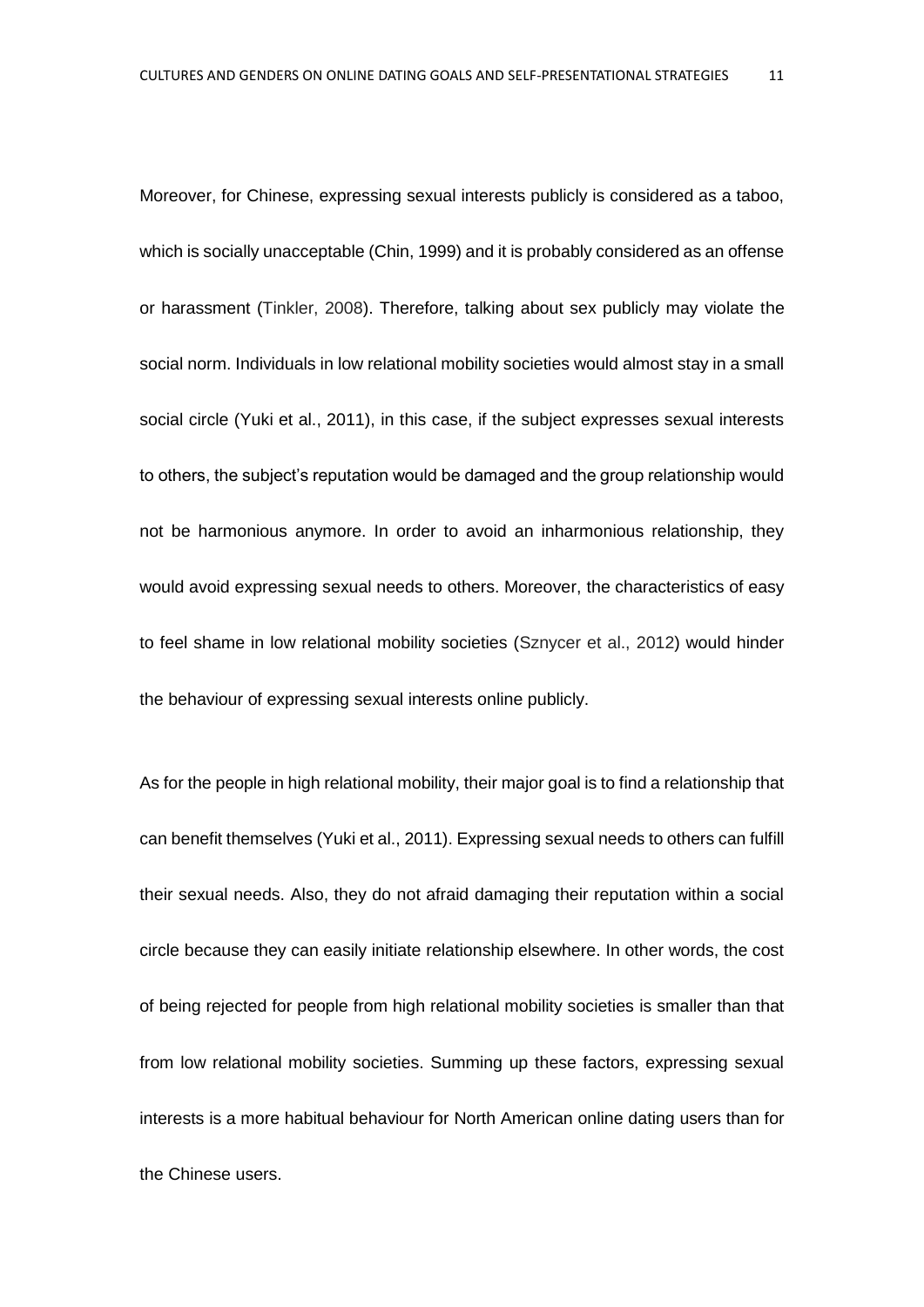*Hypothesis 3*: The North American online daters mention sexual interests more frequent than the Chinese online daters do.

Relational mobility also affects the perception of relationship and group's coherence. In high relational mobility society, the interpersonal market is competitive (Yuki et al., 2013). In order to reach the major tasks of acquiescence and retention of relationship, keeping oneself as attractive is one of the important strategies. Therefore, they would tend to pursue self-benefiting goals such as self-improvement, to get advantages in this circumstance. On the contrary, low relational mobility society has lower chances to form a new relationship, so they are better at maintaining the harmony and coherence of a group than terminating the relationship. The value of improving them is not very high. The stress on self-promotion perhaps even result in the unwanted competition with others, which can eventually cause disharmonious relationship. Therefore, it is hypothesized that North American users would have stronger tendency to express self-improvement in both physically and psychologically.

*Hypothesis 4*: North American online daters would seek for self-improvement more frequent than the Chinese online daters do.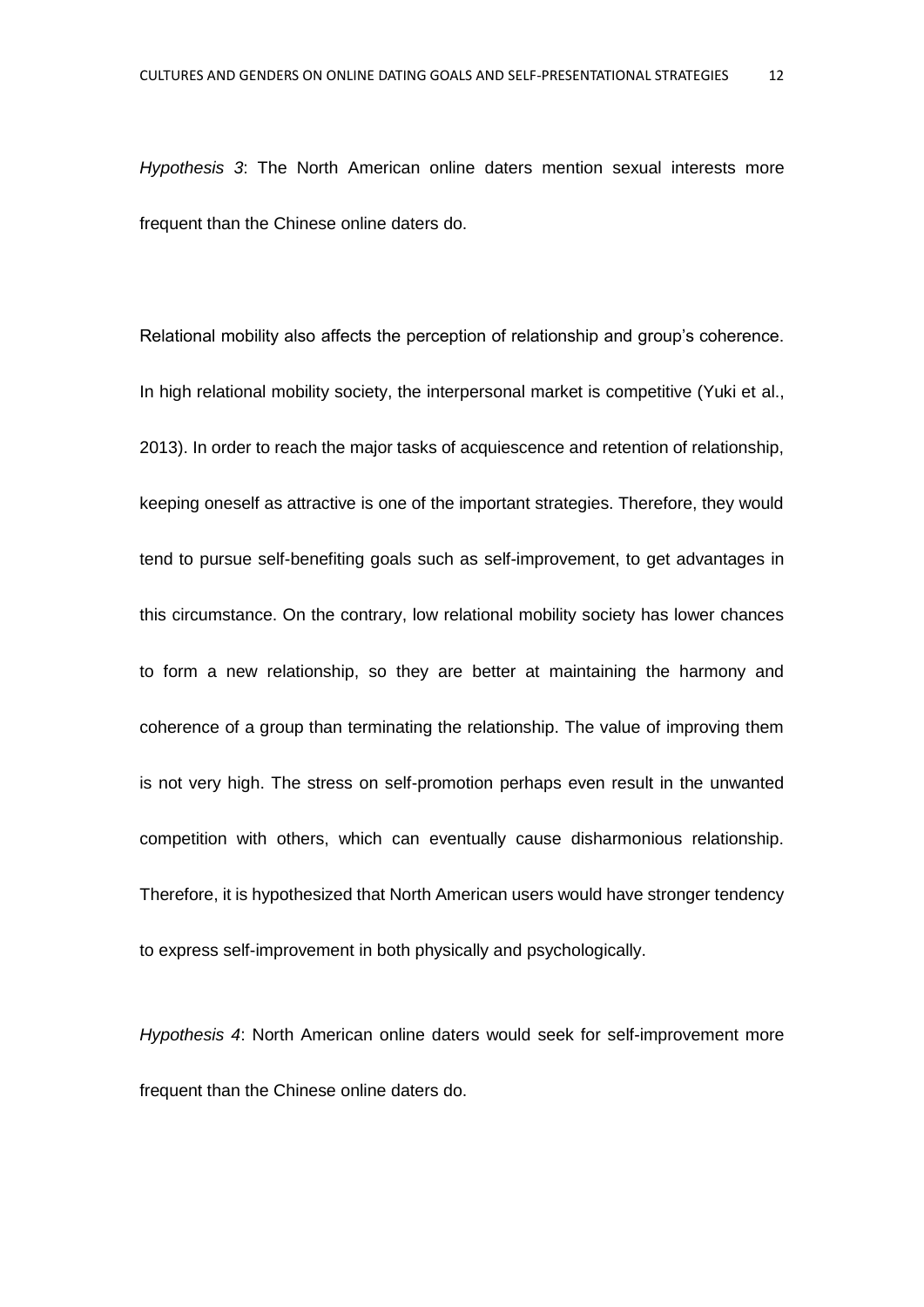The relationships of relational mobility and direct relationship goals have been reviewed and discussed. Now, the following discussion would be about the more indirect goals and themes the individuals desire to convey.

Since low relational mobility society has fewer opportunities to initiate a new relationship and they tend to focus on maintaining the group harmony (Yuki & Schug, 2012). They may mainly focus on building trustful relationship within a small social circle. As they mainly invest a high cost within a social circle to build trust and harmonious relationship, when there is inharmonious or unhappy experience within the circle, it would be greatly affect the individual's emotion. Previous research has shown that low relational mobility is related with shame feeling (Sznycer et al., 2012). And feeling shame means the individuals may not be welcomed by the group members, in other words, they would lose the social support from the surroundings, and hence they would feel lonely (Mereish & Poteat, 2015).

People in high relational mobility societies can have more friends and they can express their feeling freely due to a higher general trust on others (Yamagishi & Yamagishi, 1994). In other words, they have a diverse time investment in various relationships. Even if they have inharmonious or unhappy experience in a relationship, the individuals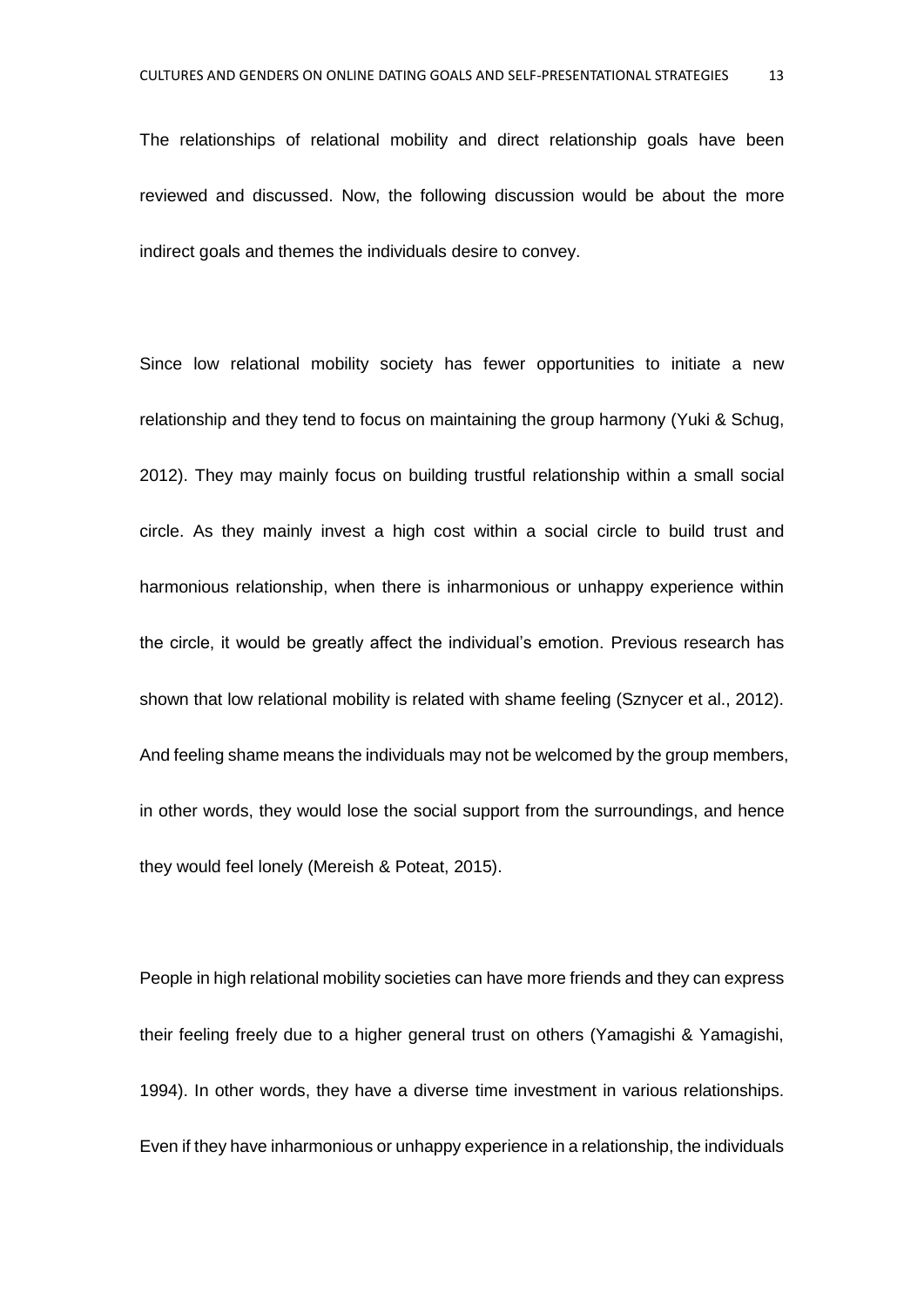can still get social support from the other relationships. As a result, they can engage more actively in close and supportive relationships than the people from low relational mobility societies do (Kito, Yuki & Thomson, 2017). Research by Dykstra (2009) also supported that people from the higher individualistic area do not feel lonelier than the lower individualistic area.

Also, due to the general low trust to others in low relational mobility societies (Yamagishi & Yamagishi, 1994), expressing loneliness implies that the online daters disclose their real feelings to use online dating sites. The expression of loneliness may be a method to make others trust him and start connecting with the users. Therefore, it is hypothesized that people from low relational mobility societies may report feeling lonely more frequent than the users from high relational mobility do.

*Hypothesis 5*: Chinese online daters have higher tendency to express loneliness than the North American online daters do.

As for the characteristics of high relational mobility society, there are many opportunities to form a new relationship (Yuki et al., 2011) so that they would not afraid of the bad rumor occurred in a small social circle. Also, in their point of view, relationship goals are to fulfill the personal needs and attain individual benefits from a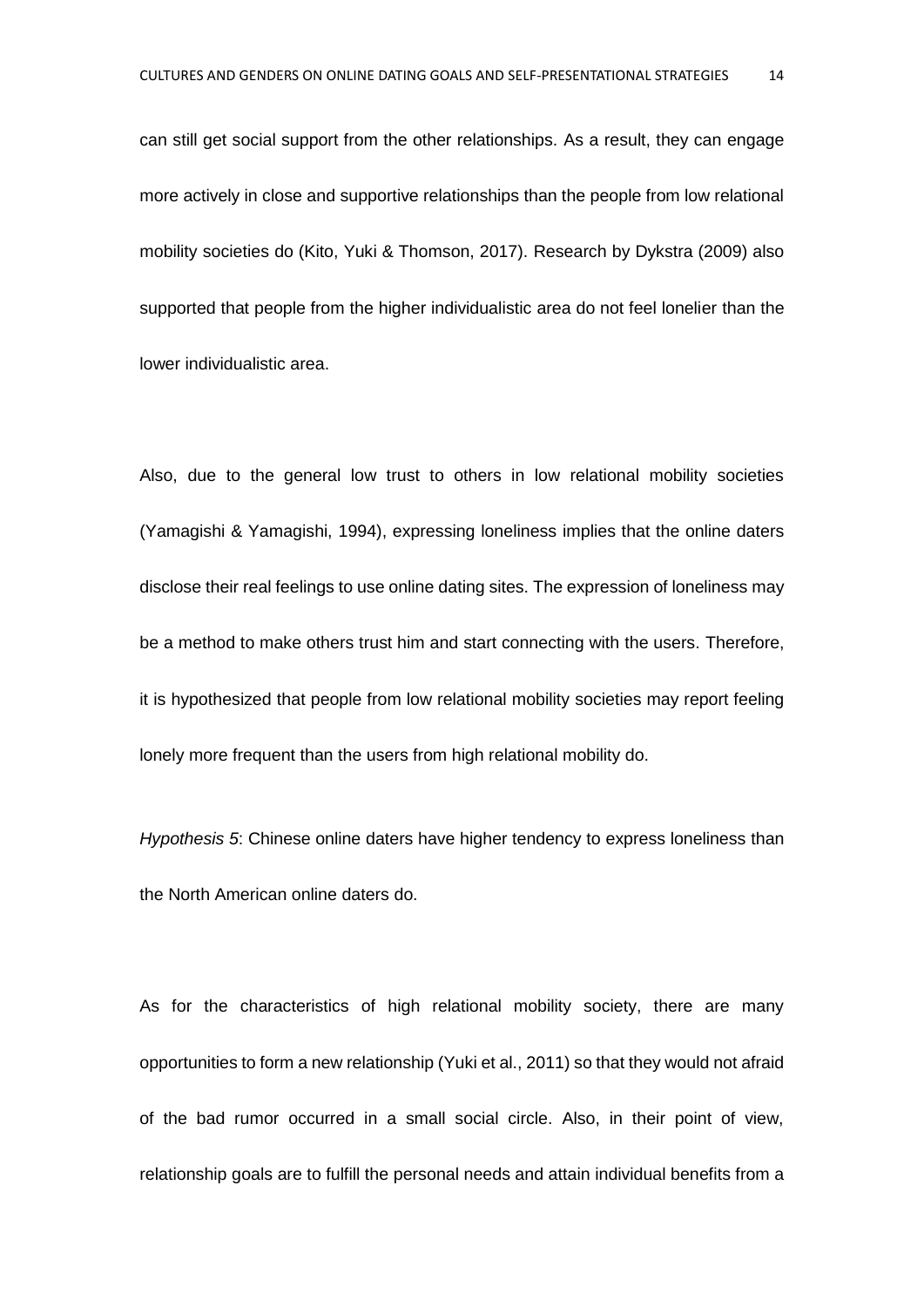relationship (Yuki et al., 2011). In such a high relational mobility society, they can have more opportunities to meet new people and form relationships. It is a quick and direct communication method to meet the suitable person. They would tend to mention more about their own uniqueness, which is weird and is not accepted by the mainstream of value. Transvestism and transgender are examples. By meeting more people, the chance of meeting the one with the same characteristics, namely weirdness, can be higher (Schug, 2009). For the reason that the individuals from low relational mobility need to maintain harmonious relationship within a group (Thomson, 2016), they would avoid doing something that is not accepted by the others. Therefore, they may rarely publicly mention their uniqueness, which may bring negative consequences towards the individual's social life.

Moreover, people would prefer to interact with similar others (McPherson, Smith-Lovin & Cook, 2001). In order to achieve this goal and self-benefit themselves in a relationship, the North American users may state more on their own uniqueness or other special requirements on others. The special requirements can ensure that others in the online dating sites embrace an opposing stand against the individual would not connect with the individual. The special requirement can be a resistance to a particular political figure. If someone cannot meet the individual's requirements, it entails the one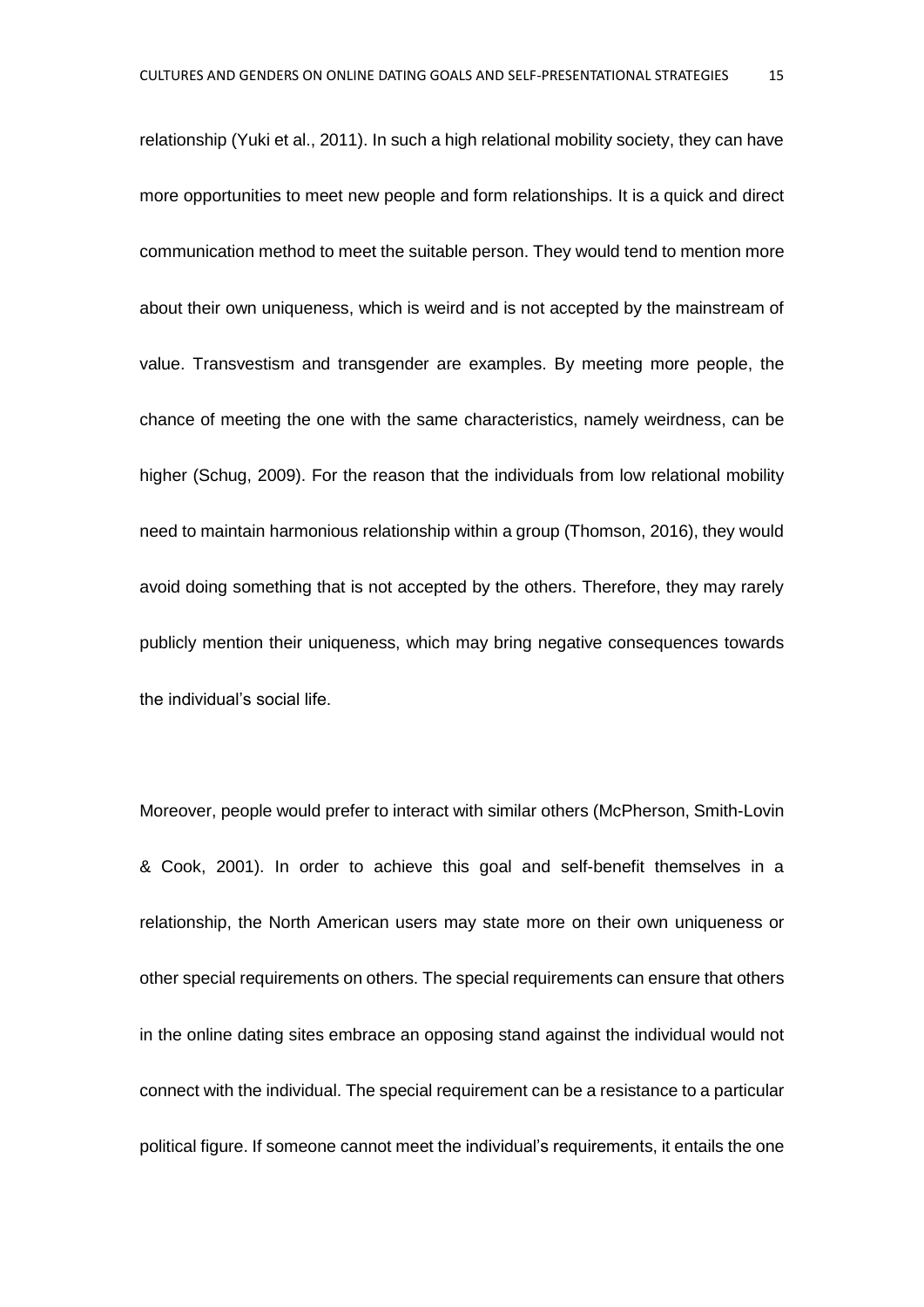is not the suitable target that the individual want to develop relationship with. Since the individuals would less likely to start the relationship with no self-benefits (Oishi et al., 2014), they would not spend time to adjust and develop the relationship. Rather, they choose to initiate another relationship quickly that is beneficial to them (Oishi et al., 2014). Therefore, they would mention more special requests to attract people who are more similar with themselves (Schug et al., 2009).

Apart from that, discussing and debating political issues among individuals and other people in low relational mobility may easily to cause disputes. It would eventually harm their adaptive tasks, to maintain ingroup harmonious. Therefore, they are less likely to discuss political issues.

*Hypothesis 6*: North American online daters would mention their own uniqueness more frequent than the Chinese online daters do.

*Hypothesis 7*: North American online daters would state resistance to political figures supporters more frequent than the Chinese online daters do.

Low relational mobility causes general a low trust to strangers (Thomson, Yuki, & Ito, 2015), and hence it may be related to the different degree of resistance to fake accounts. In Chinese value, people may hold a stronger destiny belief, such as *yuan*.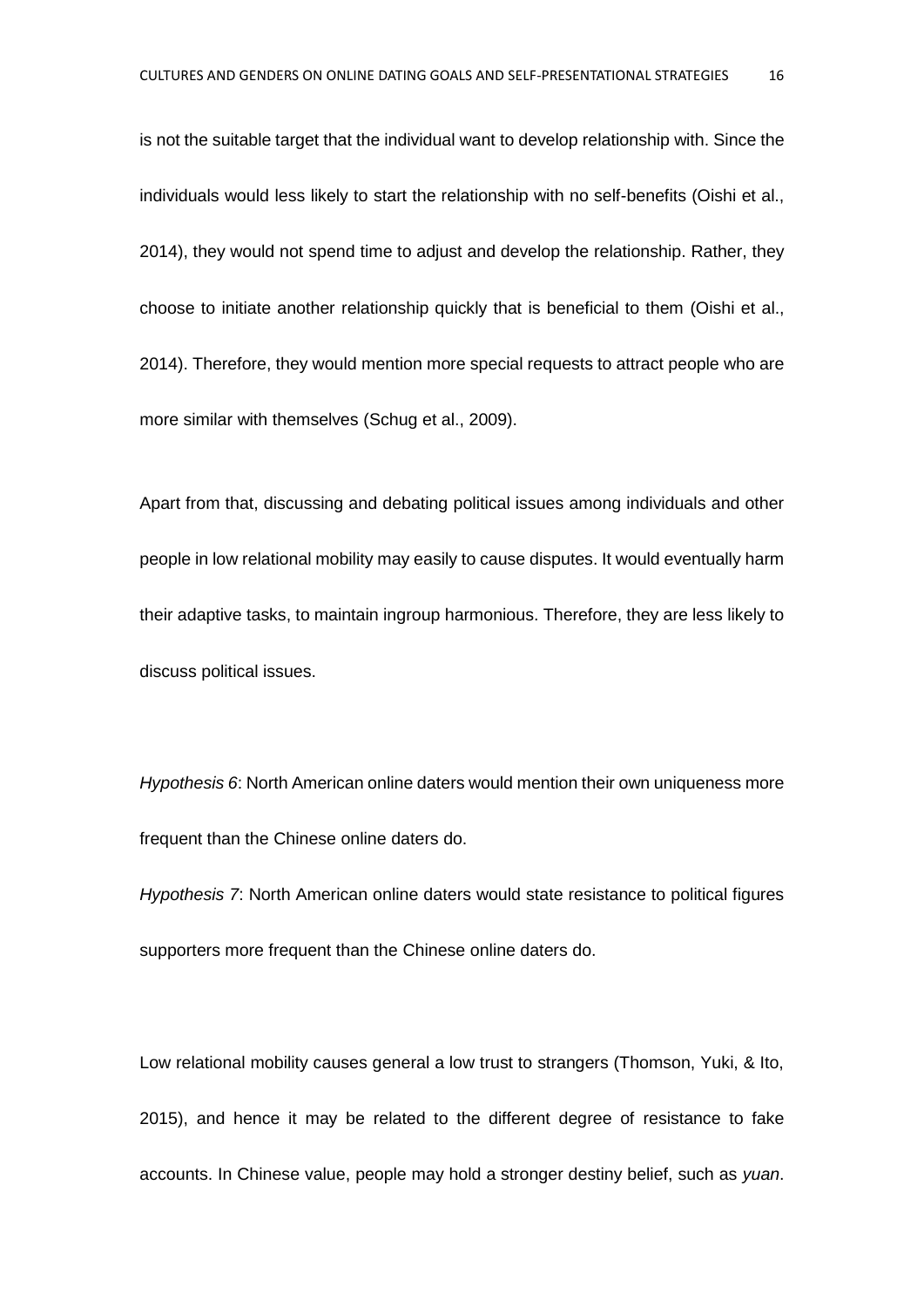Lou & Li (2017) found that destiny beliefs, but not growth beliefs, predict rejection sensitivity. This destiny belief holders would have a stronger anxiously expect social rejection than the growth belief holders, which is usually held by people from high relational mobility society. In particular, Thomson et al. (2015) suggested that in low relational mobility society, internet users would have lower general trust. The low general trust would be associated with higher privacy concern (Thomson et al., 2015), and it may lead to their stronger attitude to resistance to fake accounts in Chinese online dating users than the North American users do. In contrast, people from high relational mobility society can have more general trust towards people (Yamagishi & Yamagishi, 1994), and thus they may not suspect the others are liars or they do not hold the sense that the online accounts are fake. Hence, Chinese users may have higher frequency to resistant to fake accounts than the North American users.

*Hypothesis 8*: Chinese online daters resist fake accounts more frequent than the North American online daters do.

#### **Relational mobility and self-presentational strategies**

As for the self-presentational strategies, these are mainly divided into selfenhancement and self-effacement (Kitayama, Markus, Matsumoto, & Norasakkunkit, 1997; Suzuki & Yamagishi, 2004; Yamagishi et al., 2012). Self-enhancement refers to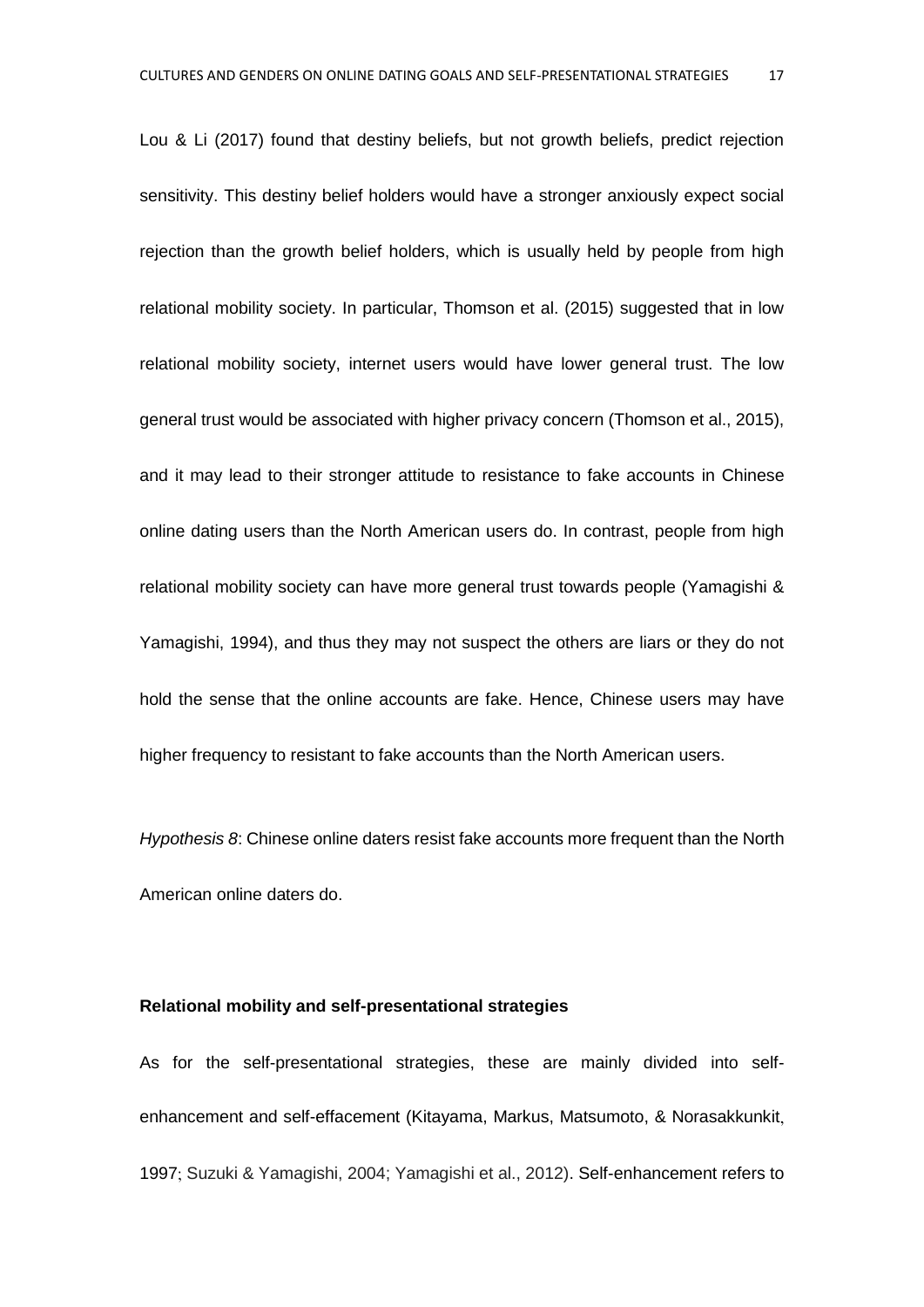people showing a general sensitivity to positive self-relevant information (Kitayama et al., 1997). In contrast, self-effacement means the people have a higher sensitivity to negative self-relevant information is not an indication of low self-esteem or something to be avoided or overcome (Kitayama et al., 1997). Both strategies are aimed to have positive social and psychological consequences within their cultural system (Kitayama et al., 1997).

Research on self-enhancement/effacement has been done using various methodologies in face-to-face setting (Heine, Lehman, Markus, & Kitayama, 1999; Heine & Hamamura, 2007; Suzuki & Yamagishi, 2004; Yamagishi et al., 2012), social network setting (Lee-Won, Shim, Joo, & Park, 2014; Mazur & Li, 2016) and relatively anonymous online dating sites setting (Gebauer, Wagner, Sedikides, & Neberich, 2013), consistent findings were found that the westerners are more likely to perform self-enhancement whereas the East Asians were more likely to perform selfeffacement.

Self-effacement is common in societies with low relational mobility (Yik, Bond, & Paulhus, 1998; Suzuki & Yamagishi, 2004) because individuals from low relational mobility societies need to adapt the strategies of avoiding offending others to avoid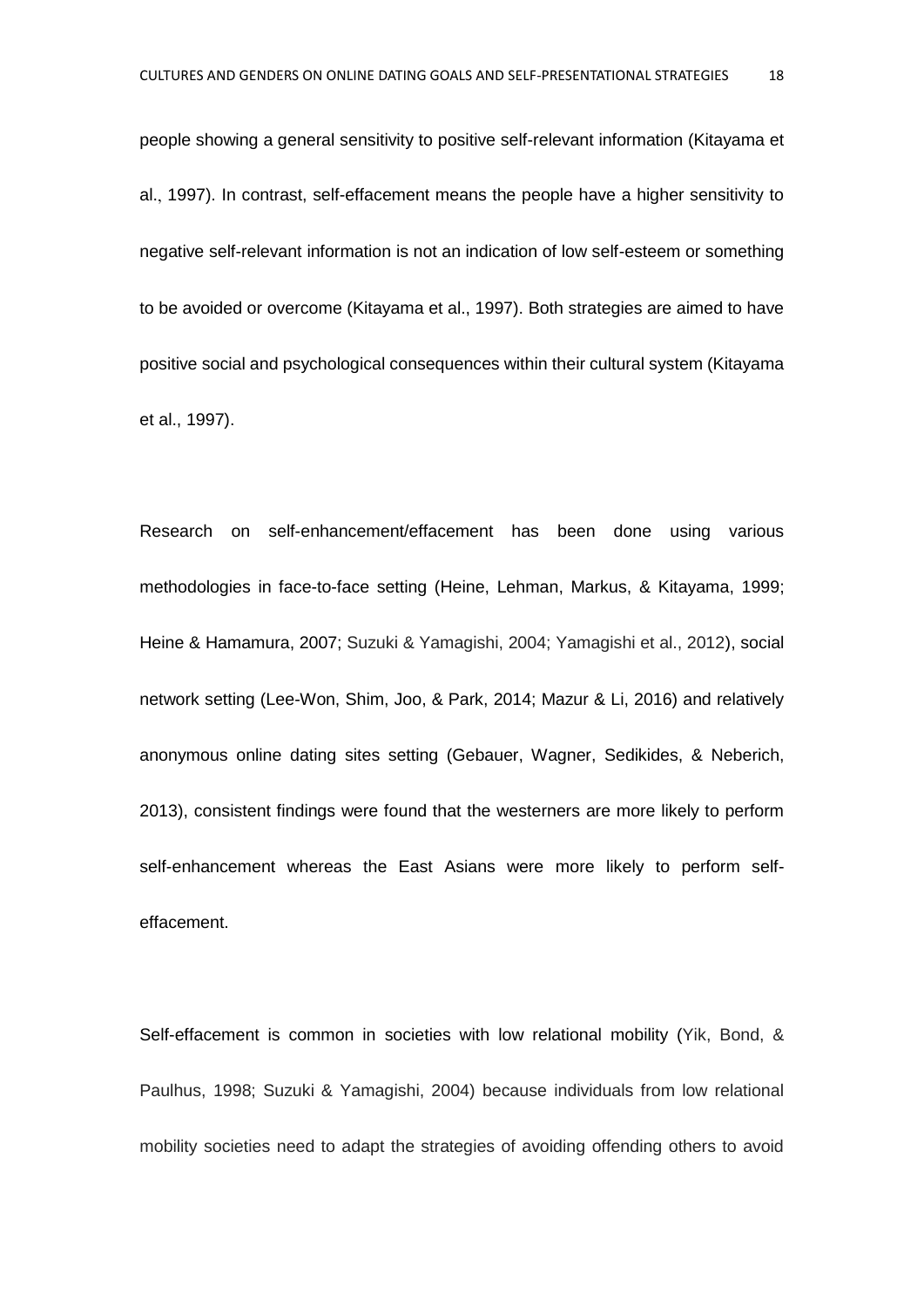interpersonal conflicts, which may lead to a long-lasting disharmonious relationship. By avoiding overt self-promotion, individuals can avoid the risk of costly status competition (Merten, 1997; Urban, 2011). On the other side, as discussed before, one of the strategies to achieve relationship acquaintance of people in high relational mobility is to have a high level of positive self-regard (Falk et al., 2009), so that they can promote themselves to attract others well in such a competitive interpersonal market.

*Hypothesis 9*: Chinese online daters describe their inferiority more frequent than the North American online daters do.

*Hypothesis 10*: North American online daters describe their superiority more frequent than the Chinese online daters do.

#### **Gender**, **relationship goals, and self-presentational strategies**

Based on the evolutionary psychology point of view, parental investment theory suggested that, due to the different resources of parents to invest in their offspring, gender would have different expectations on mate seeking criteria preference (Trivers, 1972). In mammalian fertilization, females had high parental investments, which at least included a nine-month gestation period, as well as the lactation after birth to feed offspring (Buss, 1989). In comparison, male investment on fertilization is relatively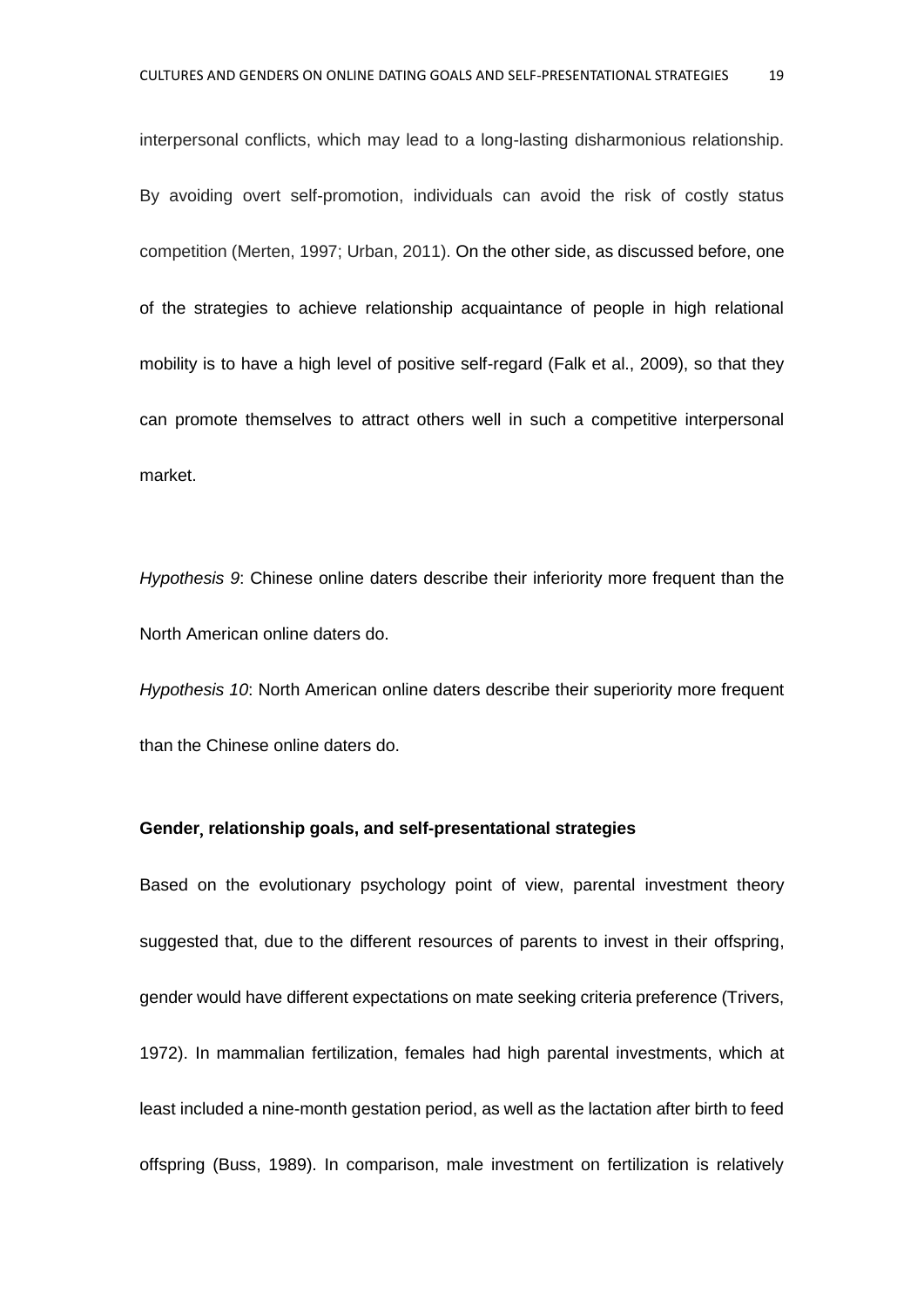small (Buss, 1989). As a trade-off to decrease the investment disparities between males and females, males can transfer status, power, or resources to aid their offspring in forming reciprocal alliances (Buss, 1989). In this sense, females would like to seek the male partners who have the ability and willingness to provide parental-investmentrelated resources including food, shelter, territory, and protection (Buss, 1989). Therefore, women would prefer a man who indicates a desire for long-term investment on resources on them whereas men would desire women who indicate their willingness to involve in short-term, easy and sexual relationships (Thornhill, 1989). Additionally, because of the high cost of being pregnant, female would be more cautious to have casual sex with males. Thus, it is hypothesized that female would have more resistance to hooking up.

*Hypothesis 11:* Female users seek soulmates more frequent than the male users. *Hypothesis 12:* Female users state to resist hooking up more frequent than the male users.

According to Trivers (1972), the sex investing more in offspring (usually the female) will be selected to exert stronger preferences of mating partners. In other words, females would have greater choosiness on mate criteria than males. Previous research also supported females contacted and replied to others more selective than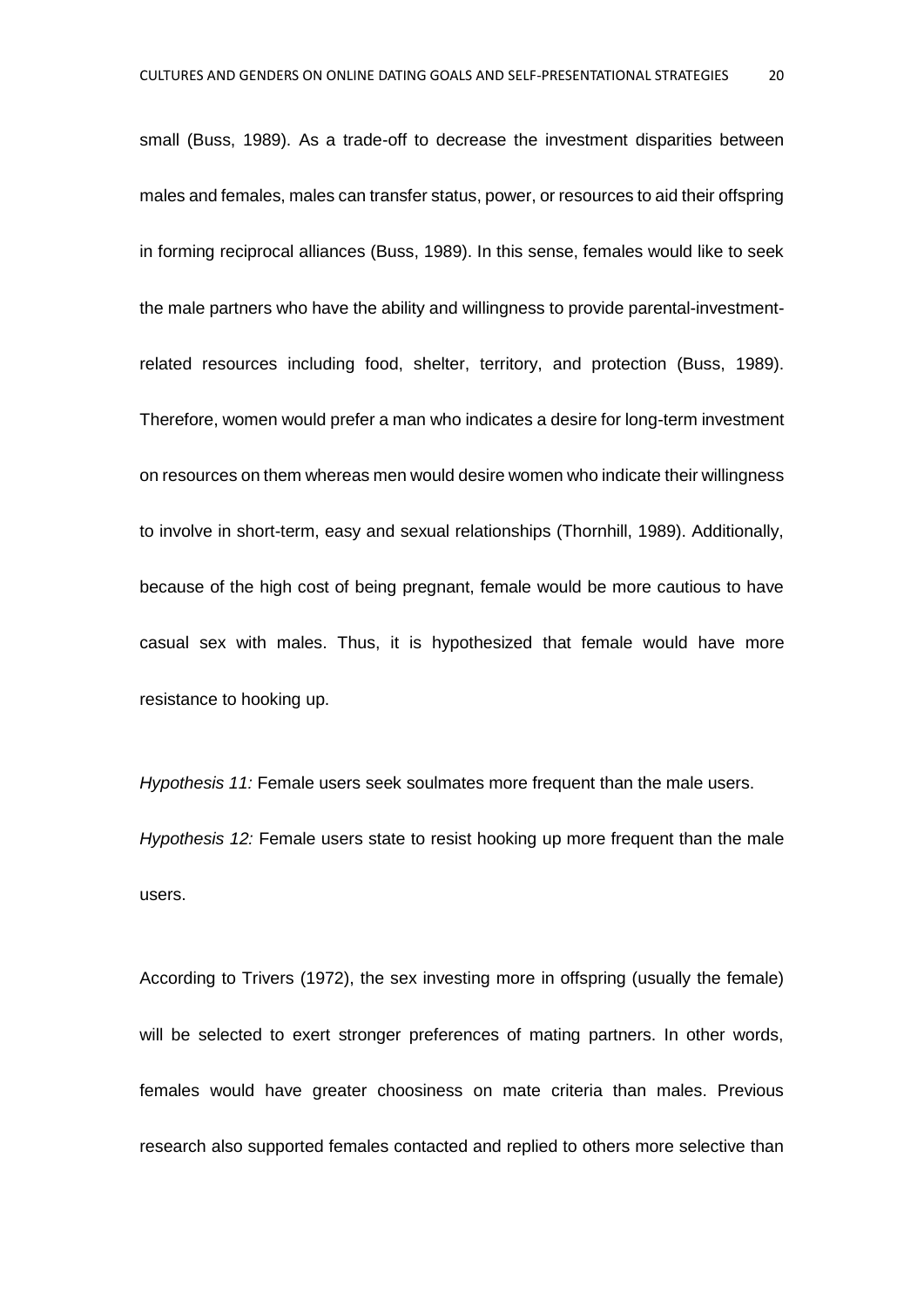men and females stated more restrictive preferences for their ideal mate in online dating context (Fiore, Taylor, Zhong, Mendelsohn & Cheshire, 2010). Since people prefer to interact with similar others (McPherson et al., 2001), female users may state more own uniqueness, which is weird and different from the mainstream values, than the males to attract the similar opposite sex.

Furthermore, due to the fact that women were more selective than men and sought status more than men across age groups (Alterovitz & Mandelsohn, 2009). In response to it, men also offered more status-related information on online dating sites (Alterovitz & Mandelsohn, 2009). It is surmised that disclosing more information that the potential mates may value that information is a strategy to attract the opposite sex. As females valued male's willingness to give resources (Buss, 1989), males may mention more romantic activities to attract potential mates believe the males have a willingness to provide resources to the females.

*Hypothesis 13:* Female users mention their uniqueness more frequent than male users. *Hypothesis 14:* Male users seek more romantic activities than female users do.

#### **Purpose of the Study**

Past research mainly focused on the using habits of online dating services in the US culture (Alterovitz & Mendelsohn, 2013; Menkin, Robles, Wiley & Gonzaga, 2015).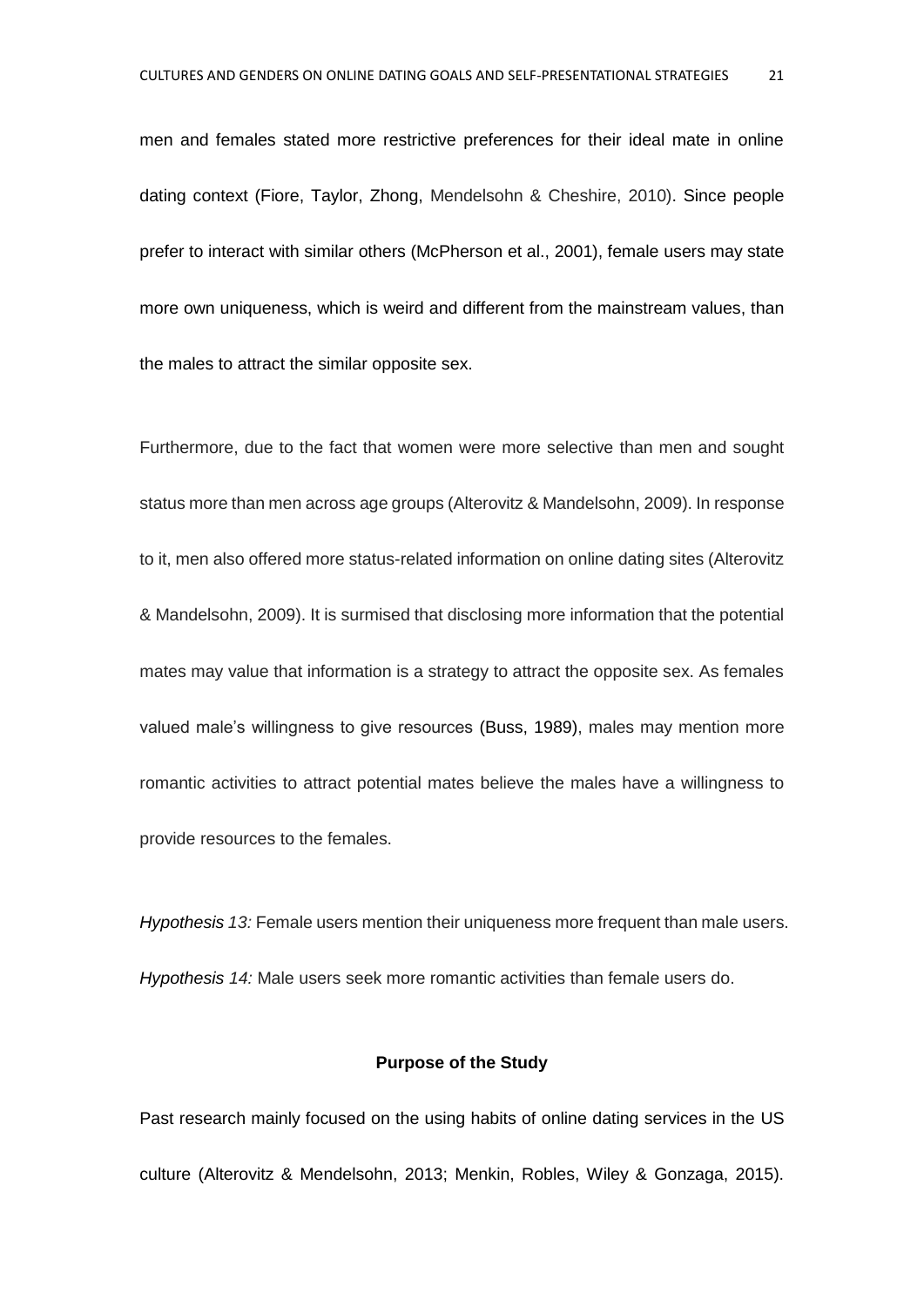Only rare research examined the cross-cultural aspect of Western and Chinese online dating users (Ye, 2014) but still, not much research focused on the relationship goals and the differences of relationship goal in different levels of relational mobility and gender. Cyber dating has been a popular dating method in the Western, but there are still lots of myth of the using habits of the Chinese online dating users. The proposed research aims to fill in the gap in this research field. Then, we can understand the gender and cultural differences in Chinese and North American online dater's relationship goals and self-presentational strategies.

#### **Methodology**

#### **Sampling**

The method of content analysis was adopted because it is a naturalistic observation that maintains a high external validity and this method could easily get touch with different aged people. A two-by-two factorial design was used in the proposed study. The two independent variables were culture background and gender whereas the dependent variables were the purpose of using online dating services and selfpresentational strategies.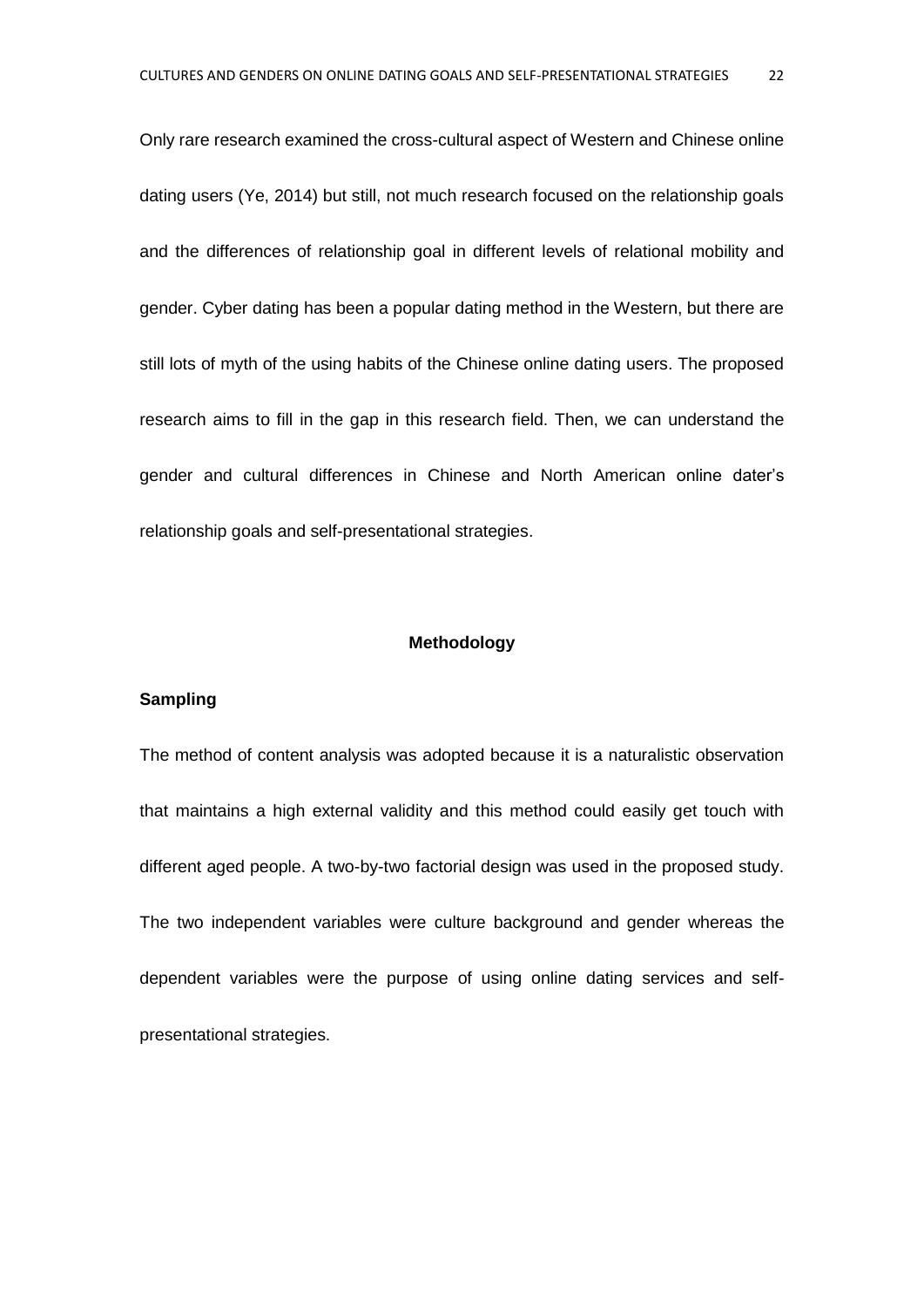A total of six-hundred personal advertisements was downloaded from online dating websites, which were two dating websites developed in the United States (https://badoo.com/ and https://www.okcupid.com/) and the other two dating websites developed in Hong Kong (http://www.hongkongcupid.com/ and http://www.ecfriend.com/). These websites had similar formats that users can fill in the required sections and a free-express section to describe themselves and their ideal partner freely. The required sections include ad writer's demographic information such as gender, age, religion, race, education level, relationship history, and the other one is the self-described relationship goal. They can also search and match others through searching age, location, profile and other characteristics on the websites. Moreover, these online dating websites are free of charge and these are popular.

A total of 600 personal advertisements in the websites were sampled by stratified random sampling. In the first place, the researcher searched 50 heterosexual males and 50 heterosexual females in each three age groups (19-35 years old, 36-55 years old, 55 years old or above) from North American online dating websites and hence replicate the searching in Chinese online dating websites. The samples were randomly extracted after searching the targets within the age range.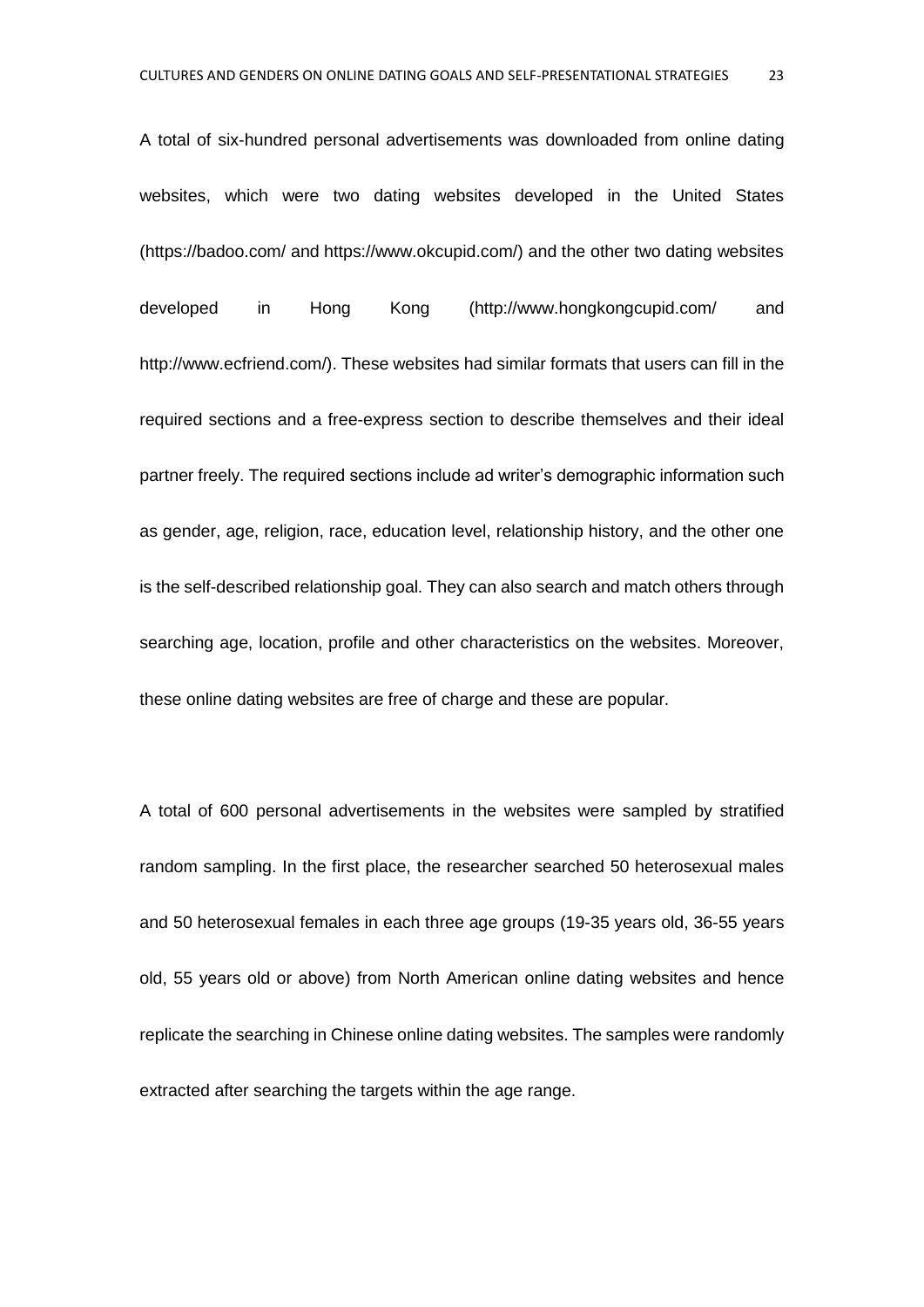Demographic information of the participants is presented as percentages in Table 1 (Appendix B), which shows the age, gender, education level, relationship status and having (a) child(ren) or not information across North American and Chinese culture online dating users.

Besides, in the process of sampling the advertisements, guidelines were developed to enhance the validity of the proposed study. First, advertisers from countries other than Hong Kong and America have not been counted because culture is an important variable in the proposed study. Second, only users whose self-pictures were available for visitors to view would be collected. As a result, the comparison can be more equivalent and it is a mean avoiding sampling faked account. Thirdly, only users who have written words with at least 20 characters for English and 20 characters for Chinese in the free-express section would be counted in order to avoid sampling fake account as far as possible. Finally, the sampled description word length of the Chinese online dating users ranged from 20 to 1305 words ( $M = 120.13$ ,  $SD = 133.79$ ). As for the description word length of North American users, it is ranged from 20 to 1723 words  $(M = 190.04, SD = 258.04).$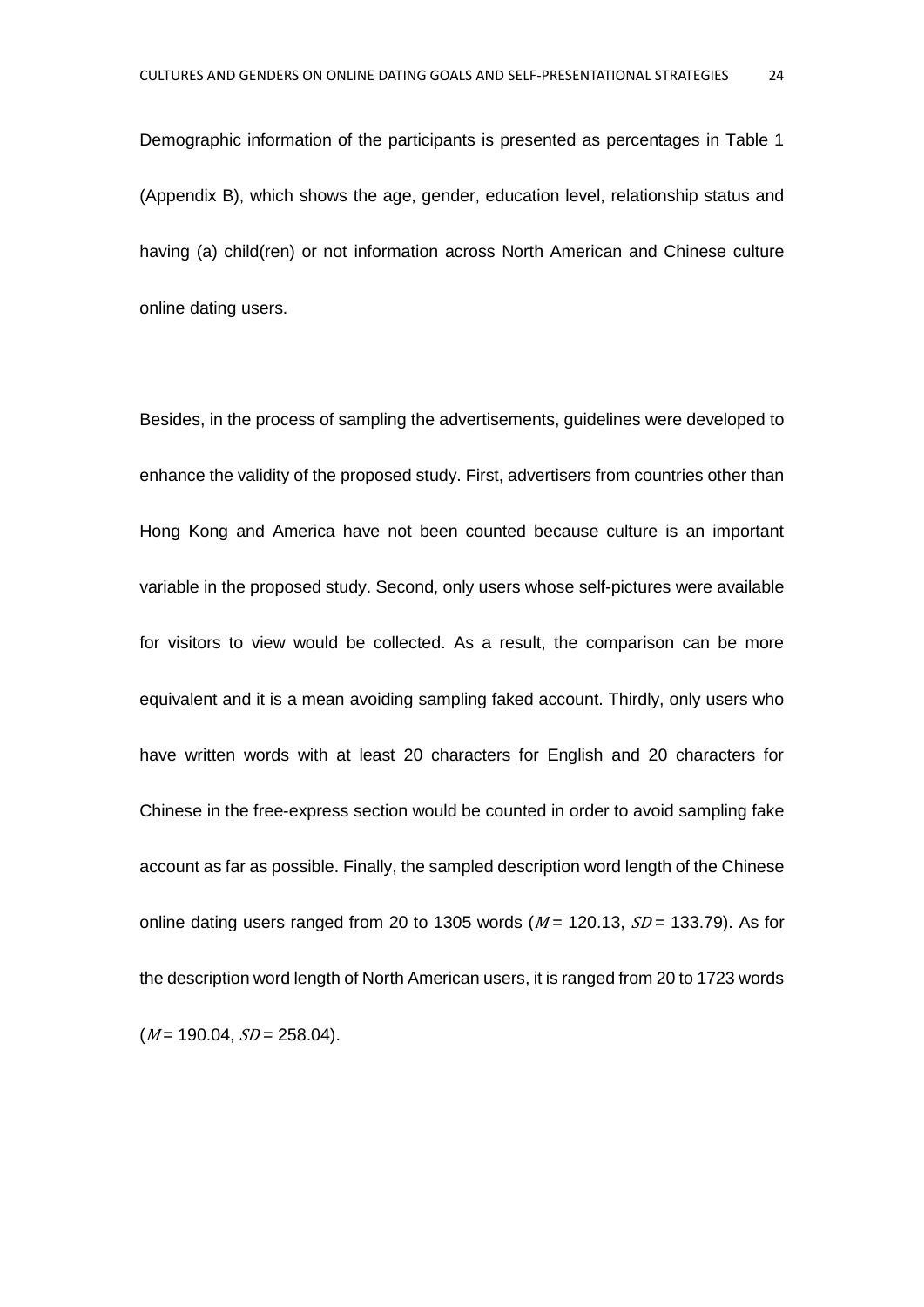The contents of participants' profiles were divided into two parts, one was demographic information such as gender, age, religion, race, education level, relationship history, and the other one is the self-described relationship goal computed by the subjects. The coders were only given the self-description information to decide which category of relationship goal the subjects aimed to pursue so that coders' decisions would not be affected by other irrelevant information. A reference code was given to each pair of demographic information and personal advertisement contents for the purpose of checking and referencing which items have been rated with a large discrepancy.

#### **Coding Scheme**

Content analysis on the written portions of the advertisements for being consistent with the qualitative method of previous research on relationship goals (Alterovitz & Mendelsohn, 2013; Strauss & Corbin, 1998) and other research about online daters (Ye, 2014). The method can directly observe the behaviors and attitudes expressed by the online dating users. Personal advertisements were analyzed and were identified into different themes categorized by the code sheet (refer to Appendix A). Twocategory coding was used to detect whether the themes are present or absent in the self-description. The frequency of the themes presented was recorded and then was analyzed. The themes in the code sheet are described based on previous research to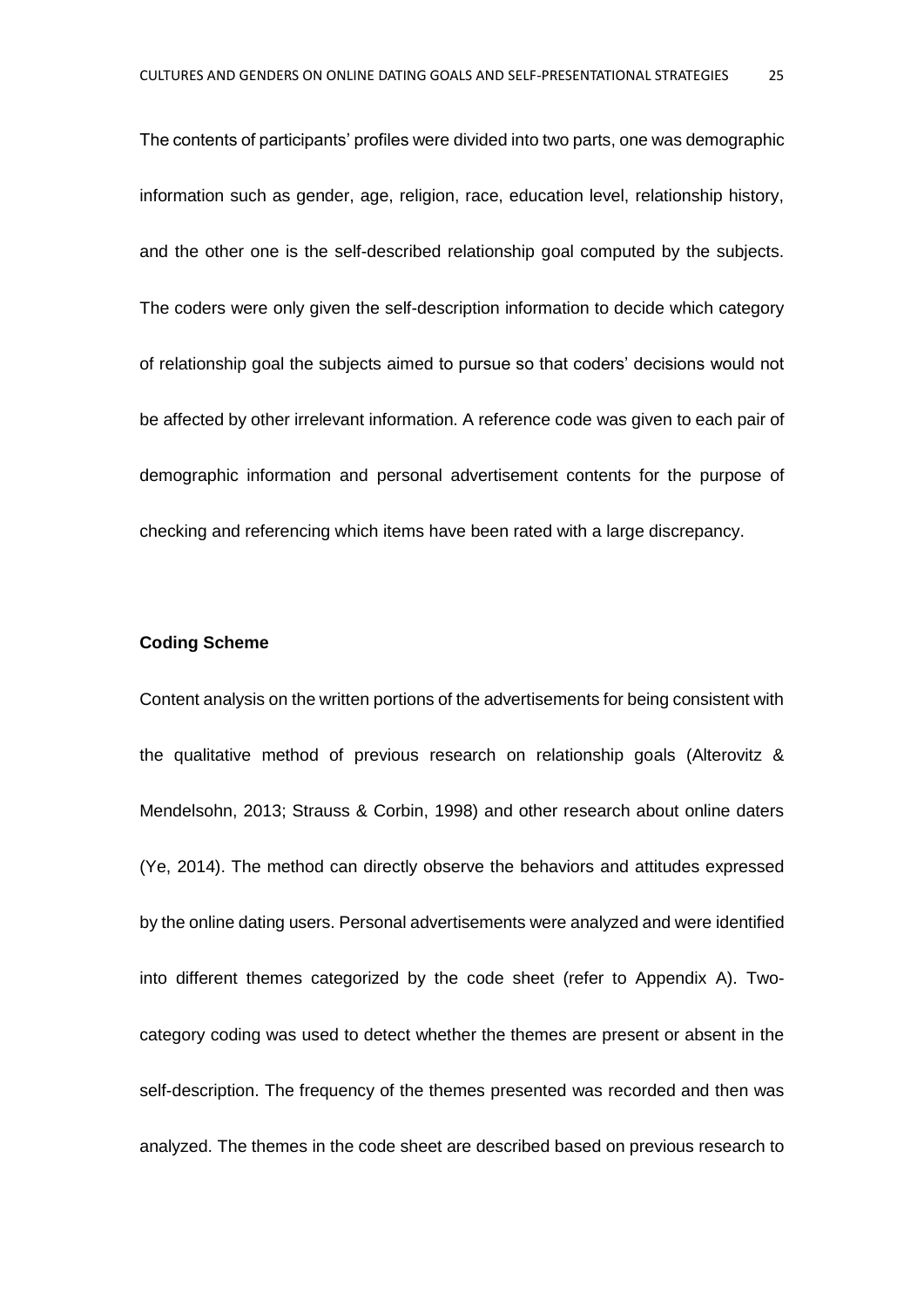guide the coders. Cohen's Kappa, which is a preferred method for calculating the extent of agreement between raters or observers (Cohen, 1960) was used to measure inter-rater reliability. If the Kappa coefficient lies between 0.6 and 1, which is considered acceptable, it shows the coding method has a stable reliability.

To be more precise, seeking for *romantic activities* (Kappa: .72) means that people would look for a romantic partner, snuggling, hand-holding such romantic activities, watching a sunset, holding hands, watching a movie, going to a bar (Alterovitz& Mendelsohn, 2013; Berscheid, Snyder & Omoto, 1989); Mentioning *sexual interests* (Kappa: .85) means forming sexual relationship and describing the desire match as sexy, passionate or sensuous (Alterovitz & Mendelsohn, 2013); Seeking *soulmate* (Kappa: .74) means to form long-term relationship, find the one person "out there" who is specially destined, require high levels of romantic compatibility and find someone who is perfectly compatible (Alterovitz & Mendelsohn, 2013; Houran & Lange, 2004), which is close to the concept of commitment in Sternberg (1986)'s triangular theory of love. Finding *friends* (Kappa: .67) is that the individuals stated that they want to find friends with same interests or different interests and they want to meet new friends or just chat with someone. *Self-improvement* (Kappa: .62) means that the persons want to have some self-enhancement in their growth either physically or psychologically, such as exercising, eager to know new things, having some explorations aiming to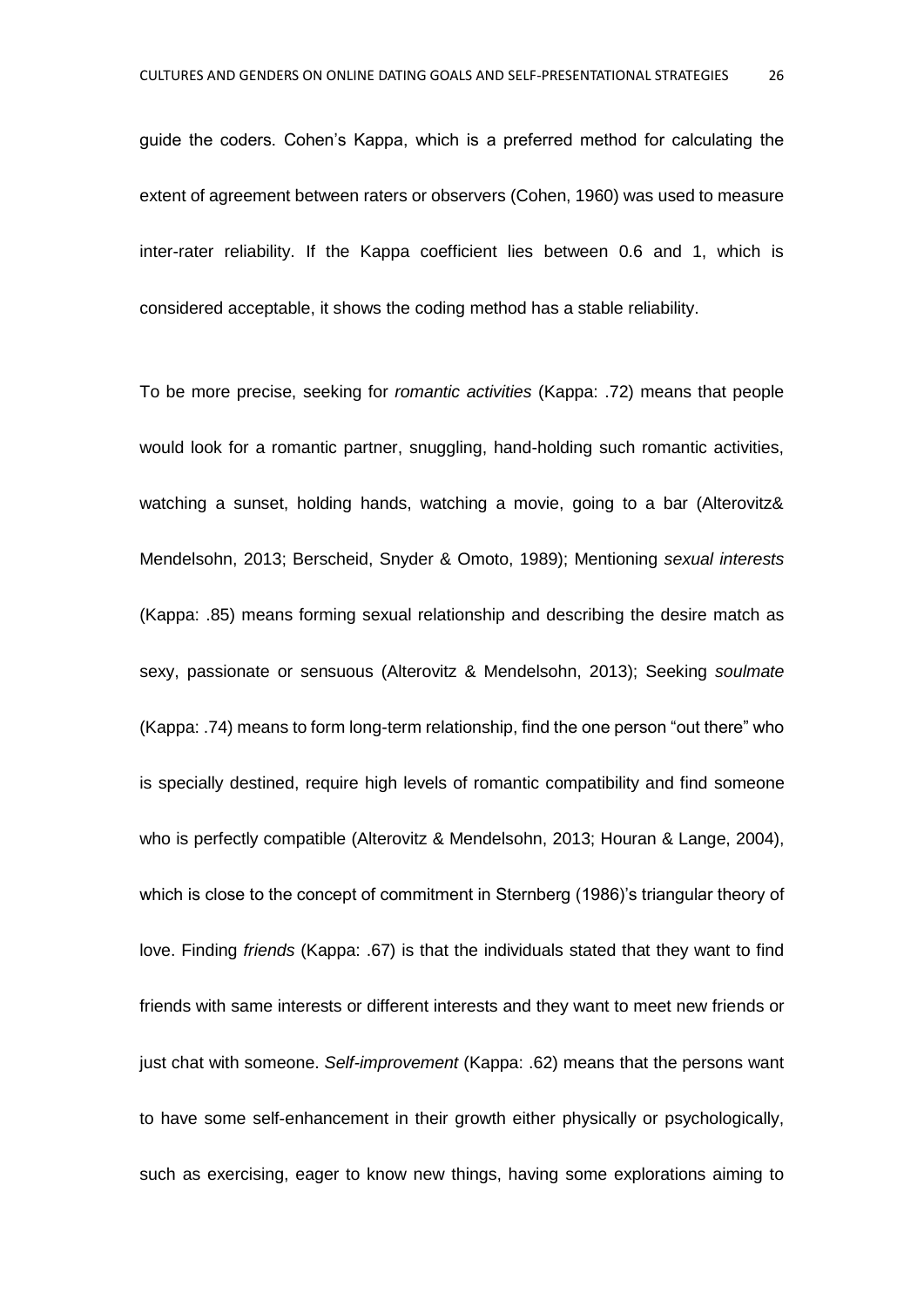benefit themselves and taking up a hobby. *Uniqueness* (Kappa: .74) means that the individuals reveal some information that is not easily accepted by the mainstream values, including transvestism and other special hobbies; Expressing *loneliness* (Kappa: .64) indicates as feeling alone, lacking companionship, feeling isolated from others, feeling no one knows me well (Alterovitz & Mendelsohn, 2013; Hughes, Waite, Hawkley, & Cacioppo, 2004).

There are three themes of the relationship goal that the user stated to resist. *Resistance to fake accounts* (Kappa: .70) means that the individuals directly stated that they do not want to receive the spam messages or receive messages from liar that is not in true heart to form a relationship. *Resistance to hooking up* (Kappa: .77) means that the individuals clearly stated that they resist the invitation of having onenight-stand or just showing sex interests. *Resistance to politics figures supporters* (Kappa: .91) refers to the individuals stated that they reject to form a relationship with a particular person regarding the political sides.

In terms of self-presentational strategies, the frequency of the users described their superiority characteristics and inferiority characteristics were measured to understand the concept of self-enhancement and self-effacement. For superiority (Kappa: .67), it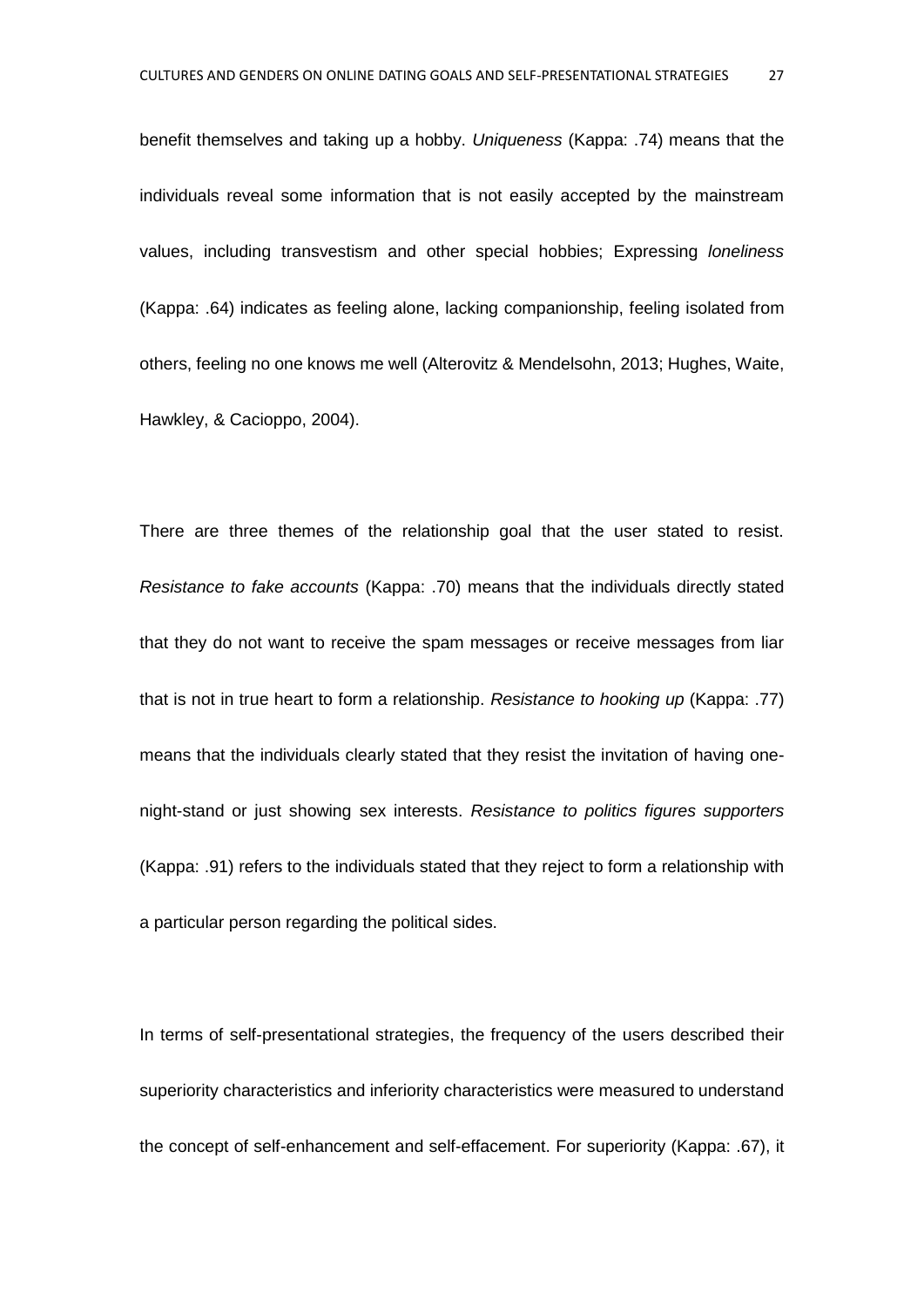is a self-enhancing strategy meaning that the persons describe one's positive image, strength, and uniqueness while inferiority (Kappa: .72) is a self-effacement strategy that the persons stating one's negative image, weaknesses and they thought themselves as ordinary.

Two coders fluent in both English and Chinese were trained to code North American and Chinese personal advertisements. After reading the code sheet, the coders independently analyzed the contents of advertisements. The coder only looked at the self-description of the personal advertisement without seeing any other personal information such as gender, profile picture and demographic information to ensure the information would not act as a confound that affects the judgments of the coders. The coders only focused on the manifest content of the personal advertisement and the self-description were assigned in a random order. If there is a discrepancy between the two coders, items would be solved by discussion between the coders.

After the coders analyzed the relationship goals and self-presentational strategies of the participants, the results would then be organized and pairing up according to their belonged age groups and culture groups using the reference code marked before.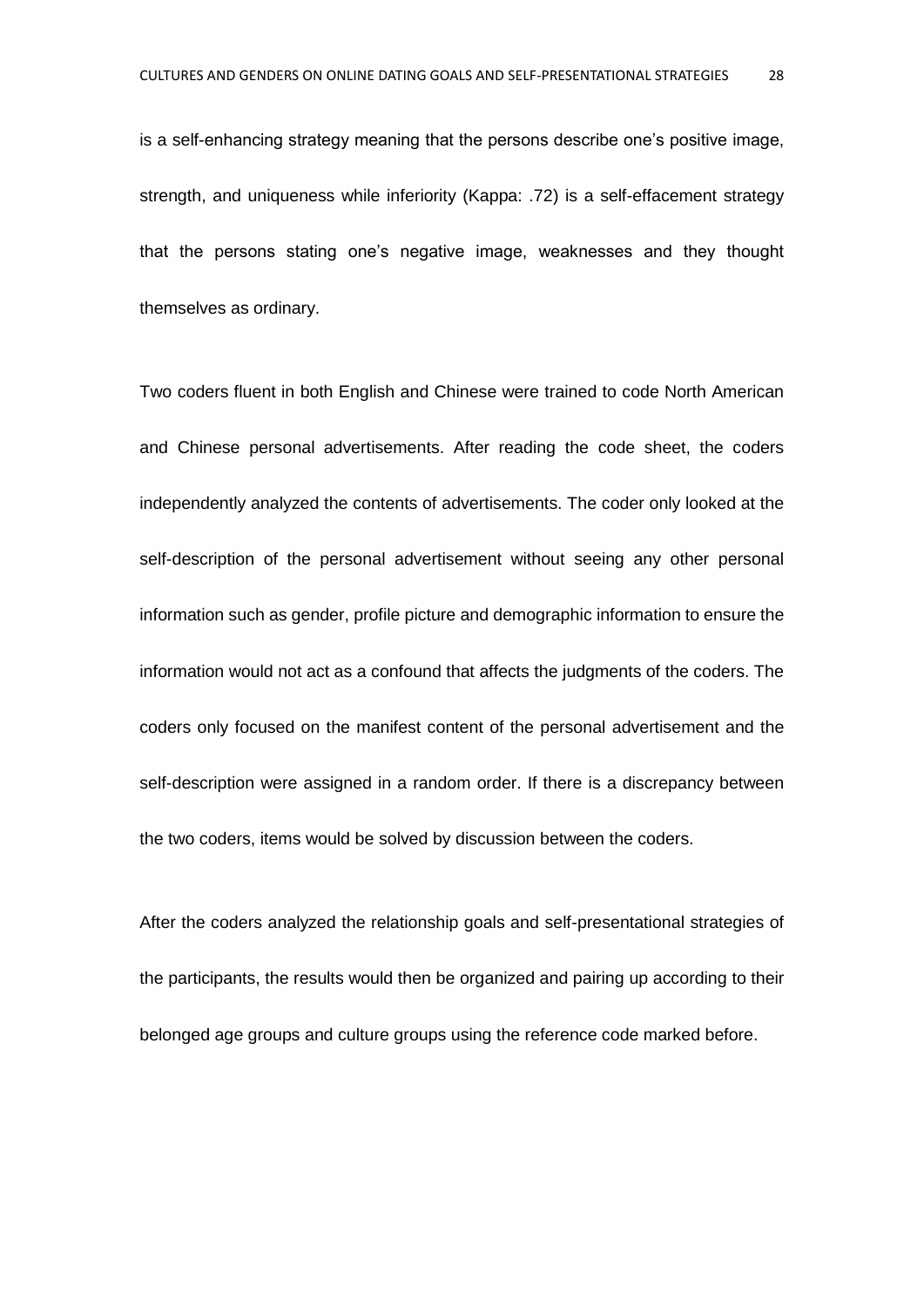#### **Data analysis**

A series of chi-square tests were used to test the hypotheses. Also, exploratory analysis to detect if there is a significant relationship pattern between the independent variables (culture and gender) and dependent variables (relationship goals and selfpresentational strategies) would be done by a series of chi-square tests. The significant level for all statistical tests is set at *p*<.05 to protect against the risk of type one error. If a dependent variable was significantly related to two or more independent variables, chi-square tests would be run to compare the different conditions of the two or more independent variables to detect the interaction effect under different conditions.

Moreover, due to the overlapped codding on the dependent variables of a personal advertisement, t-tests were run to test if there is significant difference of the number of mentioned themes of users with different culture background and gender.

#### **Results**

The effects of culture on both relationship goals and self-presentational strategies are presented in Fig. 1 (Appendix C) and Fig. 2 (Appendix D) respectively. Also, in Fig. 3 (Appendix E) and Fig. 4 (Appendix F), the graphs represent the relationship between gender and relationship goals, and the relationship between gender and self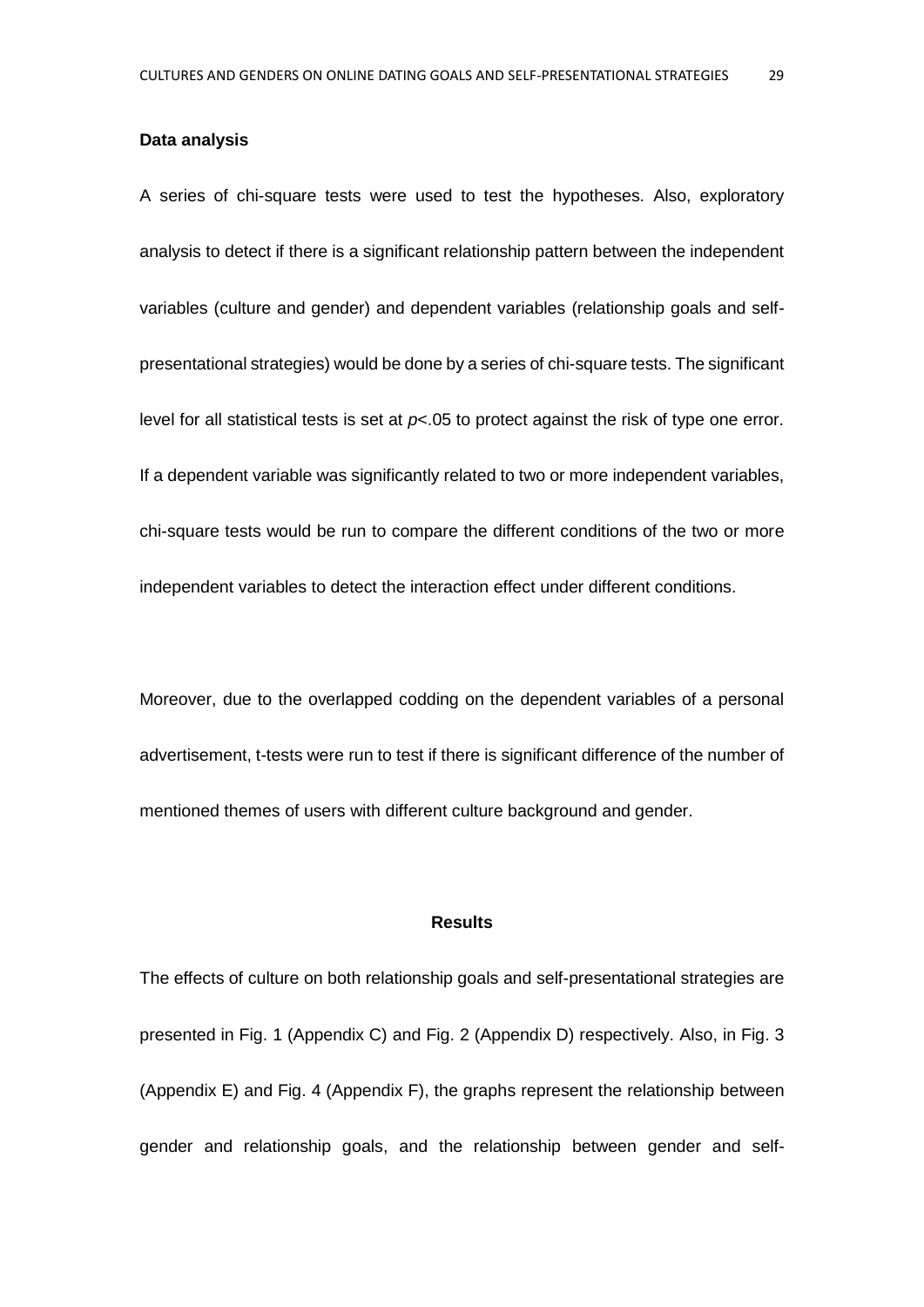presentational strategies respectively. Overall speaking, the results supported most of the hypotheses.

The first and second hypotheses were about the relationship goals pattern of seeking a soulmate and finding friends in Chinese and North American users. For *H1*, the chisquare tests showed Chinese users (74%) wanted to seek soulmate more frequent than the North American users (39.3%) did significantly,  $X^2(1, N = 600) = 73.41$ , p <.001. As for testing *H2*, it also revealed significant statistics that there is a higher reporting goals of finding friends among the North American users (67%) than the Chinese users (50%),  $X^2(1, N = 600) = 17.86$ ,  $p < 0.01$ . Consistent with H3, more North American users (22.3%) than Chinese users (1%) showed sexual interests,  $X^2(1, N=$  $600$ ) = 66.24,  $p$  <.001. *H4* was also supported that more North American users (11%) than Chinese users (2.7%) reported to seek self-improvement,  $X^2(1, N = 600) = 18.99$ , <sup>p</sup> <.001. For the testing on *H5*, it also provided significant results that more Chinese users (22%) expressed loneliness than the North American users (10%),  $X^2(1, N =$  $600$ ) = 16.07,  $p < 001$ .

The statistics results also support *H6* and *H7*. The North American users (4.3%) mentioned uniqueness more frequent than the Chinese users (0.7%),  $X^2(1, N = 600)$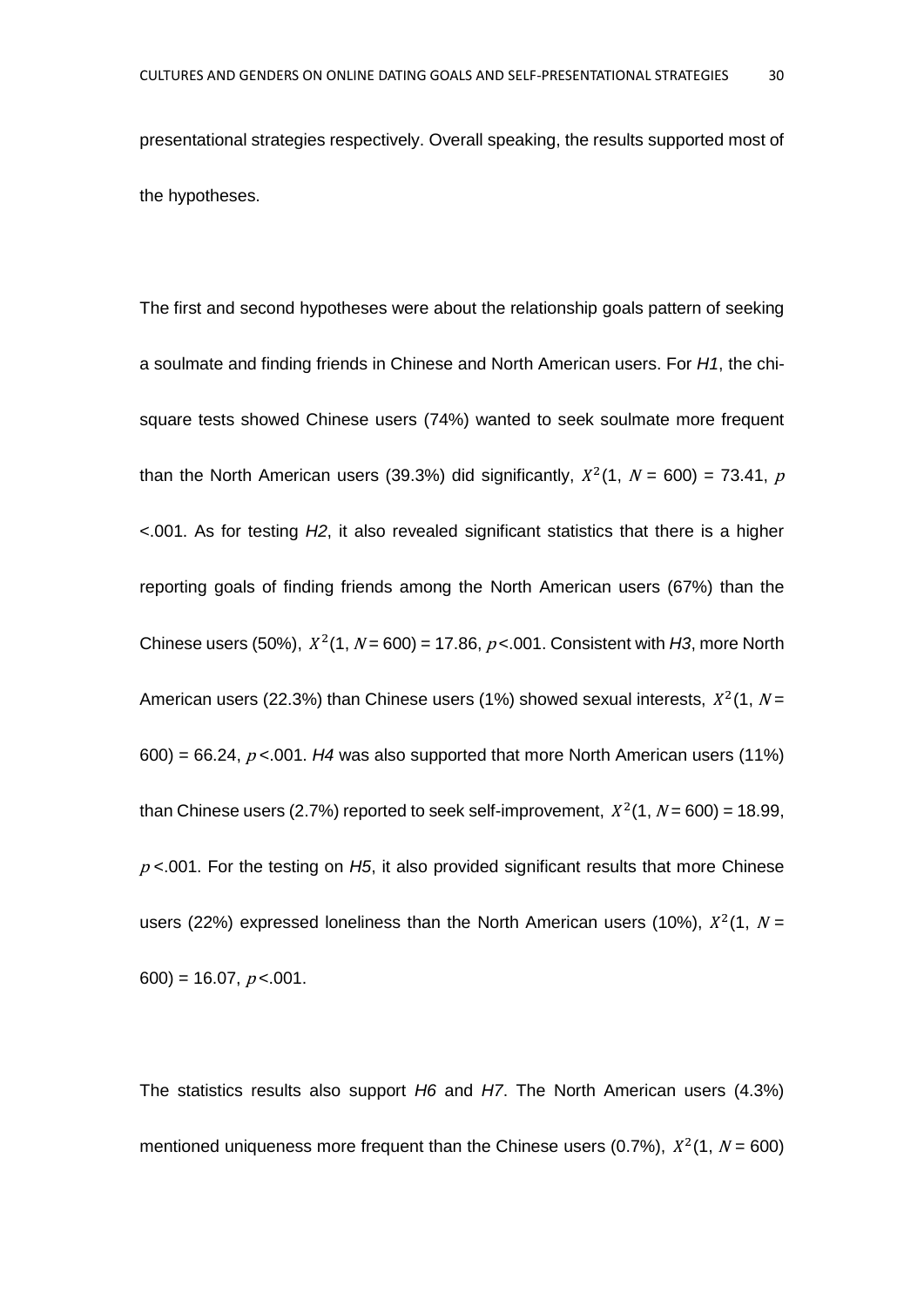$= 8.27$ ,  $p = 0.004$ . Also, the frequency of stating resistance to political figures supporters of North American users (4%) was higher than that of the Chinese users (0%),  $X^2(1)$ ,  $N = 600$  = 12.25,  $p < 001$ . For H8, the results statistics is significant to suggest that more Chinese users (10%) resisted to fake accounts than the North American users  $(4.3\%)$  did,  $X^2(1, N = 600) = 7.24, p = .007$ .

In terms of the relationship between culture and self-presentational strategies, such as describing their inferiority (*H9*). Chinese users (21.3%) employed this presentational strategy more frequent than the North American users (8.3%) did significantly,  $X^2(1)$ ,  $N = 600$  = 20.07,  $p < 0.01$ . However, contrary to  $H10$ , the North American users (42.3%) did not show significant higher frequency on describing superiority than the Chinese users (44.7%) did,  $X^2(1, N = 600) =$ ,  $p = .56$ . Users from both cultures demonstrated high rates of describing their superiority.

As for the analysis part for the gender, a contrary finding to *H11* was found that the female users (54.7%) did not report a higher frequency on seeking a soulmate than the male users (58.7%) did,  $X^2(1, N = 600) =$ ,  $p = 32$ . However, as for the *H12*, it is supported by the statistics that the tendency to resist hooking up is stronger among the female users (16.7%) than the male users (4%),  $X^2(1, N = 600) = 25.97$ ,  $p < 001$ .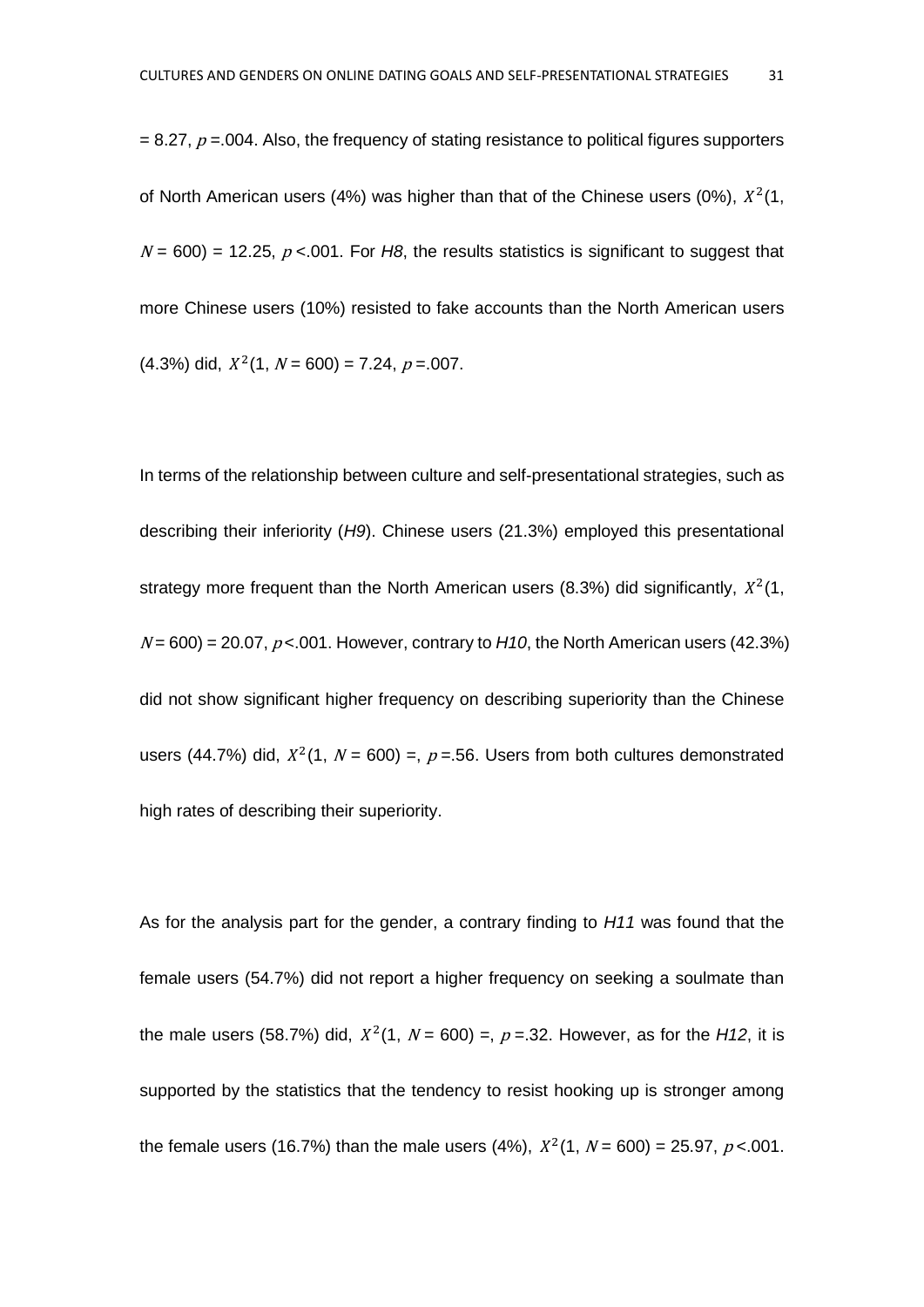Besides, consistent with *H13*, female users (4%) would also mention own uniqueness more frequent than the male users (1%) did,  $X^2(1, N = 600) = 5.54$ ,  $p = 0.019$ . Last but not least, *H14* was also supported that male users (76%) were more likely to mention romantic activities than the female users (64.7%) were,  $X^2(1, N = 600) = 9.23, p = .002$ .

Apart from the hypothesis testing, exploratory analysis was done and unexpected findings were also found. First, the reporting frequency of Chinese users (57.3%) sought for romantic activities was higher than that of the North American users (42.7%),  $X^2(1, N = 600) = 30.71, p < 0.001$ . Second, male users (18.3%) had a stronger tendency to describe themselves as inferior than female users (11.3%) did,  $X^2(1, N = 600) =$ 5.82,  $p = 016$ ). The explanations of the unexpected results would be presented in the discussion part.

Since romantic activities, inferiority and uniqueness were shown to be significantly influenced by both cultures and genders, chi-square tests had been run to test on the 4 different experimental conditions to see either culture or gender has the strongest effect on the dependent variables. For romantic activities, 79.3% of Chinese male users, 82% of Chinese female users, 72.7% of North American male users and 47.3% of North American female users sought romantic activities and the difference is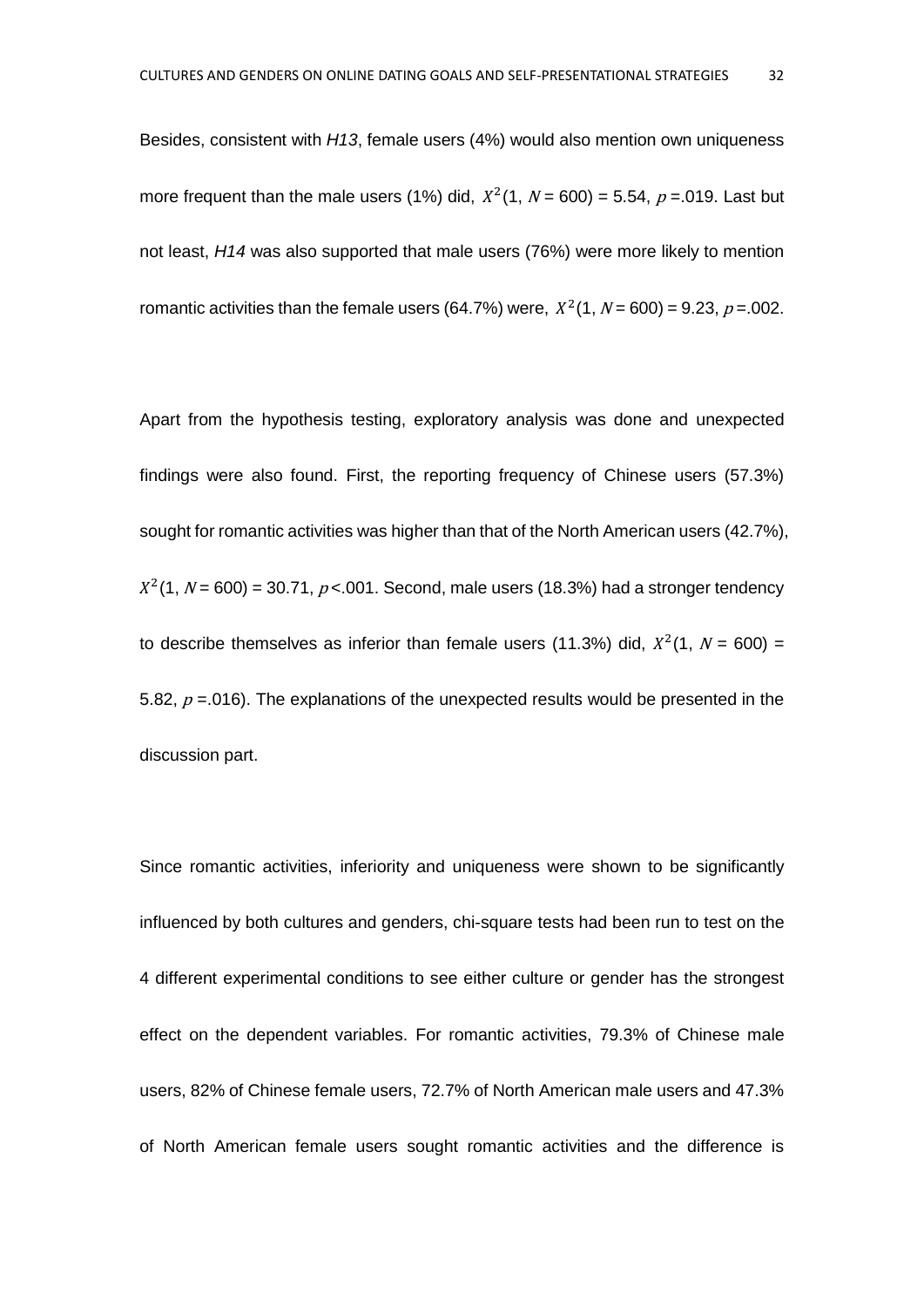significant,  $X^2(1, N = 600) = 54.03$ ,  $p < 0.01$ . The results indicated gender plays an important role especially in North American culture. For inferiority, 27.3% of Chinese male users, 15.3% of Chinese female users, 9.3% of North American male users, and 7.3% of North American female users presented themselves as inferior,  $X^2(1, N = 600)$ = 28.85,  $p$  <.001. It shows this phenomenon was significant in Chinese culture, especially for males. As for uniqueness, 0.7% of Chinese males and females respectively, 1.3% of North American males, and 7.3% of North American females mentioning uniqueness, showing the goal was reported significantly by the North American females,  $X^2(1, N = 600) = 19.35, p < 001$ .

The t-tests comparing the numbers of themes mentioned by the users result showed there was a close to significant results for the North American users ( $M = 2.34$ ,  $SD =$ 1.26) and the Chinese users  $(M = 2.5, SD = .99)$ ,  $t (598) = 1.73$ ,  $p = .084$ . Yet, no Chinese user mentioned resistance to political figure supporters. In this sense, the item may be an extreme value for the Chinese users. Therefore, t-tests comparing the numbers of themes excluding the extreme variable were run. The results indicate a significant difference on the North American users ( $M = 2.34$ ,  $SD = 1.23$ ) and the Chinese users ( $M = 2.5$ ,  $SD = .99$ ),  $t (598) = 2.2$ ,  $p = .03$ . As for males ( $M = 2.45$ ,  $SD =$ 1.11) and female users ( $M = 2.39$ ,  $SD = 1.16$ ), there was no significant differences on their number of mentioned themes,  $t$  (598) = .65,  $p = .52$ .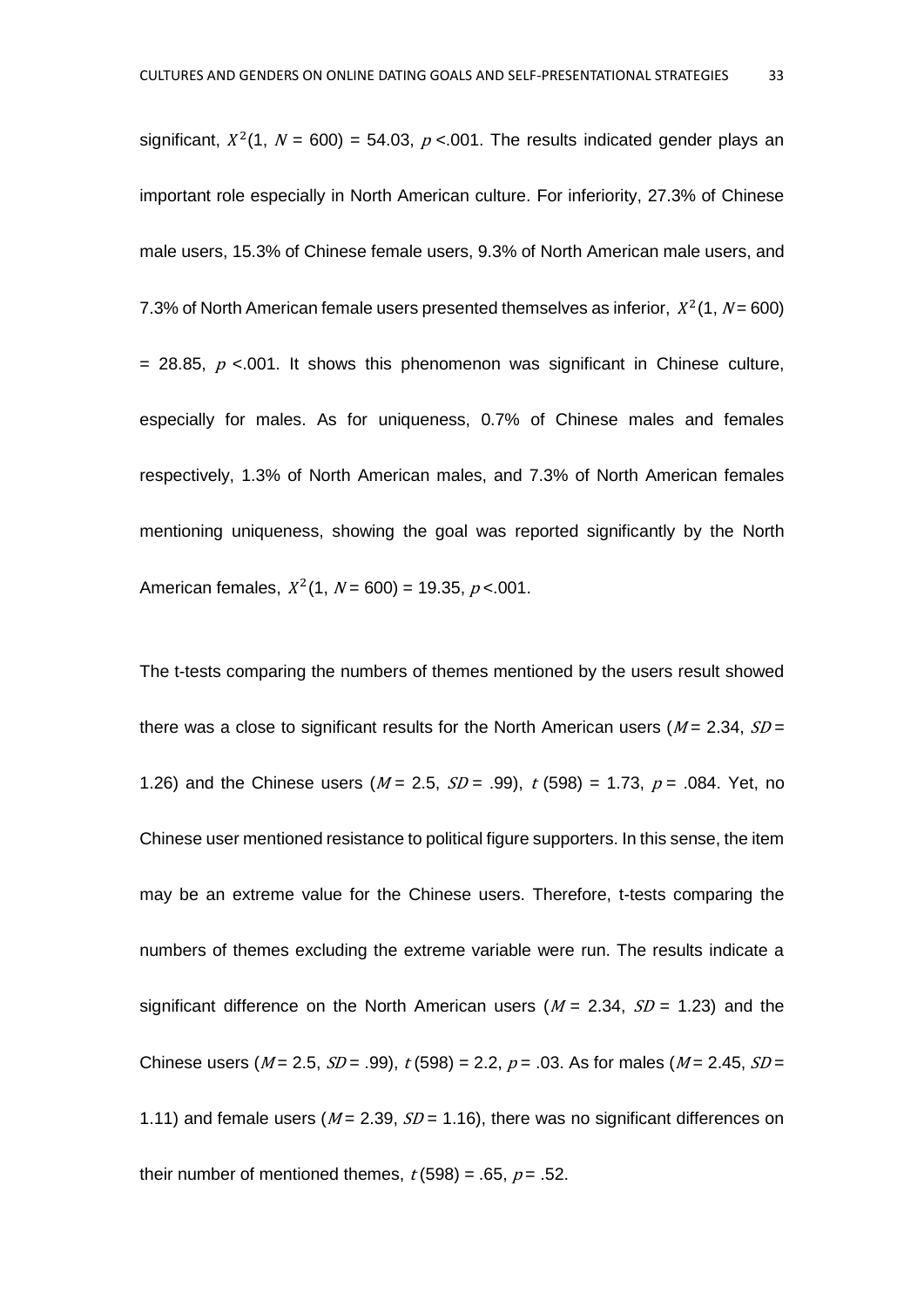#### **Discussion**

In the current study, the different relationship goals and self-presentational strategies of the North American users and Chinese users were investigated theoretically and empirically. The content analysis on the self-description extracted from online dating sites showed many consistent findings with the hypotheses. Considering the unexpected findings in the exploratory analysis, I think it provides a more complete picture in the preferred relationship goals of Chinese and North American users. Chinese users would state directly that they want to get into a stable relationship, therefore they would state romantic activities as a stepping stone towards a long-term relationship. In contrast, the North American users may not directly say that they want to seek for a romantic partner, but they would merely mention their hobbies and superiorities and then wait for others with the same interests to approach them.

In terms of the direct relationship goals, Chinese users have a significant higher reporting rates on the more committed relationship such as soulmate and romantic activities, which include the meaning of finding a romantic partner. As for the North American users, they may prefer a more open and casual relationship such as friends and mentioning sexual interests. Although it is arguable that verbally sought for a friendship may be a stepping stone towards a more intimate relationship, Agnew, Van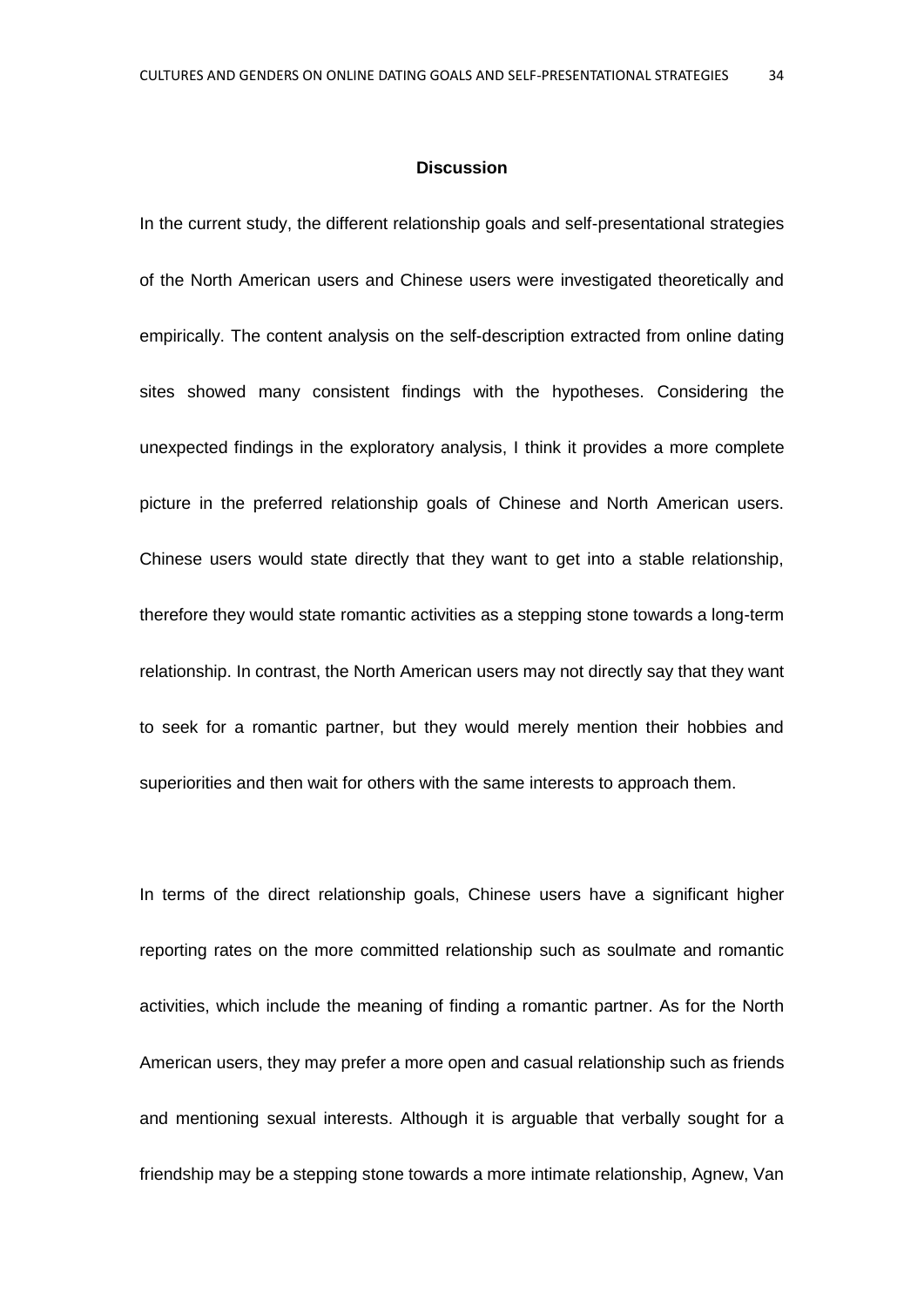Lange, Rusbult, and Langston (1998) research suggested that cognitive interdependence, meaning that verbally expression of the relationship is associated with commitment to a close relationship. Therefore, the relationship described as finding a friend may imply less commitment relationship with finding a romantic partner. The results suggested that individuals from low relational mobility societies were more willing to seek for relationships with high commitment level, namely romantic relationship and marital relationship. On the contrary, individuals from high relational mobility societies prefer a more open and casual relationships such as sexual relationship and friendship.

Moreover, the North American users would focus more on self-improvement, and the goals focusing on finding a high similarity friend/partner, namely mentioning own uniqueness and resistance to political figure supporters. It echoes the need to promote themselves and the methods to promote themselves in order to be attractive in the interpersonal market (Yuki et al., 2013).

In particular, although the Chinese users described their inferiority more frequent than the North American users did, they still have a high rate of reporting their superiority. It suggests that the Chinese users may adopt a more holistic self-presentational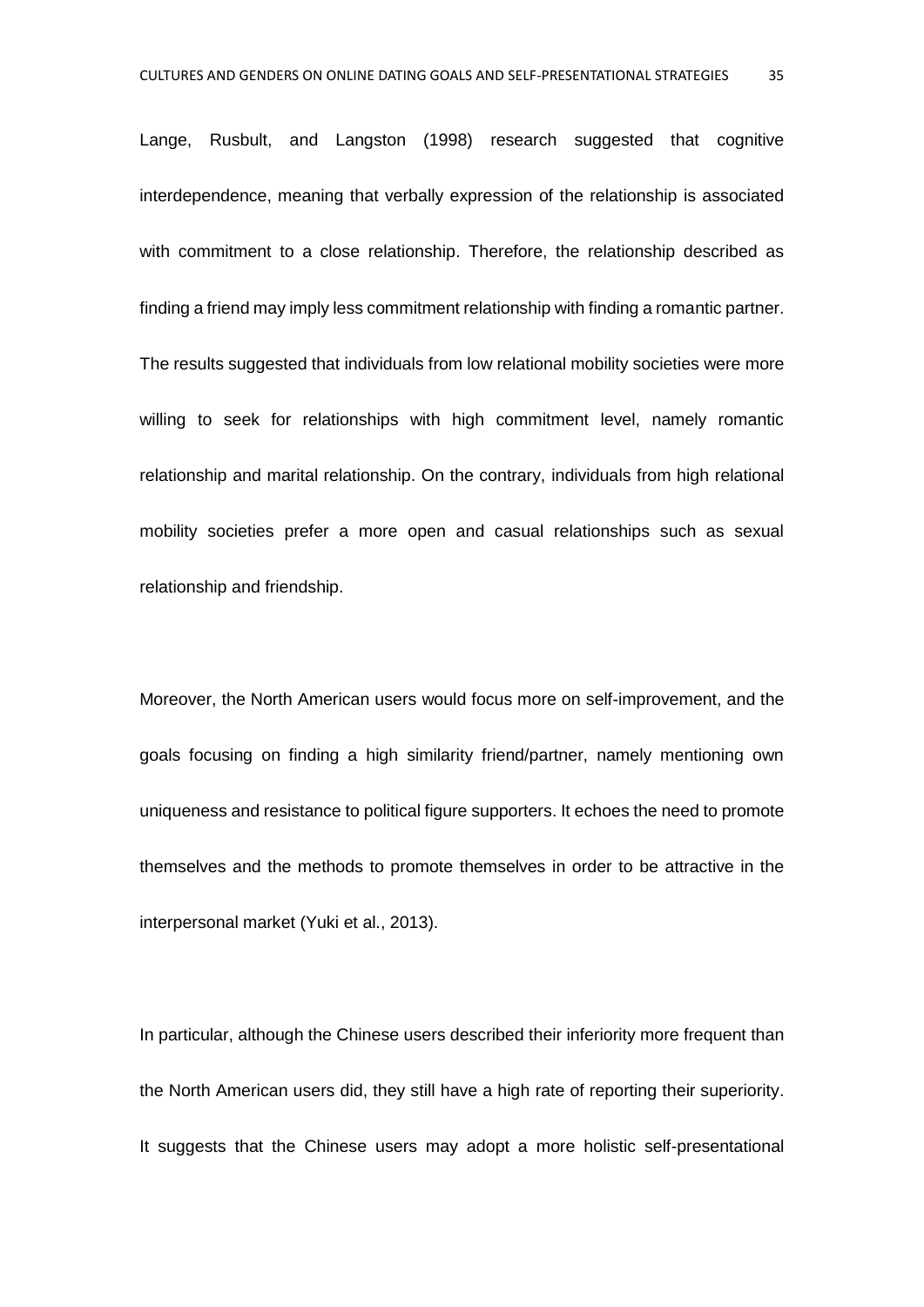strategy to promote themselves although previous research suggest that they would have a higher self-effacement that they may have higher self-criticism and lower positive self-regard (Suzuki & Yamagishi, 2004). it is possibly because of the nature of online dating websites. In online dating sites, profile pictures and self-description are major tools to promote themselves. Therefore, they need to promote themselves anyway to say something good. As for the North American users, their frequency on describing inferiority is much lower than the frequency on describing superiority. It supported the view that North American users adopted self-enhancement to promote themselves.

Among the three types of resistances, only resistance to hooking up did not show significant differences between the two countries. The possible explanations may also be different. As discussed before, the North American would be more eager to find others with stating requirements to find the users that fit their expectations. Thus, they would report to resist hooking up (11.7%). For the Chinese, from the research result, it indicates that they would be more likely to prefer a committed relationship rather than open and casual relationship. Therefore, they would also report to resist hooking up (9%).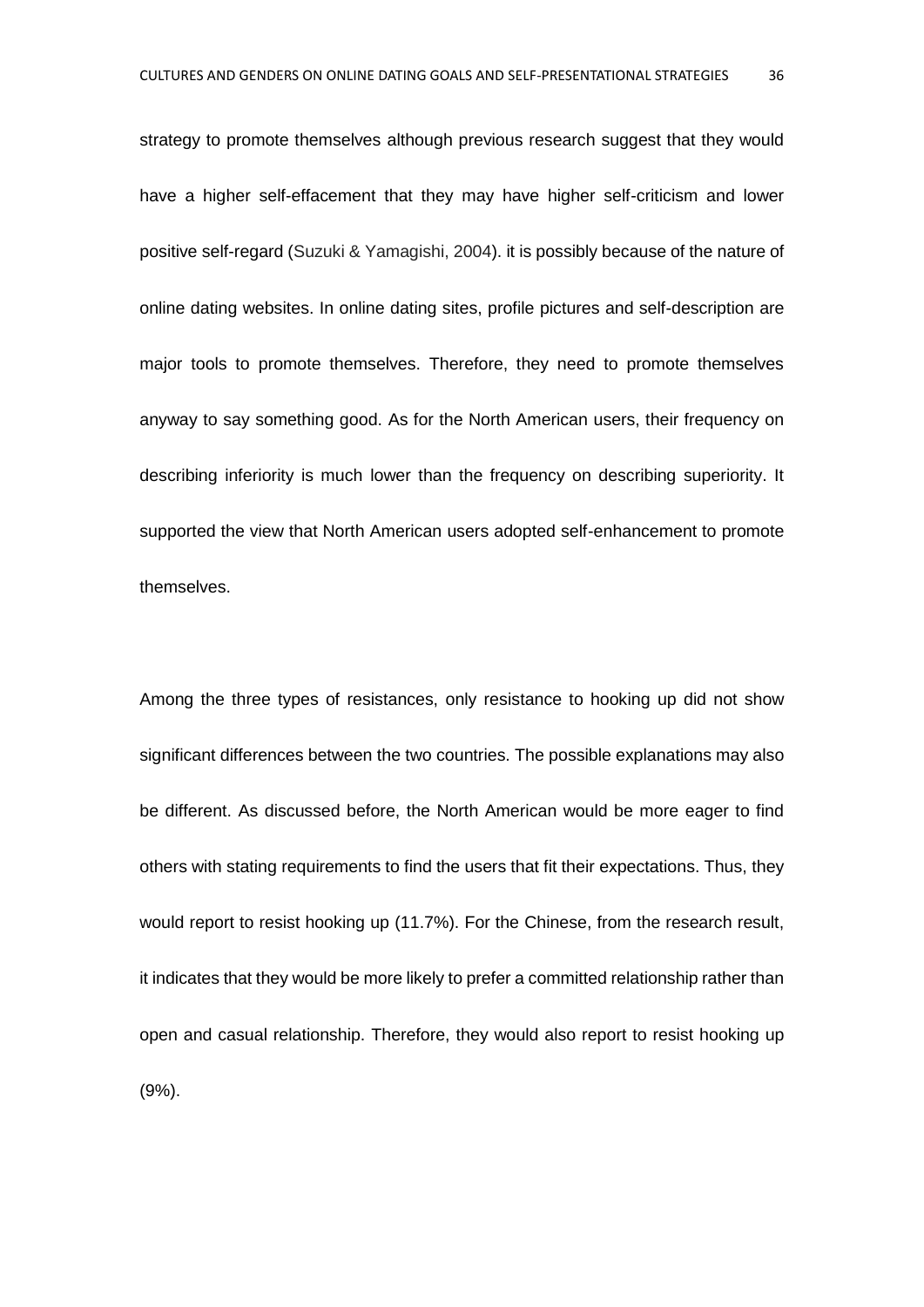In terms of gender, the research findings were consistent with the hypothesis that females would be more likely than males to resist hooking up and mentioning uniqueness while males stated more on romantic activities. Unexpected results of males describing their inferiority more frequent than the females. A possible reason was that the females were too choosy and they usually focused on status-related resources (Alterovitz & Mandelsohn, 2009), if the males did not attain enough resources (money, status and shelter etc.), they would feel they did not have enough competence to seek a partner. Especially in Hong Kong, the property price was the highest in the world (Demographia, 2017), the male's affordability on housing was low. In this sense, the males would feel inferior to the females.

In order to explain the interaction effects on romantic activities, uniqueness, and inferiority, these suggest that the cultural self-effacement effect is stronger among the males due to the higher choosiness on male status-related resources of female. Nonetheless, females would show their higher choosiness power in mate preference criteria (Trivers, 1972), especially for those live in a high relational mobility society stressing on individual's unique characteristics for promoting themselves and finding a partner fitting their characteristics.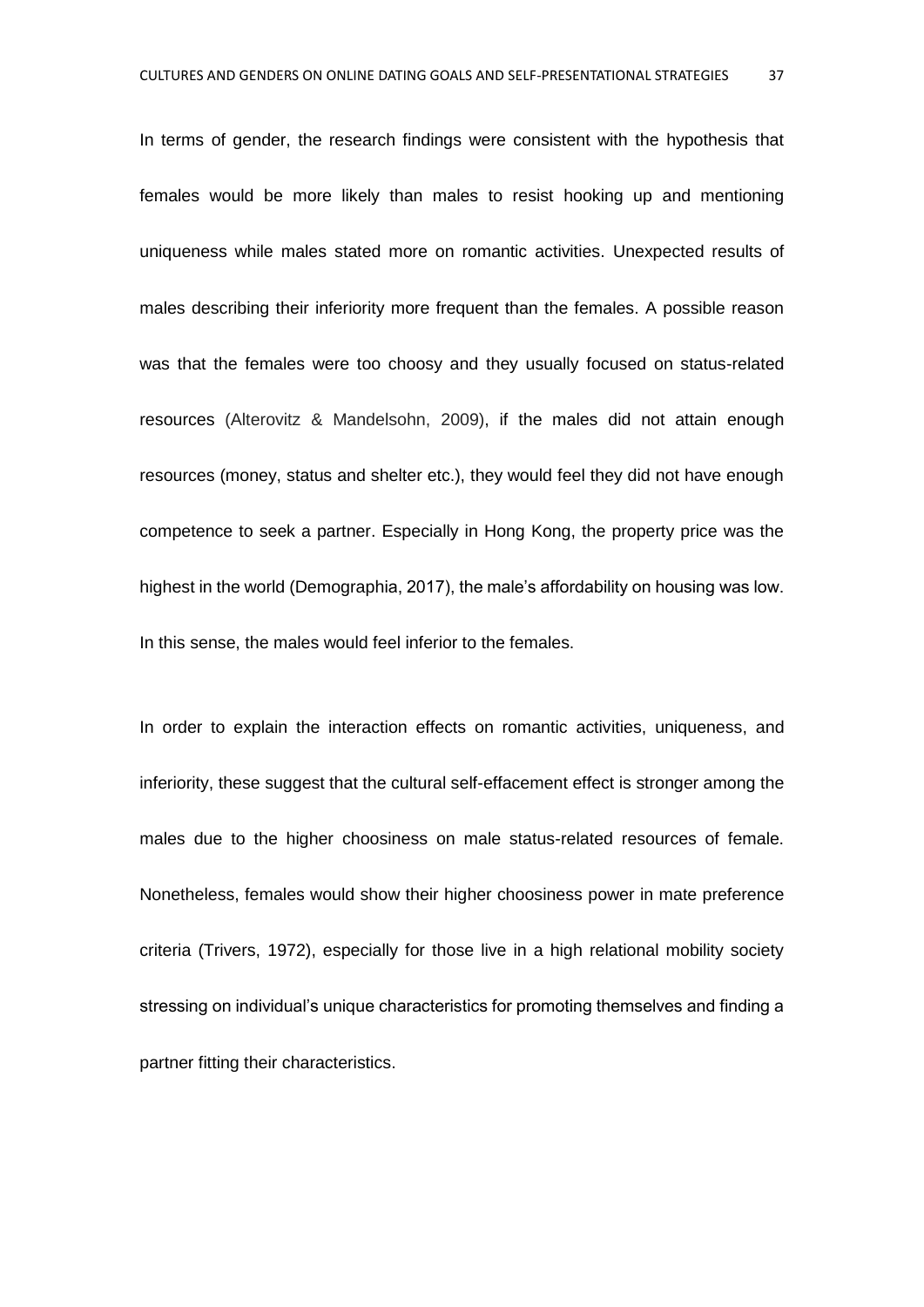#### **Implications**

This study provides several theoretical implications on both cross-cultural research and computer-mediated communication, as well as practical implications for online dating companies.

This research indicates the different roles of culture and gender in online dater's relationship goals and self-presentational strategies. Different inferences on effecting the relationship goals and self-presentational strategies based on the literature review of relational mobility, which is a relatively novel idea in cross-cultural research. Various hypotheses are developed using the socio-ecological approach, and eventually, consistent findings provide supportive evidence to the concept. It supports the strong explanation and parsimony power for theorizing cultural differences by using the socioecological approach, which stresses on objective societal differences in structural incentives and related behaviors evoked by the incentives (Schug et al., 2009, 2010; Yuki et al., 2013; Thomson, 2016).

The findings also provide some implications on computer-mediated communication. The results indicate the users' offline social context on finding a partner is related to their relationship goals expressed online. However, the integral link is strong may due to the nature of online dating sites. The site is only a start of a potential relationship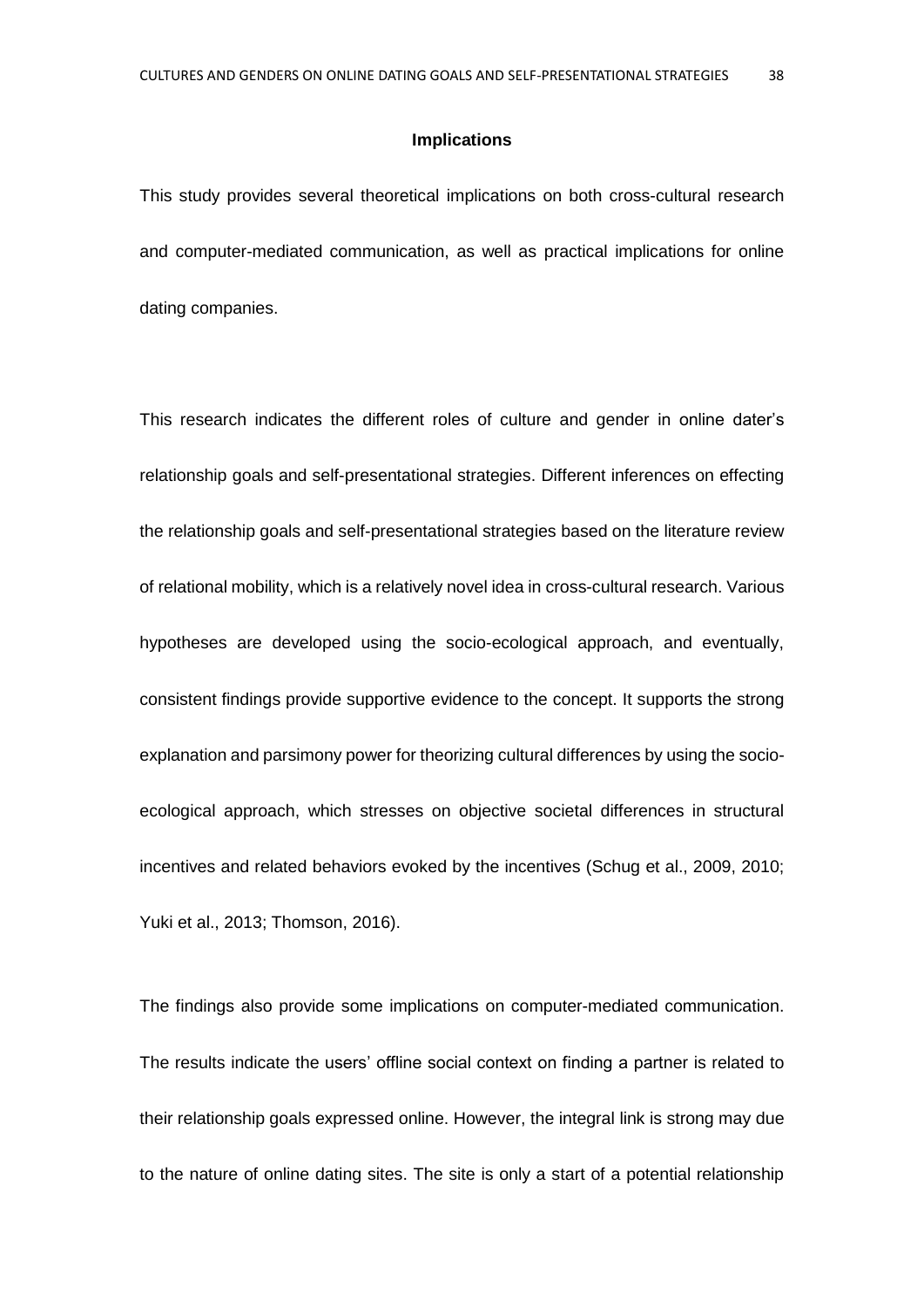(Finkel et al., 2012), the more important part of dating is still developed in the offline context. But for the people who do not want to develop relationship in offline context, they may not be bordered by this offline reality constraints. Additionally, the relative anonymity of online dating sites can also elicit the reveal on particular themes despite the social stereotype (Cooper, 1998; Young, Pistner, O'MARA & Buchanan, 1999). Therefore, through investigating online dating context, some genuine desires of people can be discovered because they do not need to deal with social pressure and they can express those desires freely.

Speaking about the practical implication, as online dating industry rapidly rose in past years. In 2015, 15% of American adults have used online dating sites or mobile dating apps, up from 13% in 2013 (Cesar, 2016). It is a big market that approximately \$2 billion revenue was generated by the industry each year (Cesar, 2016). Some companies also create online dating sites targeting users from different countries. Considering the results of this study, the online dating company may provide some courtship tips to the online daters so that they can understand the relationship goals and self-presentational strategies of other online daters. Therefore, the misunderstanding of the presented information can be minimized. In addition, the users can use different strategies such to attract the opposite sex in other countries and they can get along with each other smoothly.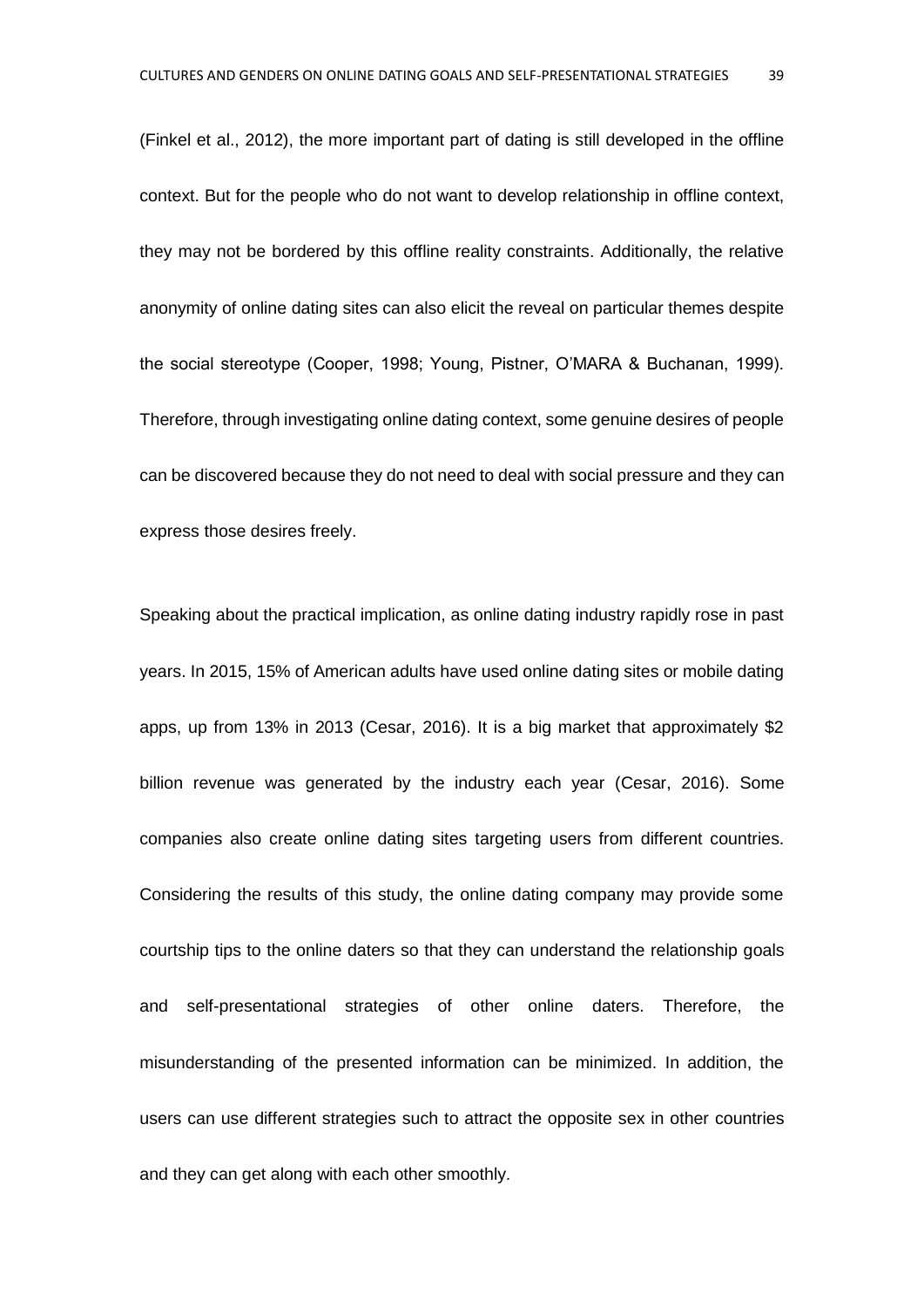#### **Limitations**

First of all, the sampling participants are self-selected. Online dating websites were oriented from the western and the setting is similar to the analogy of high relational mobility society, which was an interpersonal market (Yuki et al., 2013). The sampled Chinese online daters may be more westernized, open-minded, having advanced skills to use technology and thus the results may be biased. Therefore, the generalizability to the whole population of Chinese culture may be limited. As consequence, the results may indicate less cultural differences.

Furthermore, the current research adopted content analysis on online dater's personal advertisements. In this sense, only latent and reported themes can be collected. Even though the participants may pursue other goals, but said in a subtler way, especially for the high context culture. The themes communicated in subtler way may not be collected. Also, only specific themes stated in the code sheets are collected and hence other themes would be excluded in the study. Moreover, for the measurement of selfpresentational strategies, by merely recognizing the subjects have or have not presented the strategies may not be very useful to reflect their attitudes toward selfenhancement or self-effacement. Rather, the quantity of the description vocabularies may also be an important factor. However, this was not included in the current study.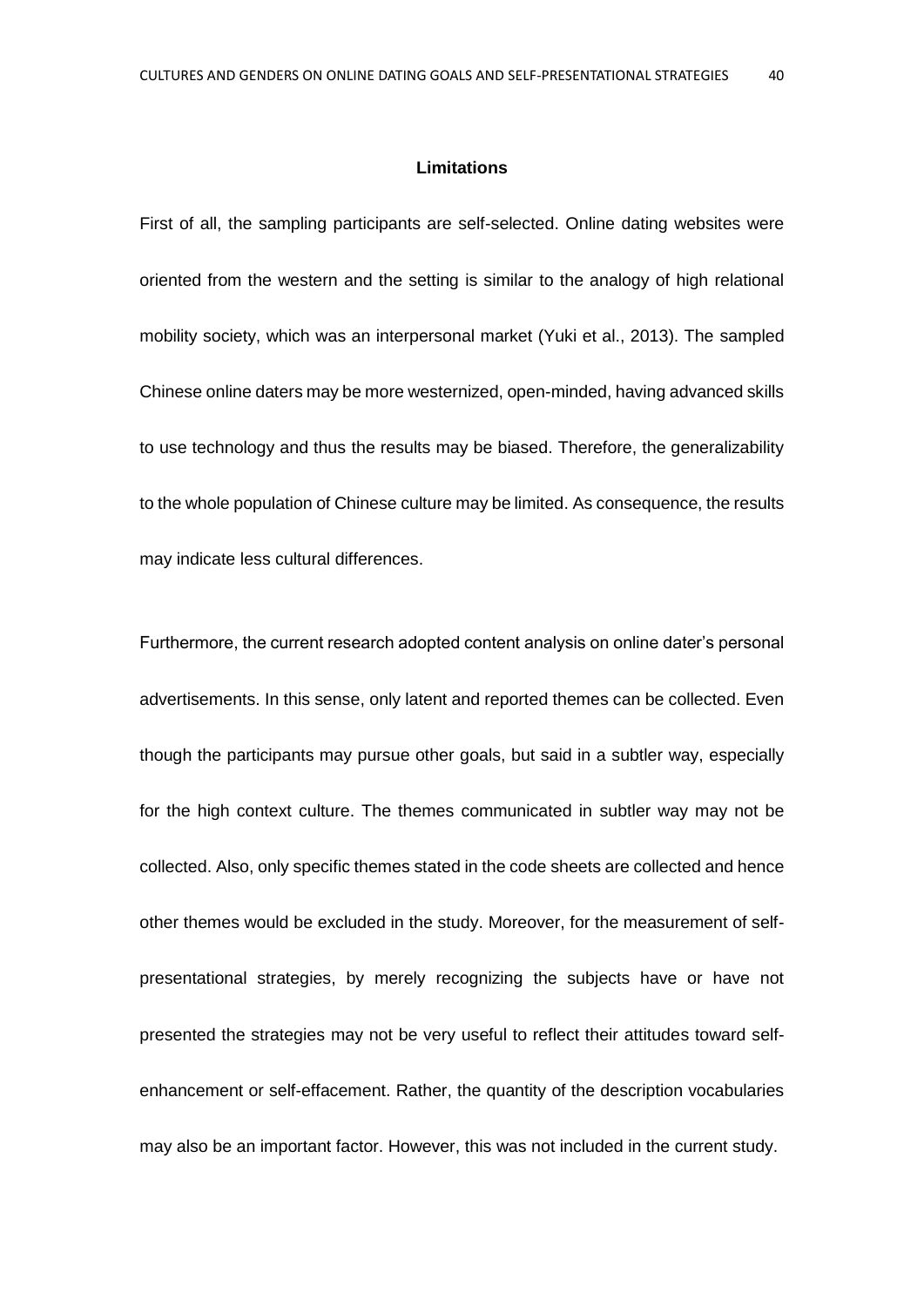#### **Future Research**

Further research can be done on not only sampling the participants in the online dating site users, but it can also sample the general public within the cultures. Hence, it can increase the generalizability to the public with the cultures, but not only showing the participants who have already chosen to engage in online dating.

Since the themes of the code sheet are developed and checked before and during the data collection process, some unique themes pattern has been captured. But still, some important features such as a clearer differentiation of inferiority and disclosing nothing special may provide a more precise picture of self-presentational strategies. Therefore, a more systematically designed of code sheet on self-presentational strategies can be refined in the future.

#### **Conclusion**

With the advanced technology, the human behaviors of seeking partners are changing from offline to online. As explained by the socio-ecological approach, parental investment theory and the natures of online dating sites, users with different cultural backgrounds and genders have various relationship goals and self-presentational approaches. For the individuals from low relational mobility societies, they were more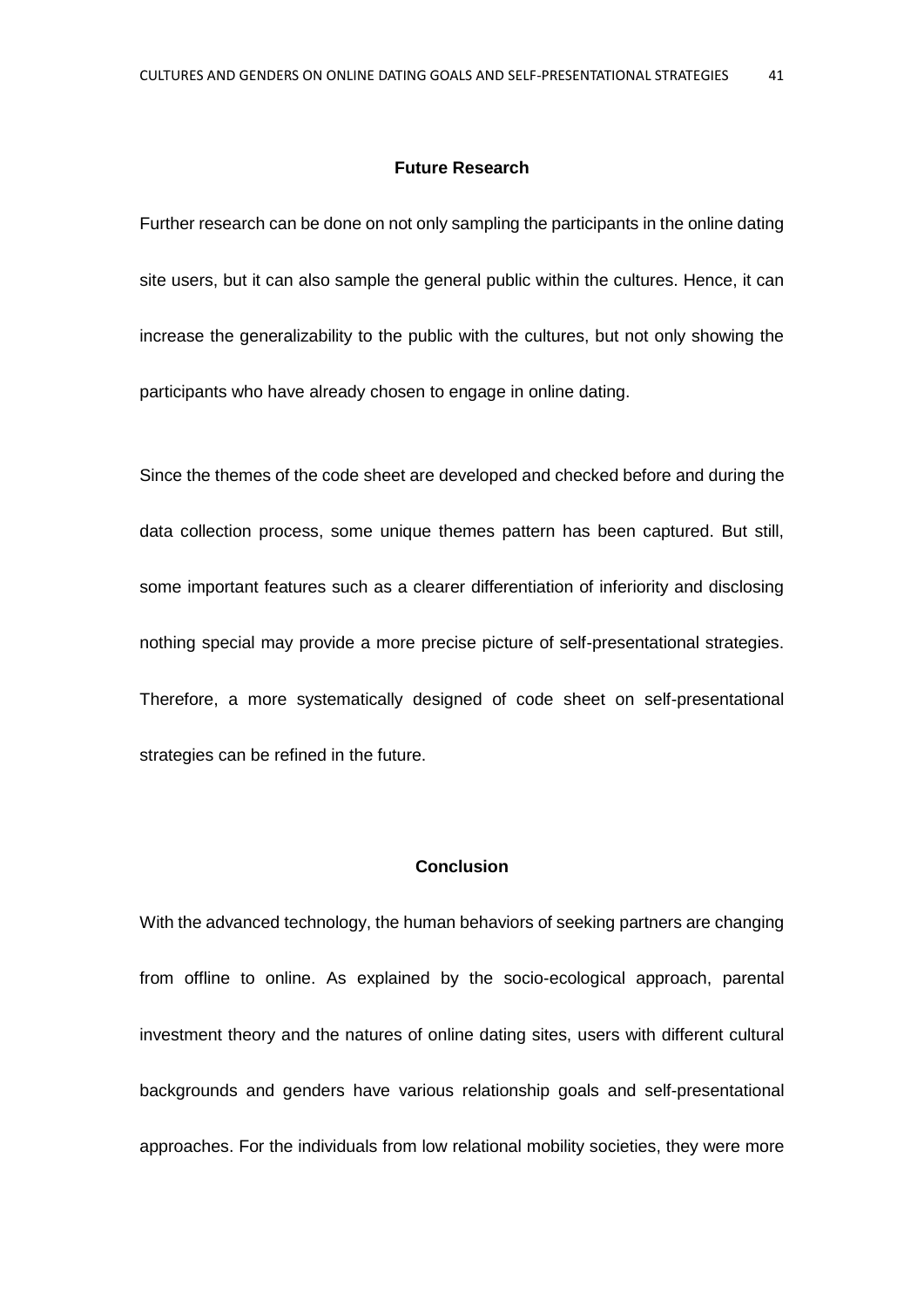likely to engage in committed relationships and adopt a more holistic description of themselves. They have a higher resistance to fake accounts and higher rate of loneliness expression when compared to the individuals from high relational mobility societies. As for the individuals from the high relational mobility societies, they were more likely to engage in open and casual relationship and they have a higher tendency to have self-enhancement. Also, they reported more ego-focused relationship goals, such as self-improvement, mentioning their uniqueness and resistance to political figures supporters. In the comparison of gender, the male users focused more on romantic activates and described their inferiorities, whereas the females resisted hooking up and mentioned uniqueness features to a greater extent to males. It highlights the explanation power of the theories and the interaction of human behaviors and internet use.

#### **References**

Agnew, C. R., Van Lange, P. A., Rusbult, C. E., & Langston, C. A. (1998). Cognitive interdependence: Commitment and the mental representation of close relationships. *Journal of personality and social psychology*, *74*(4), 939.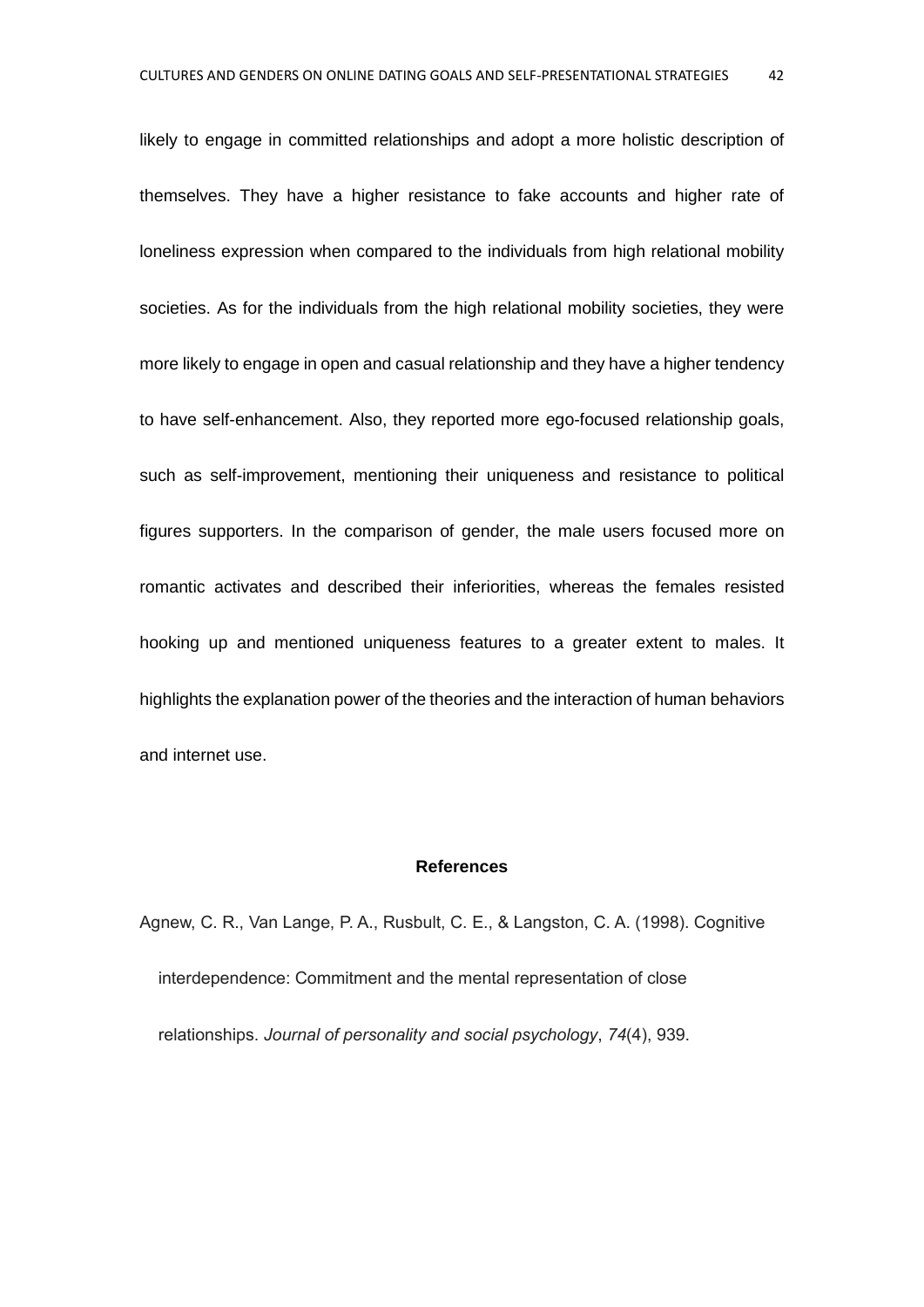- Ali, A. I., & Wibowo, K. (2011, July). Online dating services-chronology and key features comparison with traditional dating. In *Competition Forum* (Vol. 9, No. 2, p. 481). American Society for Competitiveness.
- Alterovitz, S. S., & Mendelsohn, G. A. (2013). Relationship goals of middle-aged, young-old, and old-old internet daters: An analysis of online personal ads. *Journal of Aging Studies*, *27*(2), 159-165.
- Austin, J. T., & Vancouver, J. B. (1996). Goal constructs in psychology: Structure, process, and content. *Psychological bulletin*, *120*(3), 338.
- Berscheid, E., Snyder, M., & Omoto, A. M. (1989). The Relationship Closeness Inventory: Assessing the closeness of interpersonal relationships. *Journal of personality and Social Psychology*, *57*(5), 792.
- Brym, R. J., & Lenton, R. L. (2001). Love online: A report on digital dating in Canada. *MSN. ca, February*, *6*.
- Buss, D. M. (1989). Sex differences in human mate preferences: Evolutionary hypotheses tested in 37 cultures. *Behavioral and brain sciences*, *12*(1), 1-14.
- Cesar, M. (2016, February 13). Of Love and Money: The Rise of the Online Dating Industry. Retrieved November 30, 2017, from [http://www.nasdaq.com/article/of-](http://www.nasdaq.com/article/of-love-and-money-the-rise-of-the-online-dating-industry-cm579616)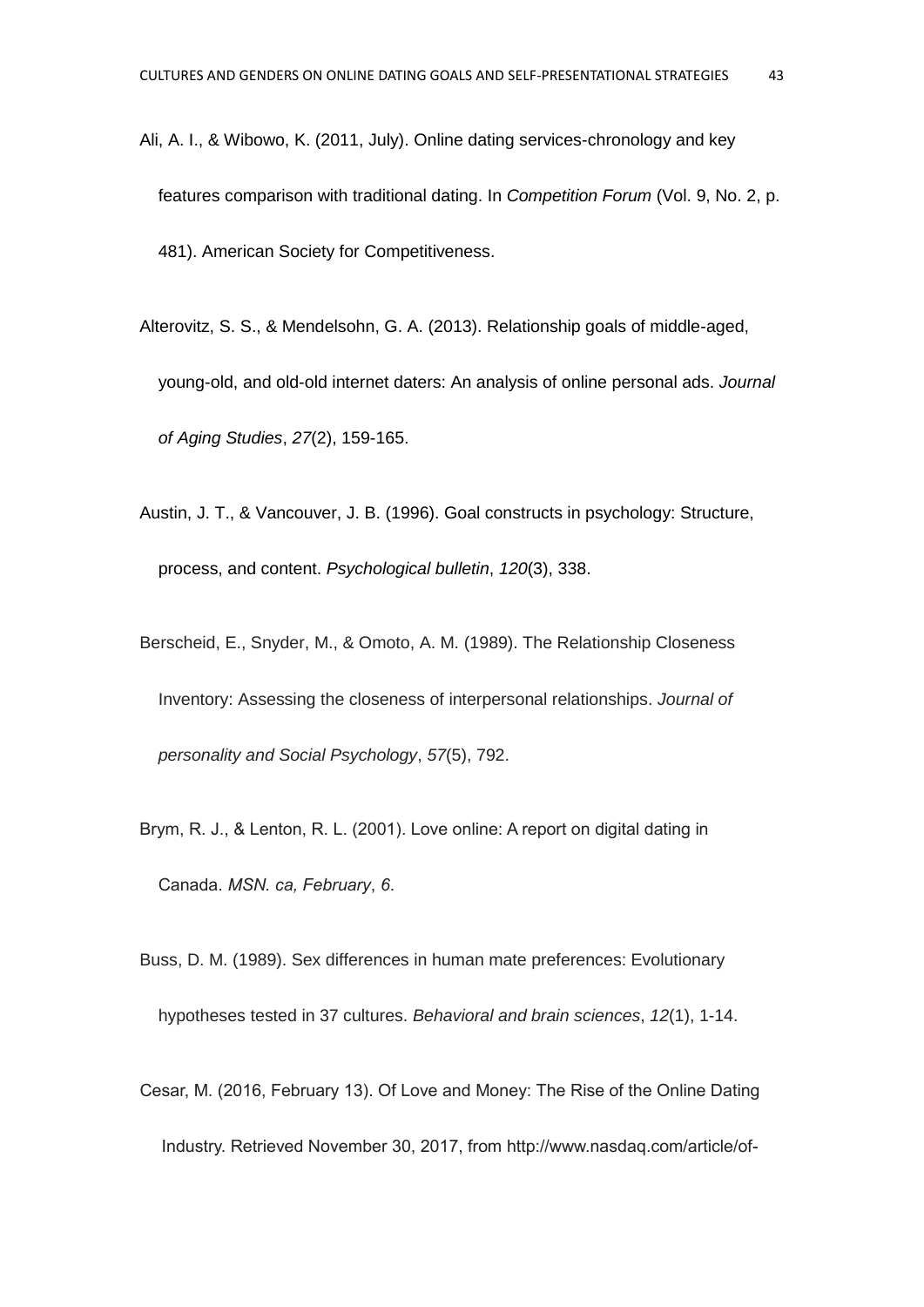[love-and-money-the-rise-of-the-online-dating-industry-cm579616](http://www.nasdaq.com/article/of-love-and-money-the-rise-of-the-online-dating-industry-cm579616)

- Chang, H. C., & Holt, G. R. (1991). The concept of yuan and Chinese interpersonal relationships.
- Chin, D. (1999). HIV-related sexual risk assessment among Asian/Pacific Islander American women: An inductive model. *Social Science & Medicine*, *49*(2), 241-251.

Cobb, S. (1976). Social support as a moderator of life stress. *Psychosomatic medicine*, *38*(5), 300-314.

Cohen, J. (1960). A coefficient of agreement for nominal scales. *Educational and psychological measurement*, *20*(1), 37-46.

Cooper, A. (1998). Sexuality and the Internet: Surfing into the new millennium.

*CyberPsychology& Behavior*, *1*(2), 187-193.

Demographia. (2017, January 23). *13th ANNUAL DEMOGRAPHIA* 

*INTERNATIONAL HOUSING AFFORDABILITY SURVEY* [Press release].

Retrieved November 25, 2017, from http://demographia.com/media\_rls\_2017.pdf

Dykstra, P. A. (1995). Loneliness among the never and formerly married: The

importance of supportive friendships and a desire for independence. *The Journals*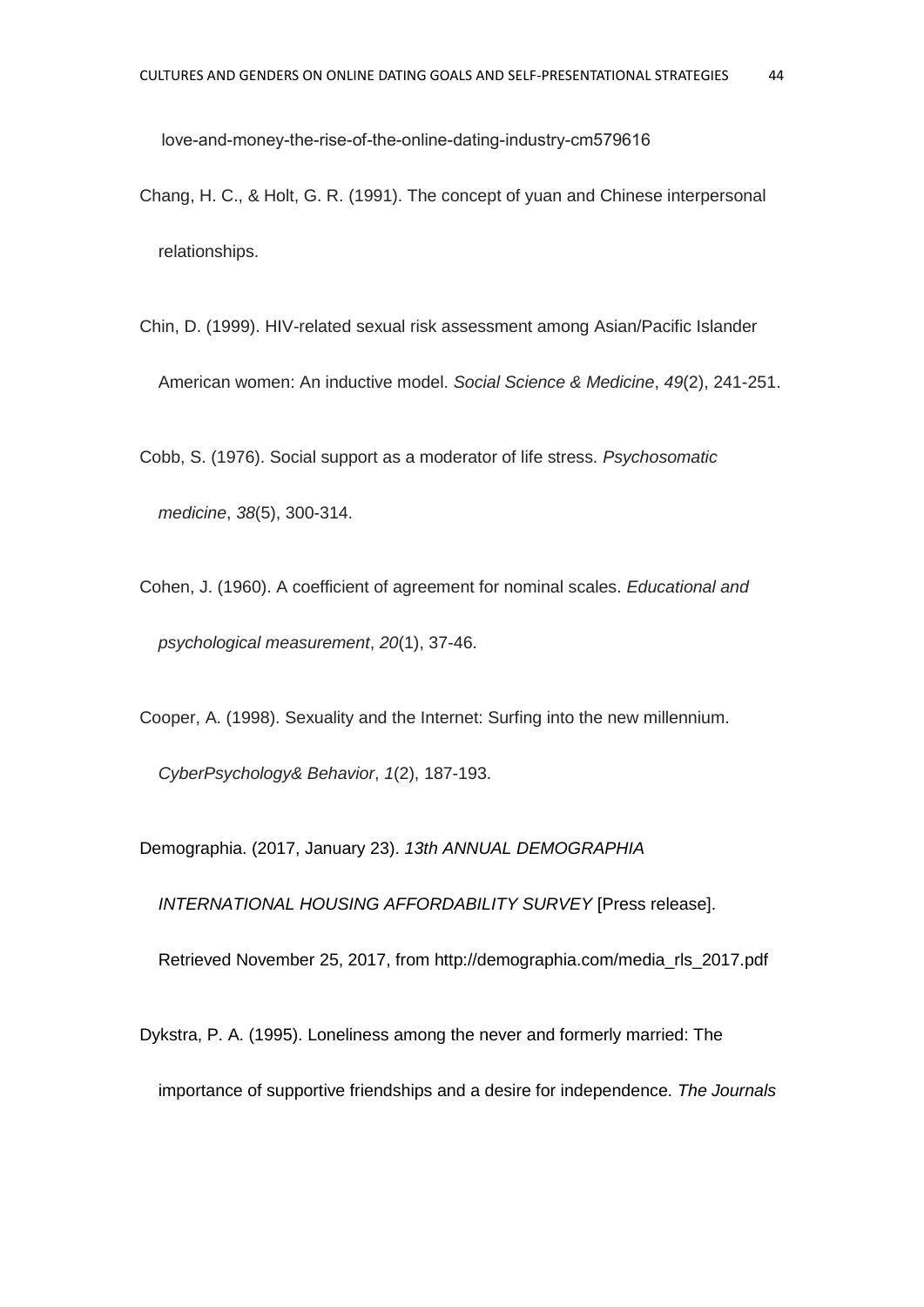*of Gerontology Series B: Psychological Sciences and Social Sciences*, *50*(5), S321-S329.

- Falk, C. F., Heine, S. J., Yuki, M., &Takemura, K. (2009). Why do Westerners self‐ enhance more than East Asians?.*European Journal of Personality*, *23*(3), 183-203.
- Finkel, E. J., Eastwick, P. W., Karney, B. R., Reis, H. T., &Sprecher, S. (2012). Online dating: A critical analysis from the perspective of psychological science. *Psychological Science in the Public Interest*, *13*(1), 3-66.
- Fiore, A. T., Taylor, L. S., Zhong, X., Mendelsohn, G. A., & Cheshire, C. (2010, January). Who's right and who writes: People, profiles, contacts, and replies in online dating. In *System Sciences (HICSS), 2010 43rd Hawaii International Conference on* (pp. 1-10). IEEE.
- Gebauer, J. E., Wagner, J., Sedikides, C., &Neberich, W. (2013). Agency‐ communion and self‐esteem relations are moderated by culture, religiosity, age, and sex: Evidence for the "self‐centrality breeds self‐enhancement" principle. *Journal of Personality*, *81*(3), 261-275.
- Gunter, B. (2008, March). Internet dating: A British survey. In *Aslib Proceedings* (Vol. 60, No. 2, pp. 88-98). Emerald Group Publishing Limited.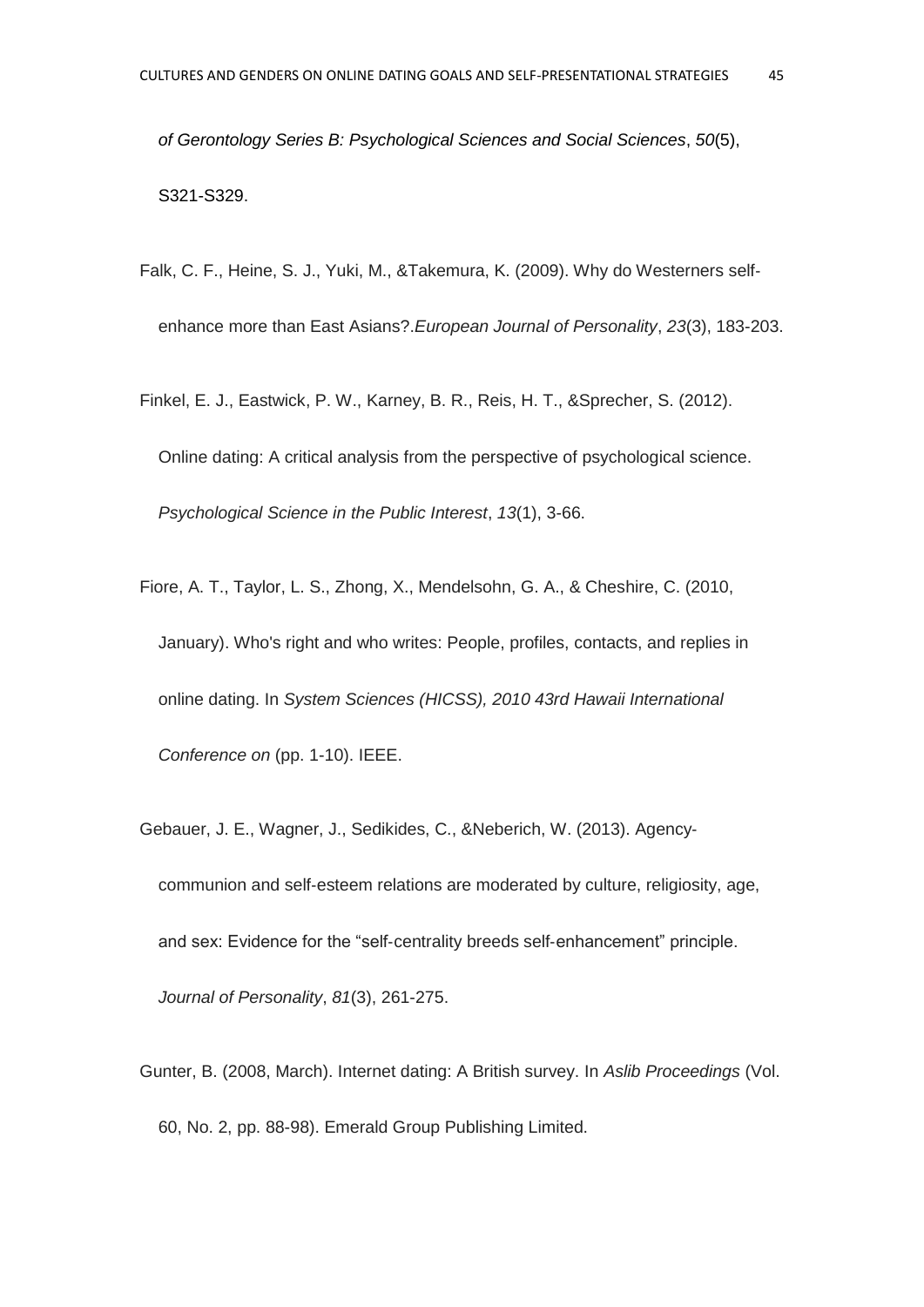- Heine, S. J., &Hamamura, T. (2007). In search of East Asian self-enhancement. *Personality and Social Psychology Review*, *11*(1), 4-27.
- Heine, S. J., Lehman, D. R., Markus, H. R., &Kitayama, S. (1999). Is there a universal need for positive self-regard?.*Psychological review*, *106*(4), 766.
- Hofstede, G. (2003). *Culture's consequences: Comparing values, behaviors, institutions and organizations across nations*. Sage publications.
- Hofstede, G. (1984). *Culture's consequences: International differences in workrelated values* (Vol. 5). sage.
- Houran, J., Lange, R., Rentfrow, P. J., & Bruckner, K. H. (2004). Do online matchmaking tests work? An assessment of preliminary evidence for a publicized'predictive model of marital success'. *North American Journal of Psychology*, *6*(3).
- Hughes, M. E., Waite, L. J., Hawkley, L. C., & Cacioppo, J. T. (2004). A short scale for measuring loneliness in large surveys: Results from two population-based studies. *Research on aging*, *26*(6), 655-672.
- Kalliopuska, M. (1986). Empathy and the experiencing of loneliness. *Psychological reports*, *59*(3), 1052-1054.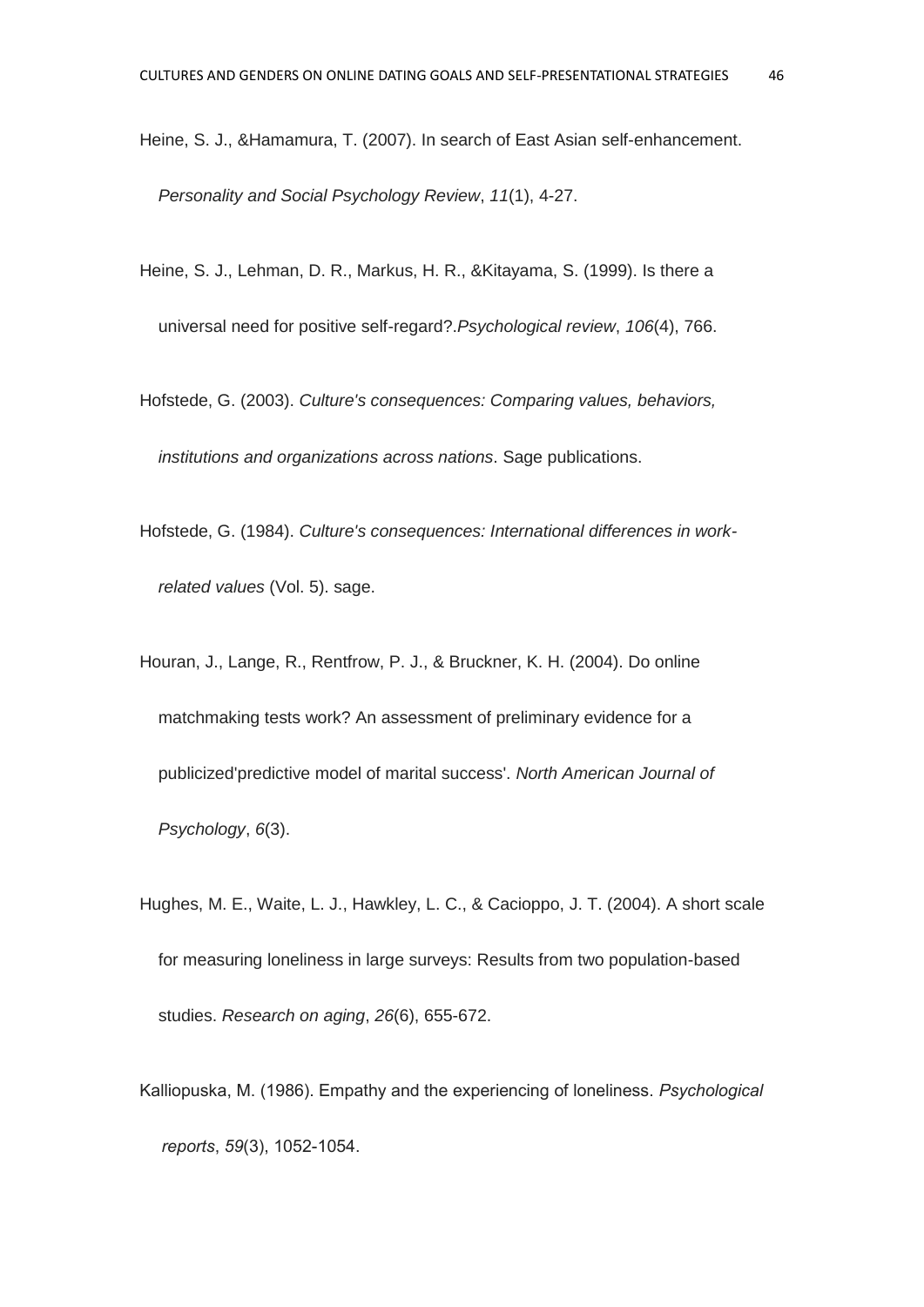- Kitayama, S., Markus, H. R., Matsumoto, H., & Norasakkunkit, V. (1997). Individual and collective processes in the construction of the self: self-enhancement in the United States and self-criticism in Japan. *Journal of personality and social psychology*, *72*(6), 1245.
- Kito, M., Yuki, M., & Thomson, R. (2017). Relational mobility and close relationships: A socioecological approach to explain cross‐cultural differences. *Personal Relationships*, *24*(1), 114-130.
- Lee-Won, R. J., Shim, M., Joo, Y. K., & Park, S. G. (2014). Who puts the best "face" forward on Facebook?: Positive self-presentation in online social networking and the role of self-consciousness, actual-to-total Friends ratio, and culture. *Computers in Human Behavior*, *39*, 413-423.
- Li, L. M. W., Adams, G., Kurtiş, T., & Hamamura, T. (2015). Beware of friends: The cultural psychology of relational mobility and cautious intimacy. *Asian Journal of Social Psychology*, *18*(2), 124-133.
- Li, L. M. W., Hamamura, T., & Adams, G. (2016). Relational mobility increases social (but not other) risk propensity. *Journal of Behavioral Decision Making*, *29*(5), 481- 488.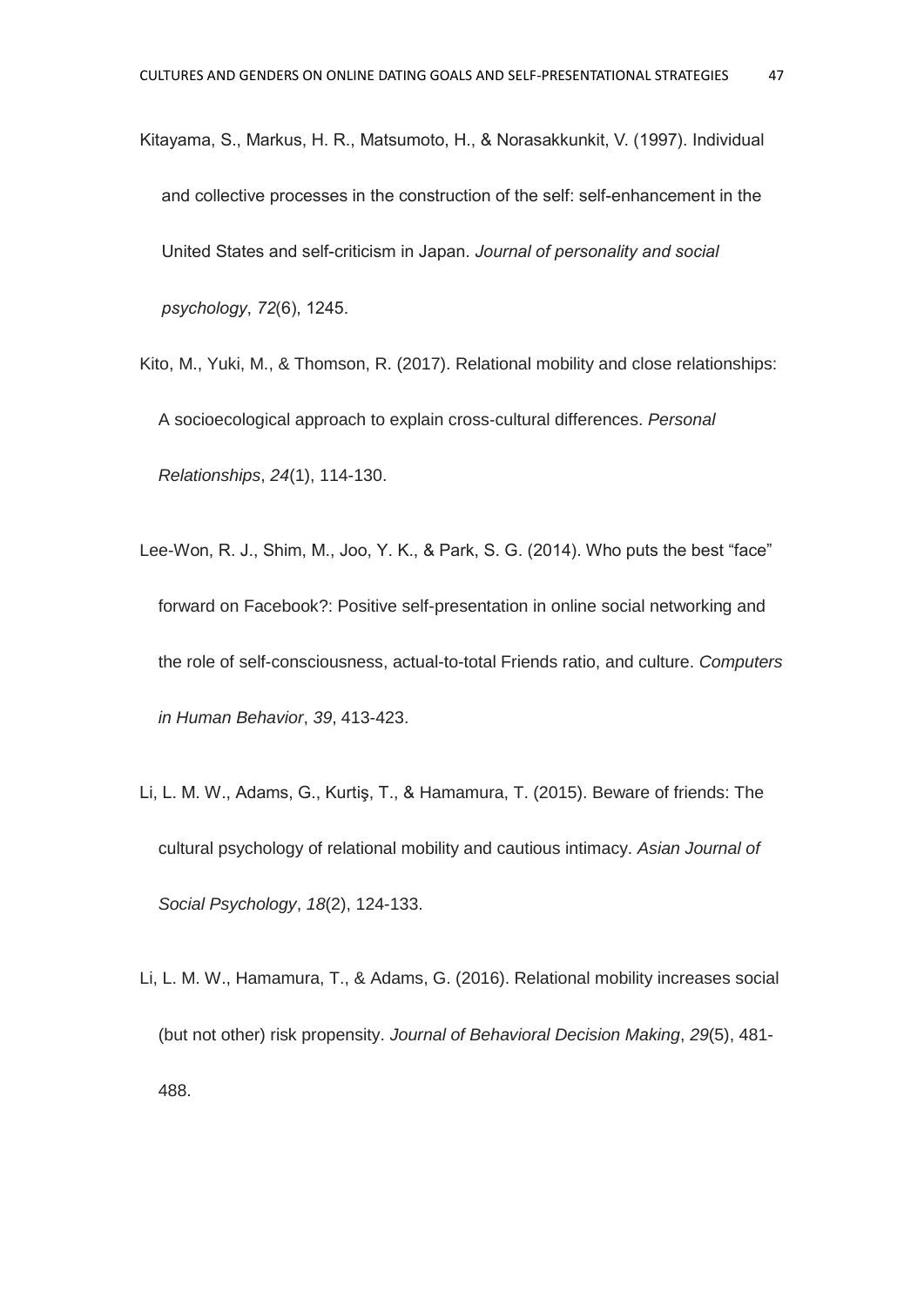- Li, L. M. W., Masuda, T., & Lee, H. (2017). Low relational mobility leads to greater motivation to understand enemies but not friends and acquaintances. *British Journal of Social Psychology*.
- Lou, N. M., & Li, L. M. W. (2017). Interpersonal relationship mindsets and rejection sensitivity across cultures: The role of relational mobility. *Personality and Individual Differences, 108*, 200-206.
- Lykes, V. A., & Kemmelmeier, M. (2014). What predicts loneliness? Cultural difference between individualistic and collectivistic societies in Europe. Journal of Cross-Cultural Psychology, 45(3), 468-490.
- Markus, H. R., & Kitayama, S. (1991). Culture and the self: Implications for cognition, emotion, and motivation. *Psychological review*, *98*(2), 224.
- Mazur, E., & Li, Y. (2016). Identity and self-presentation on social networking web sites: A comparison of online profiles of Chinese and American emerging adults. *Psychology of Popular Media Culture*, *5*(2), 101.
- McPherson, M., Smith-Lovin, L., & Cook, J. M. (2001). Birds of a feather: Homophily in social networks. *Annual review of sociology*, *27*(1), 415-444.
- Menkin, J. A., Robles, T. F., Wiley, J. F., & Gonzaga, G. C. (2015). Online dating across the life span: Users' relationship goals. *Psychology and aging*, *30*(4), 987.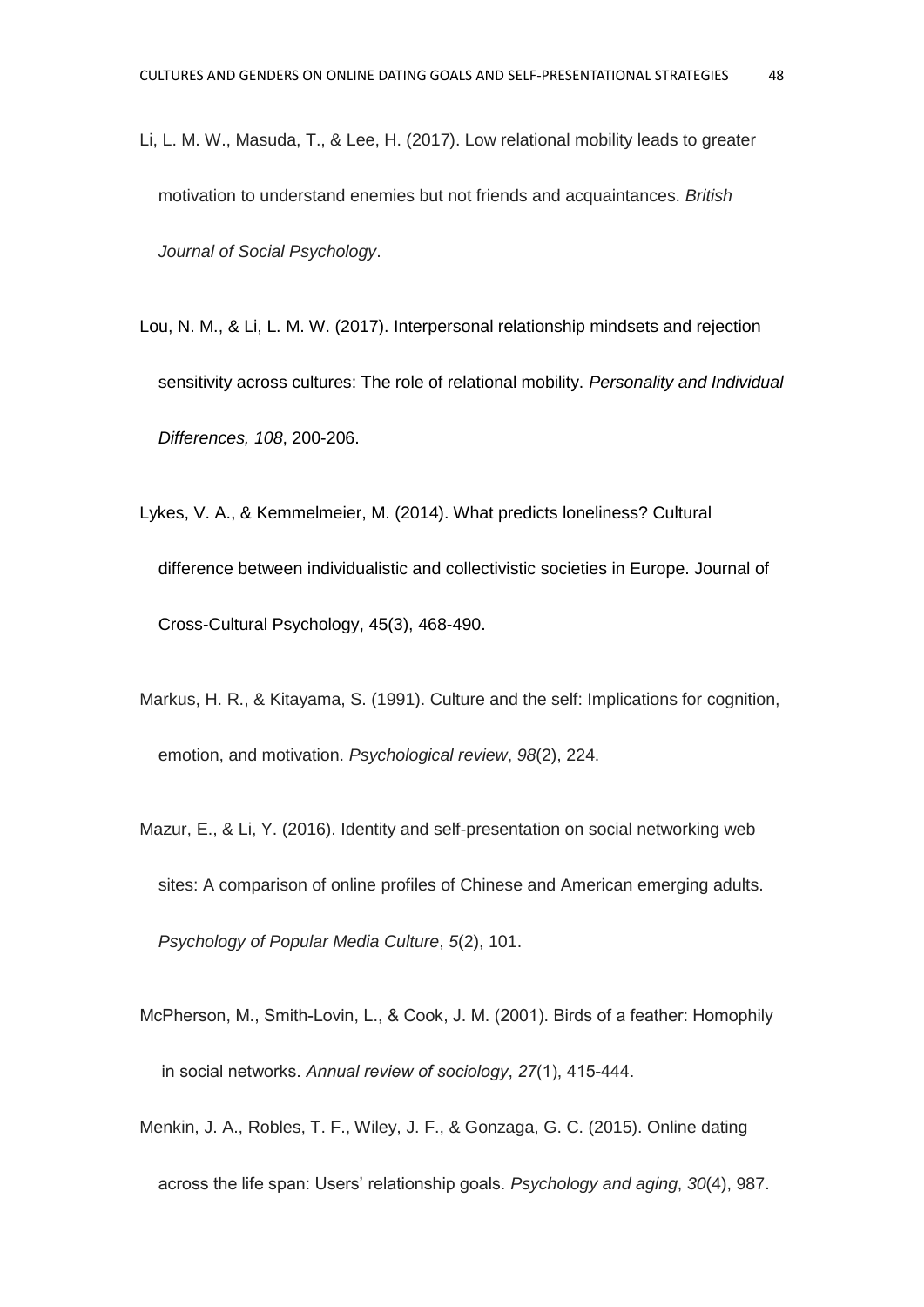- Mereish, E. H., & Poteat, V. P. (2015). A relational model of sexual minority mental and physical health: The negative effects of shame on relationships, loneliness, and health. *Journal of counseling psychology*, *62*(3), 425.
- Merten, D. E. (1997). The meaning of meanness: Popularity, competition, and conflict among junior high school girls. *Sociology of Education*, 175-191.
- Oishi, S., & Graham, J. (2010). Social ecology: Lost and found in psychological science. *Perspectives on Psychological Science*, *5*(4), 356-377.
- Oishi, S., Schug, J., Yuki, M., & Axt, J. (2014). The psychology of residential and relational mobilities. *Handbook of advances in culture and psychology*, *5*, 221-272.
- Reis, H. T., Collins, W. A., & Berscheid, E. (2000). The relationship context of human behavior and development. *Psychological bulletin*, *126*(6), 844.
- Sato, K., Yuki, M., & Norasakkunkit, V. (2014). A socio-ecological approach to crosscultural differences in the sensitivity to social rejection: the partially mediating role of relational mobility. *Journal of Cross-Cultural Psychology*, *45*(10), 1549-1560.
- Sato, K., & Yuki, M. (2014). The association between self-esteem and happiness differs in relationally mobile vs. stable interpersonal contexts. *Frontiers in psychology*, *5*.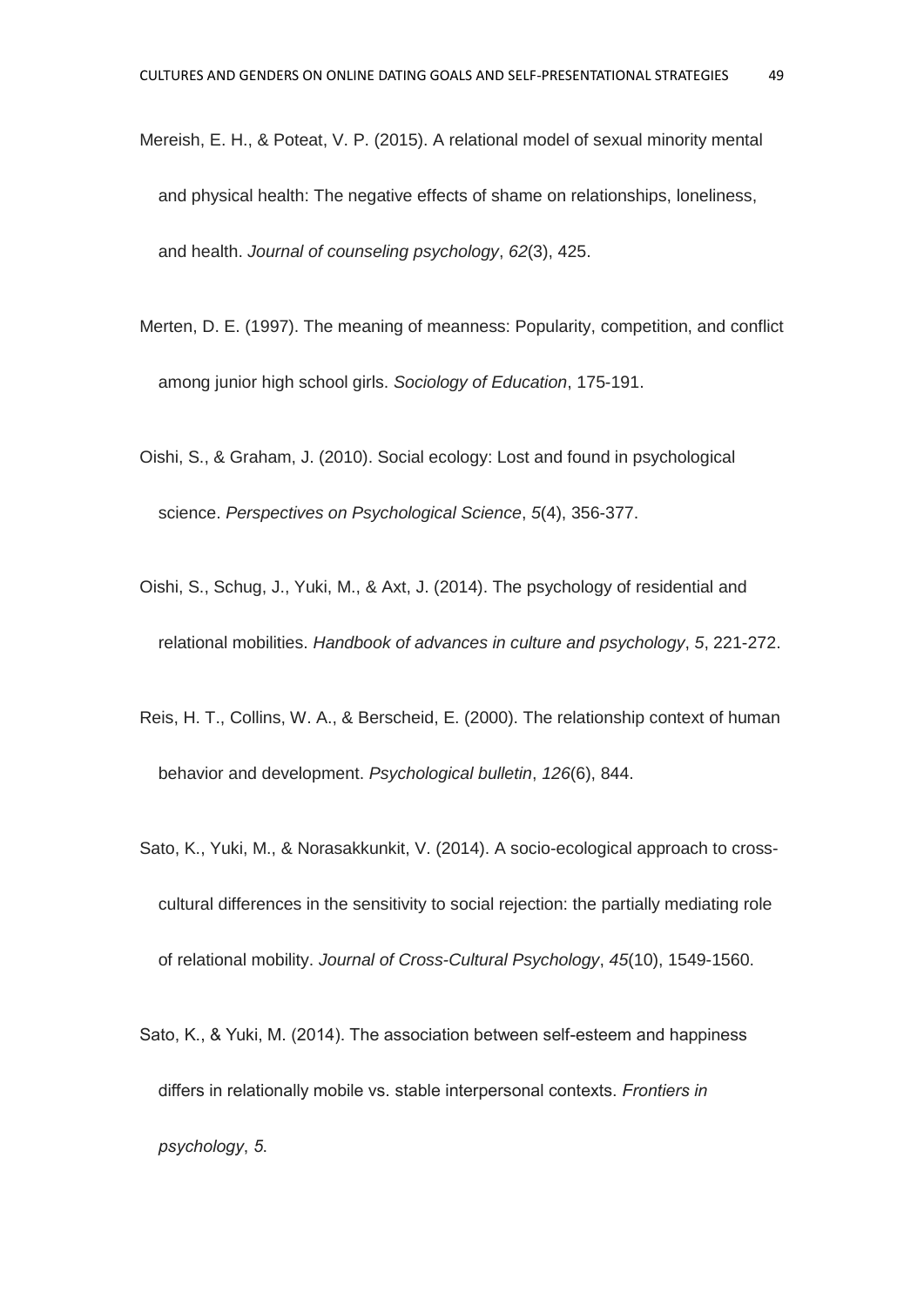- Schug, J., Yuki, M., Horikawa, H., & Takemura, K. (2009). Similarity attraction and actually selecting similar others: How cross‐societal differences in relational mobility affect interpersonal similarity in Japan and the USA. *Asian Journal of Social Psychology*, *12*(2), 95-103.
- Schug, J., Yuki, M., & Maddux, W. (2010). Relational mobility explains between-and within-culture differences in self-disclosure to close friends. *Psychological Science*, *21*(10), 1471-1478.
- Sprecher, S., Sullivan, Q., & Hatfield, E. (1994). Mate selection preferences: gender differences examined in a national sample. *Journal of personality and social psychology*, *66*(6), 1074.

Sternberg, R. J. (1986). A triangular theory of love. *Psychological review*, *93*(2), 119.

- Strauss, A., & Corbin, J. (1998). *Basics of qualitative research techniques*. Sage publications.
- Suzuki, N., & Yamagishi, T. (2004). An experimental study of self-effacement and self-enhancement among the Japanese. *The Japanese Journal of Social Psychology*.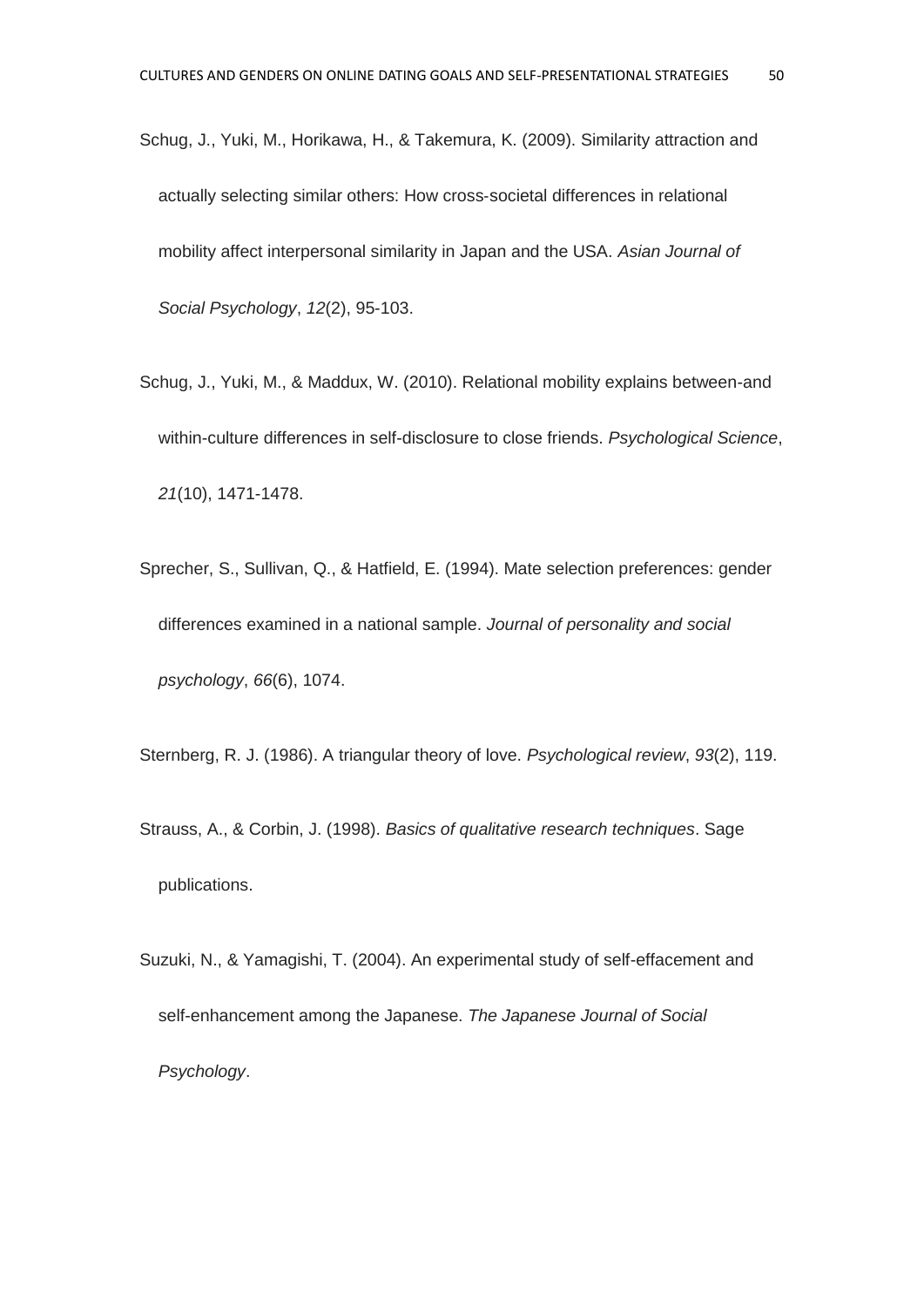- Sznycer, D., Takemura, K., Delton, A. W., Sato, K., Robertson, T., Cosmides, L., & Tooby, J. (2012). Cross-cultural differences and similarities in proneness to shame: An adaptationist and ecological approach. *Evolutionary Psychology*, *10*(2), 147470491201000213.
- Thomson, R. J. (2016). *A Socioecological Approach to Behavior and Psychological Tendencies on Social Network Sites: The Role of Relational Mobility* (Doctoral dissertation, Hokkaido University (北海道大学)).
- Thomson, R., & Yuki, M. (2015, March 6). Relational mobility: A socio-ecological approach to cross-societal differences in interpersonal behaviour. Retrieved December 1, 2017, from http://www.robthomo.com/vuw.pdf
- Thomson, R., Yuki, M., & Ito, N. (2015). A socio-ecological approach to national differences in online privacy concern: The role of relational mobility and trust. *Computers in Human Behavior, 51*, 285-292.
- Thornhill, N. W. (1989). Characteristics of female desirability: Facultative standards of beauty. *Behavioral and Brain Sciences*, *12*(1), 35-36.
- Tinkler, J. E. (2008). "People are too quick to take offense": the effects of legal information and beliefs on definitions of sexual harassment. *Law & Social Inquiry*, *33*(2), 417-445.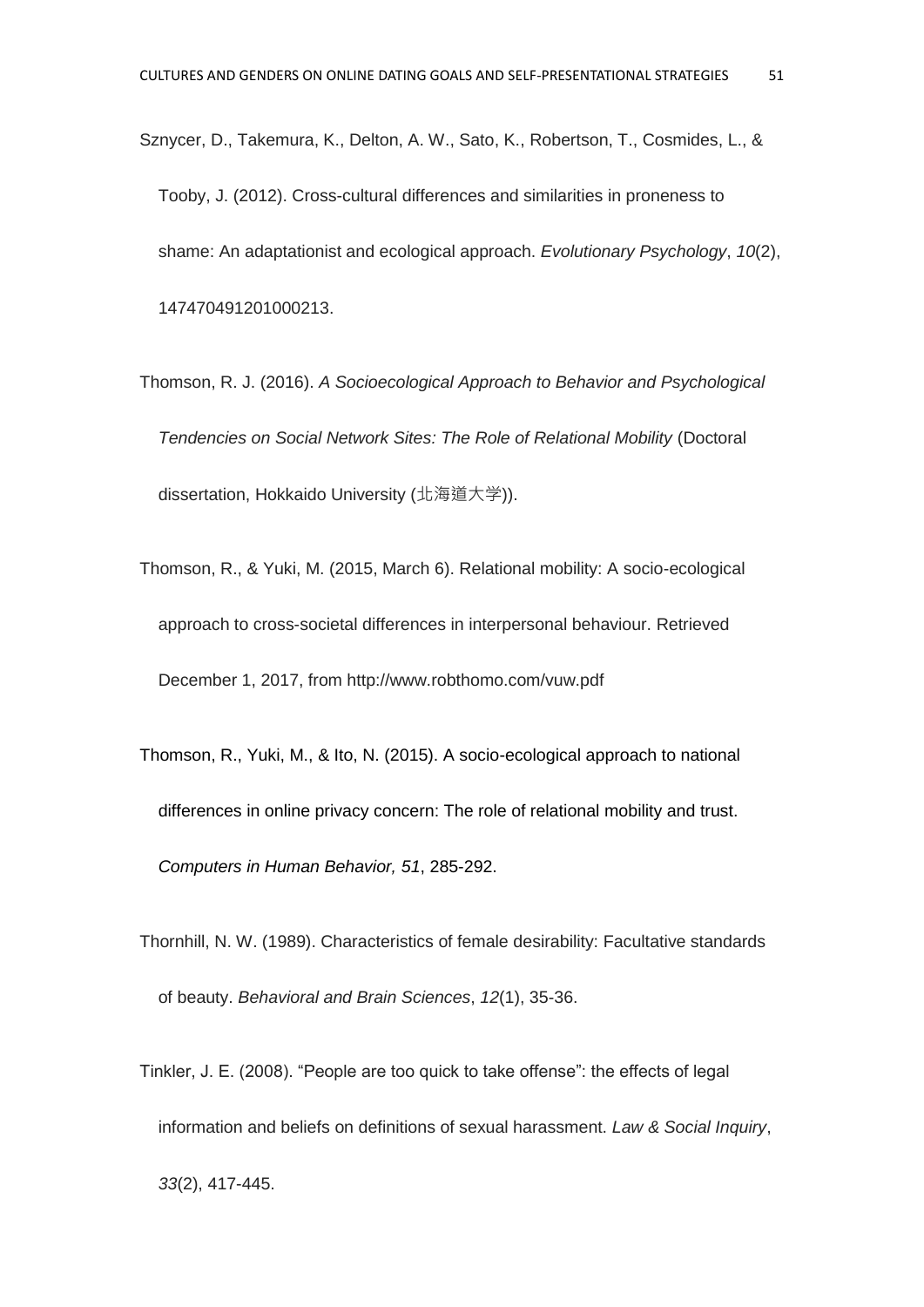Trivers, R. (1972). *Parental investment and sexual selection* (Vol. 136, p. 179).

Cambridge, MA: Biological Laboratories, Harvard University.

- Tsai, J. L., Ying, Y. W., & Lee, P. A. (2001). Cultural predictors of self-esteem: A study of Chinese American female and male young adults. *Cultural Diversity and Ethnic Minority Psychology*, *7*(3), 284.
- Uchida, Y., & Ogihara, Y. (2012). Personal or interpersonal construal of happiness: A cultural psychological perspective. *International Journal of Wellbeing*, *2*(4).
- Urban, E. (2005). Competition and interpersonal conflict in same-sex platonic friendships. *The Hilltop Review*, *1*(1), 3.
- Yamagishi, T. (2011a). Micro-macro dynamics of the cultural construction of reality. *Advances in culture and psychology*, *1*, 251-308.
- Yamagishi, T. (2011b). *Trust: The evolutionary game of mind and society*. Springer Science & Business Media.
- Yamagishi, T., Hashimoto, H., Cook, K. S., Kiyonari, T., Shinada, M., Mifune, N., ... & Li, Y. (2012). Modesty in self‐presentation: A comparison between the USA and Japan. *Asian Journal of Social Psychology*, *15*(1), 60-68.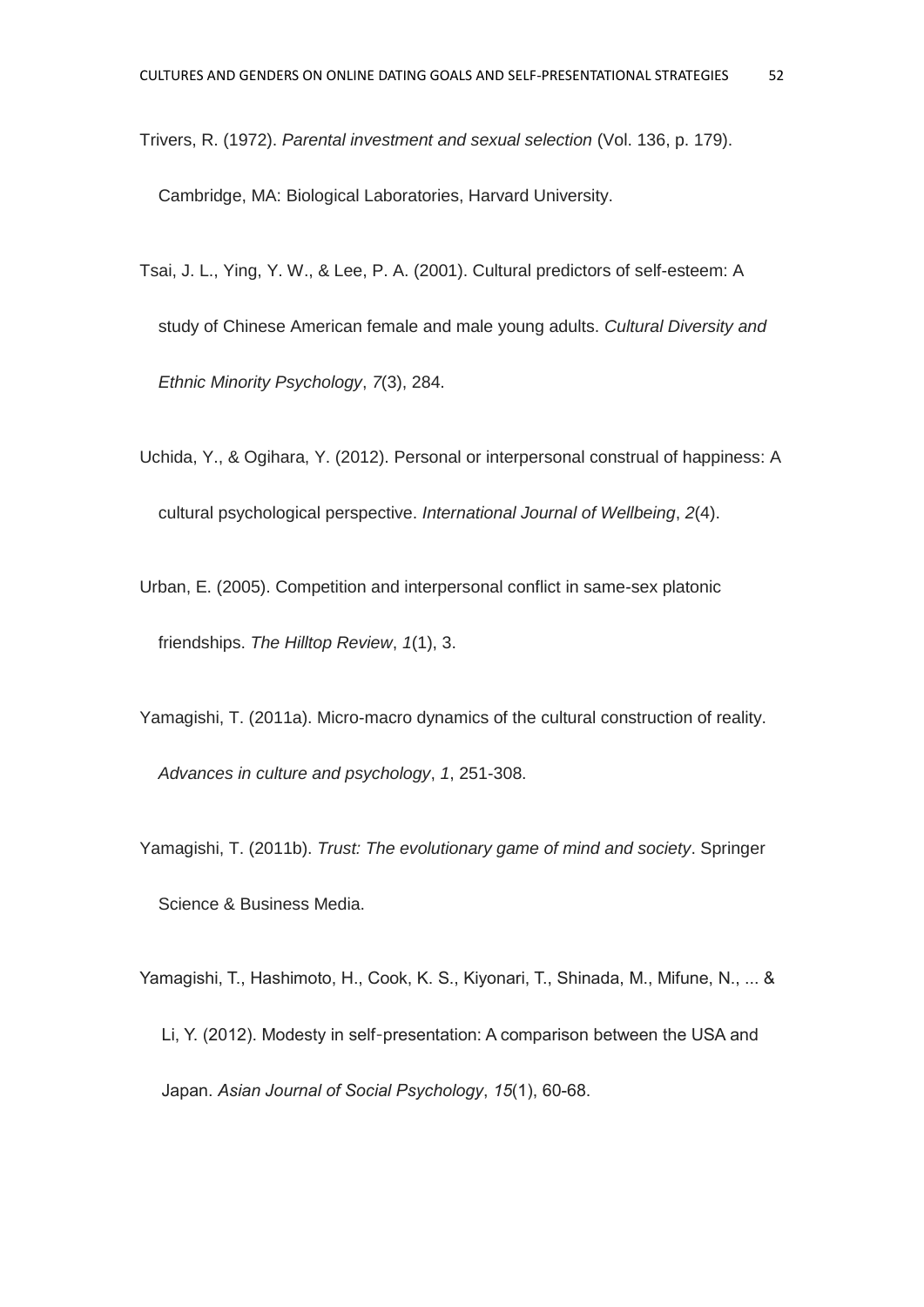- Yamagishi, T., Hashimoto, H., & Schug, J. (2008). Preferences versus strategies as explanations for culture-specific behavior. *Psychological Science*, *19*(6), 579-584.
- Yamagishi, T., & Yamagishi, M. (1994). Trust and commitment in the United States and Japan. *Motivation and emotion*, *18*(2), 129-166.
- Ye, J. (2014). Seeking love online: A cross-cultural examination of personal advertisements on American and Chinese dating websites. *Global Media Journal*, *2006*.
- Yik, M. S., Bond, M. H., & Paulhus, D. L. (1998). Do Chinese self-enhance or selfefface? It's a matter of domain. *Personality and Social Psychology Bulletin*, *24*(4), 399-406.
- Young, K., Pistner, M., O'MARA, J., & Buchanan, J. (1999). Cyber disorders: the mental health concern for the new millennium. *CyberPsychology& Behavior*, *2*(5), 475-479.
- Yuki, M., Sato, K., Takemura, K., & Oishi, S. (2013). Social ecology moderates the association between self-esteem and happiness. *Journal of Experimental Social Psychology*, *49*(4), 741-746.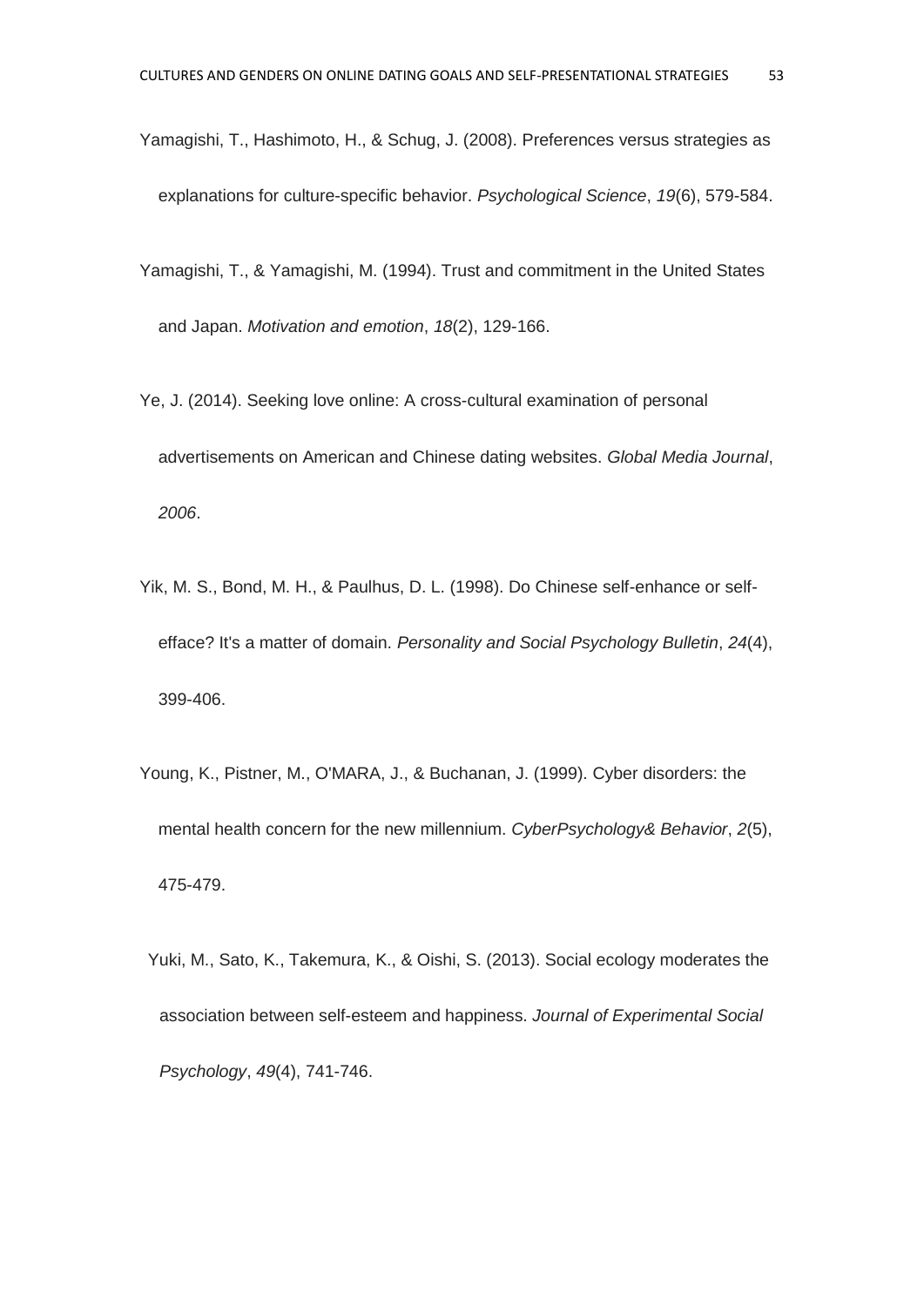Yuki, M., & Schug, J. (2012). Relational mobility: A socio-ecological approach to personal relationships. In O. Gillath, G. Adams, & A. D. Kunkel (Eds.), *Relationship science: integrating evolutionary, neuroscience, and sociocultural approaches* (pp. 137–152). Washington, D.C.: American Psychological Association.

Yuki, M., Schug, J., Horikawa, H., Takemura, K., Sato, K., Yokota, K., & Kamaya, K. (2007). Development of a scale to measure perceptions of relational mobility in society. *Work. pap., Hokkaido Univ., Sapporo, Japan*.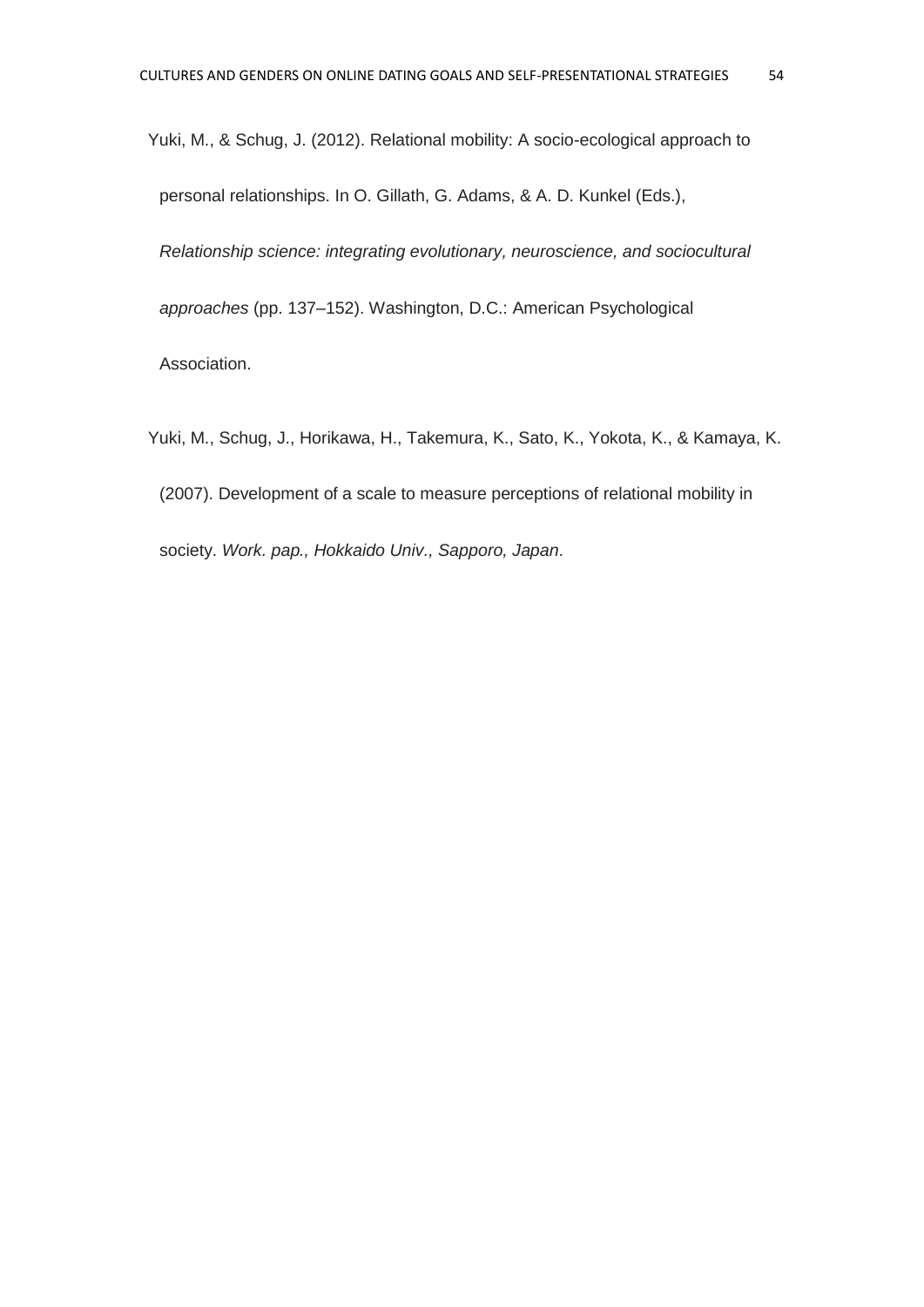### **Appendix A**

## **Code Sheet**

| Relationship      | Descriptions of relationship goal                               |  |
|-------------------|-----------------------------------------------------------------|--|
| goals             |                                                                 |  |
| Seeking romantic  | watching a sunset, holding hands, watching a movie, going to    |  |
| activities        | a bar, finding a romantic partner, having a romantic dinner,    |  |
|                   | going for a walk/drive, visiting family/friend                  |  |
| Mentioning sexual | describe themselves and others as sexy and passionate,          |  |
| interests         | desire to engage in sexual relationship, requiring someone      |  |
|                   | who is sexually compatible and sensuous                         |  |
| Expressing        | feeling alone, lacking companionship, feeling isolated from     |  |
| loneliness        | others, feeling no one knows me well, feeling left out, feeling |  |
|                   | people are around me but not with me                            |  |
| Finding a         | finding the one person "out there" who is specially destined,   |  |
| soulmate          | requiring high levels of romantic compatibility and finding     |  |
|                   | someone who is perfectly compatible, looking for long-term      |  |
|                   | relationship                                                    |  |
| Seeking for       | Finding a person/people who can chat with, finding a            |  |
| friends           | person/people who has/have a bond of mutual affection           |  |
|                   | (helpful, supportive, friendly, companion), finding a           |  |
|                   | person/people who can participate activities with the           |  |
|                   | subjects without stating romantic element                       |  |
| Looking for Self- | Seeking self-improvement in two different areas: physical and   |  |
| improvement       | psychological                                                   |  |
|                   | Physical: Exercising, quitting smoke, eating and drinking       |  |
|                   | moderately                                                      |  |
|                   | Psychological: knowing more friends, having some self-          |  |
|                   | enhancement in their growth, being eager to know new            |  |
|                   | things, having explorations aiming to benefit themselves,       |  |
|                   | taking up a hobby, learning a new language                      |  |
| Mentioning own    | Mentioning their special hobby that is not accepted by the      |  |
| uniqueness        | mainstream of vale. They are more difficult to find people of   |  |
|                   | the same taste. Examples include transvestism (易服癖) and         |  |
|                   | transgender.                                                    |  |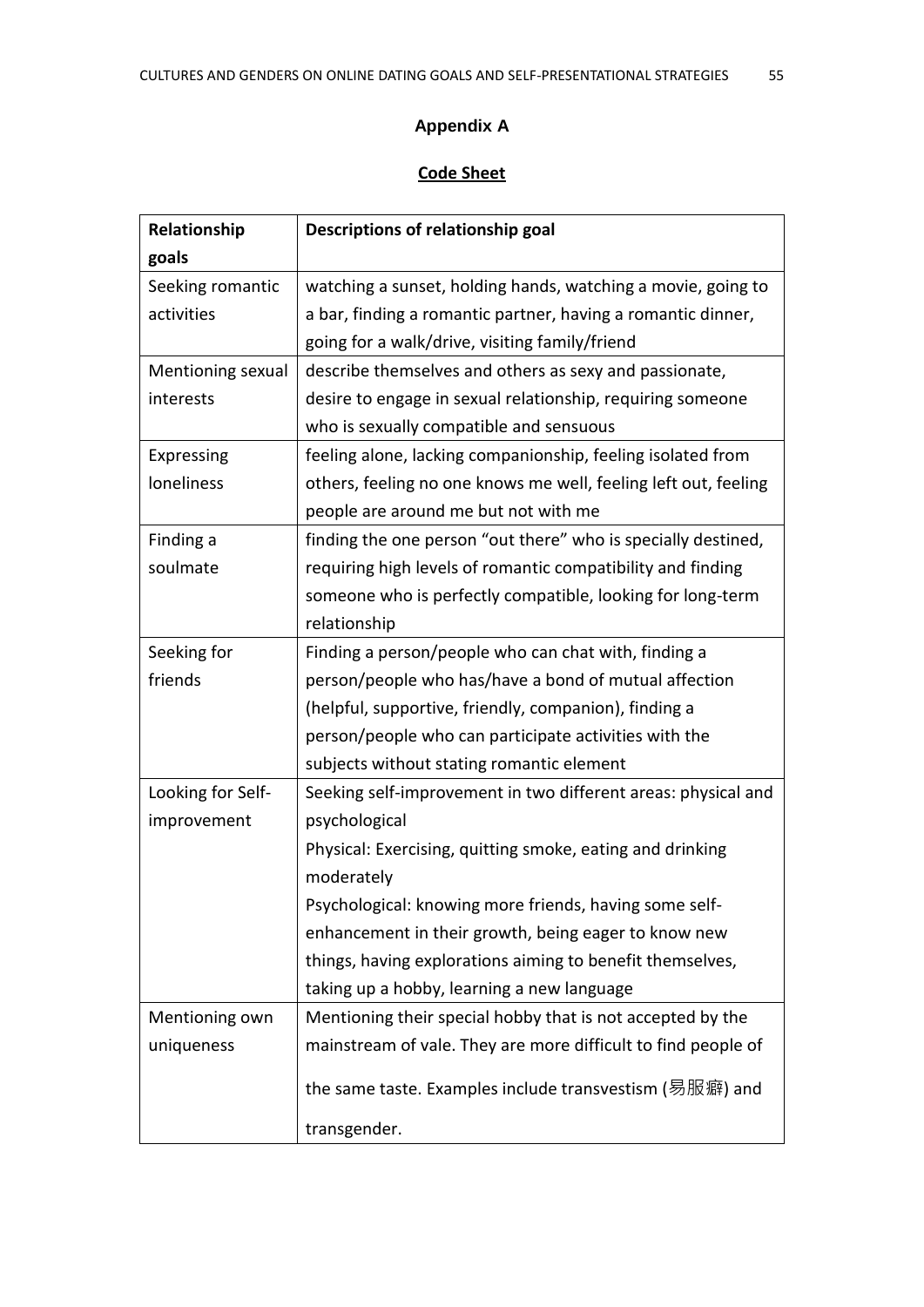| Resistance to fake | Mentioning they not looking for someone who make up fake       |
|--------------------|----------------------------------------------------------------|
| account            | information to approach the subjects solely for self-benefits, |
|                    | such as promoting products or liars.                           |
| Resistance to      | Mentioning they are not looking for one night stand, not       |
| hooking up         | looking for sex only, not for casual sex                       |
| Resistance to      | Mentioning they are not welcome the specific kinds of          |
| political figure   | political figure                                               |
| supporters         |                                                                |

| Self-          | Descriptions of self-presentational strategy                    |
|----------------|-----------------------------------------------------------------|
| presentational |                                                                 |
| strategies     |                                                                 |
| Superiority    | Being self-enhancement about themselves. Having a positive      |
|                | self-regard. Describing one's positive image, strength and      |
|                | uniqueness. E.g. "I'm compassionate, determined, adaptable      |
|                | and self-aware, all wrapped up with a bow of good humor and     |
|                | light sarcasm."                                                 |
| Inferiority    | Being self-critical about themselves. Describing one's negative |
|                | image, weakness and ordinary characteristics.                   |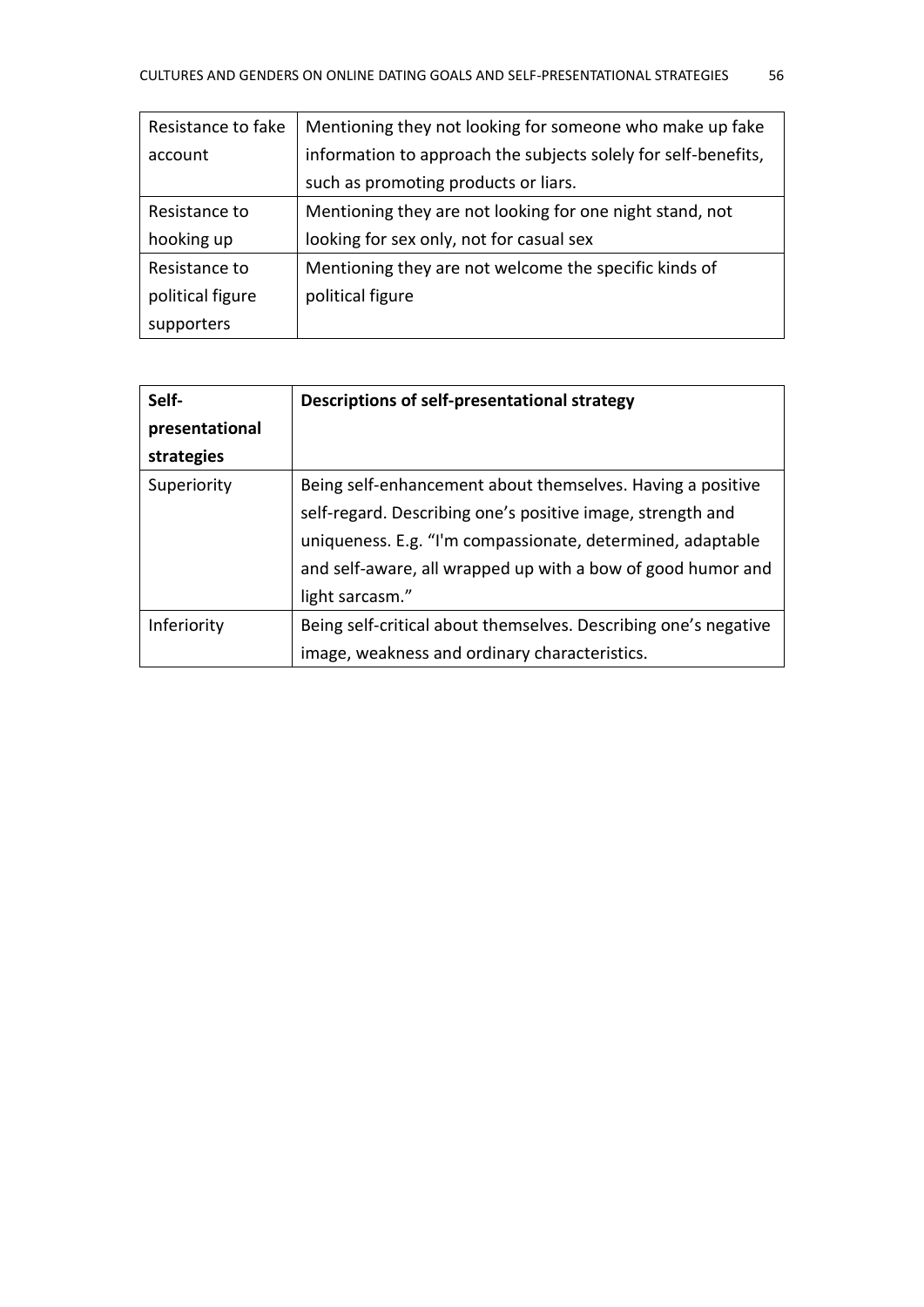#### **Appendix B**

# Chinese culture (n=300) American culture (n=300) Age group Young (19-35) 33.3% 33.3% Middle-age(36-55) 33.3% 33.3% Old (56 or above) 33.3% 33.3% Gender Male 50% 50% Female 50% 50% Education level Middle school 6.3% 6.3% High school 31.7% 9.7% Two-year college 16% 6% University 26.7% 27.7% Post graduate 12% 0.7% Not answer 7.3% 49.3% Relationship status Single 59.7% 85% Married 3% 5% Separated 3.3% 0% Divorced 23.7% 0.3% Widowed 4.3% 0% Complicated 1.3% 1.3% Not answer 4.7% 8.3% Have children? Yes 25.3% 32% No 74.7% 68%

#### **Table 1**

Demographics by cultures of sampled online dating advertisement writers.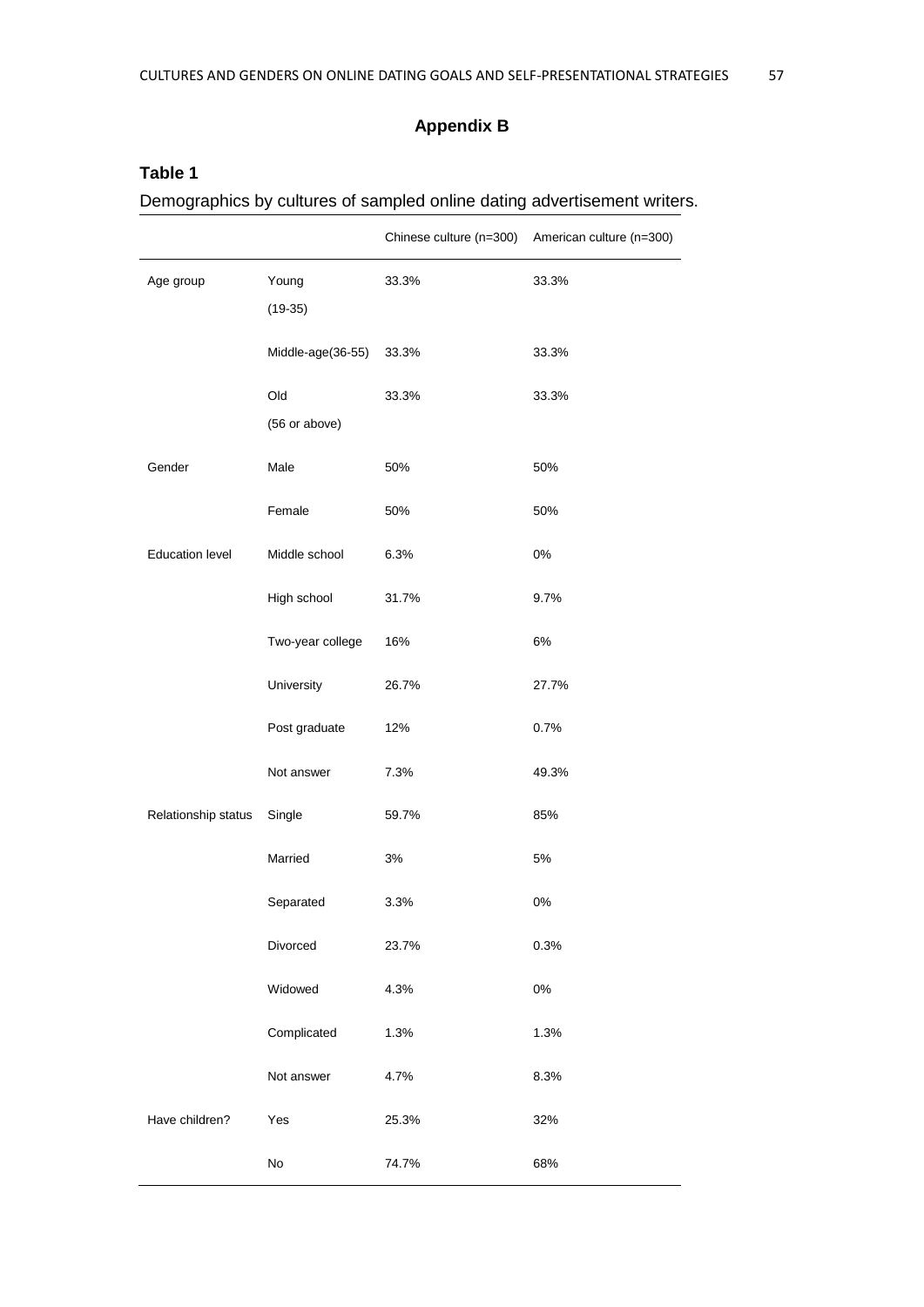

**Fig.1** Percentage of participants mentioning the relationship goals.



**Appendix D**

\*\*denotes a significant difference (p<.001).

\*denotes a significant difference (p<.05).